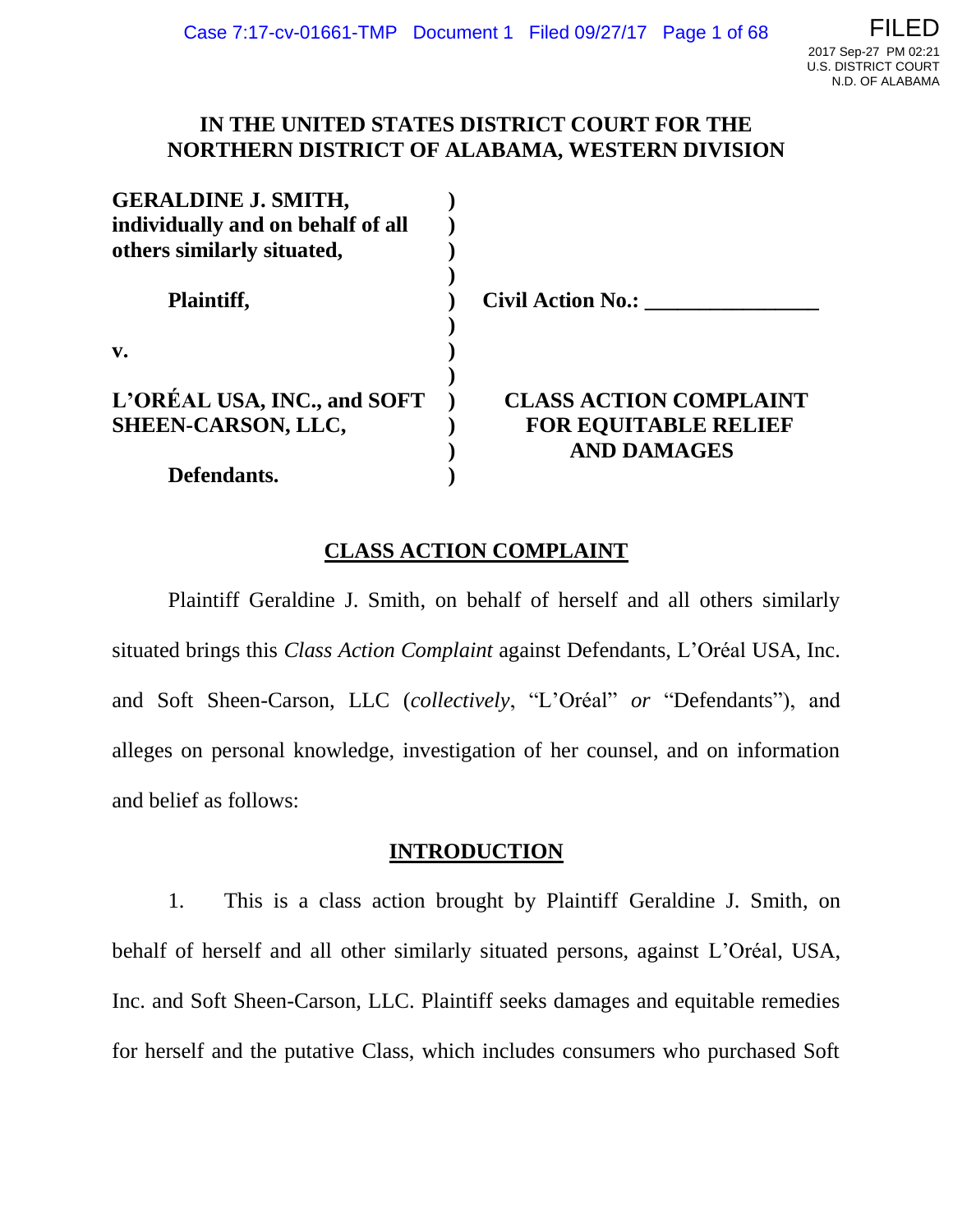#### Case 7:17-cv-01661-TMP Document 1 Filed 09/27/17 Page 2 of 68

Sheen-Carson Optimum Salon Haircare® brand Amla Legend Rejuvenating Ritual Relaxer Kit (*hereinafter* "the Product").

2. The Product is part of Defendants' Amla Legend product line, as indicated by the large, bold letters on the front and center of the Product's packaging. In their marketing and advertising materials, Defendants represent that their Amla Legend products, which include the Product, are a "secret ritual for hair rejuvenation," and that "Amla oil's intense moisture will rejuvenate every strand, leaving you with thicker-looking, healthier hair," with "unique properties [that] prevent breakage, restore shine, manageability and smoothness."

3. Defendants specifically market the Product to African American women as an "easy no-mix, no-lye relaxer kit that ensures an easier relaxing process for unified results and superior respect for hair fiber integrity".

4. The Product is a kit made up of five (5) separate items to be applied in consecutive order in a single session; "A 5 Step Ritual":

- i. Scalp Protector,
- ii. Relaxer Base,
- iii. Neutralizing Shampoo,
- iv. Conditioner, and
- v. Oil Moisturizer.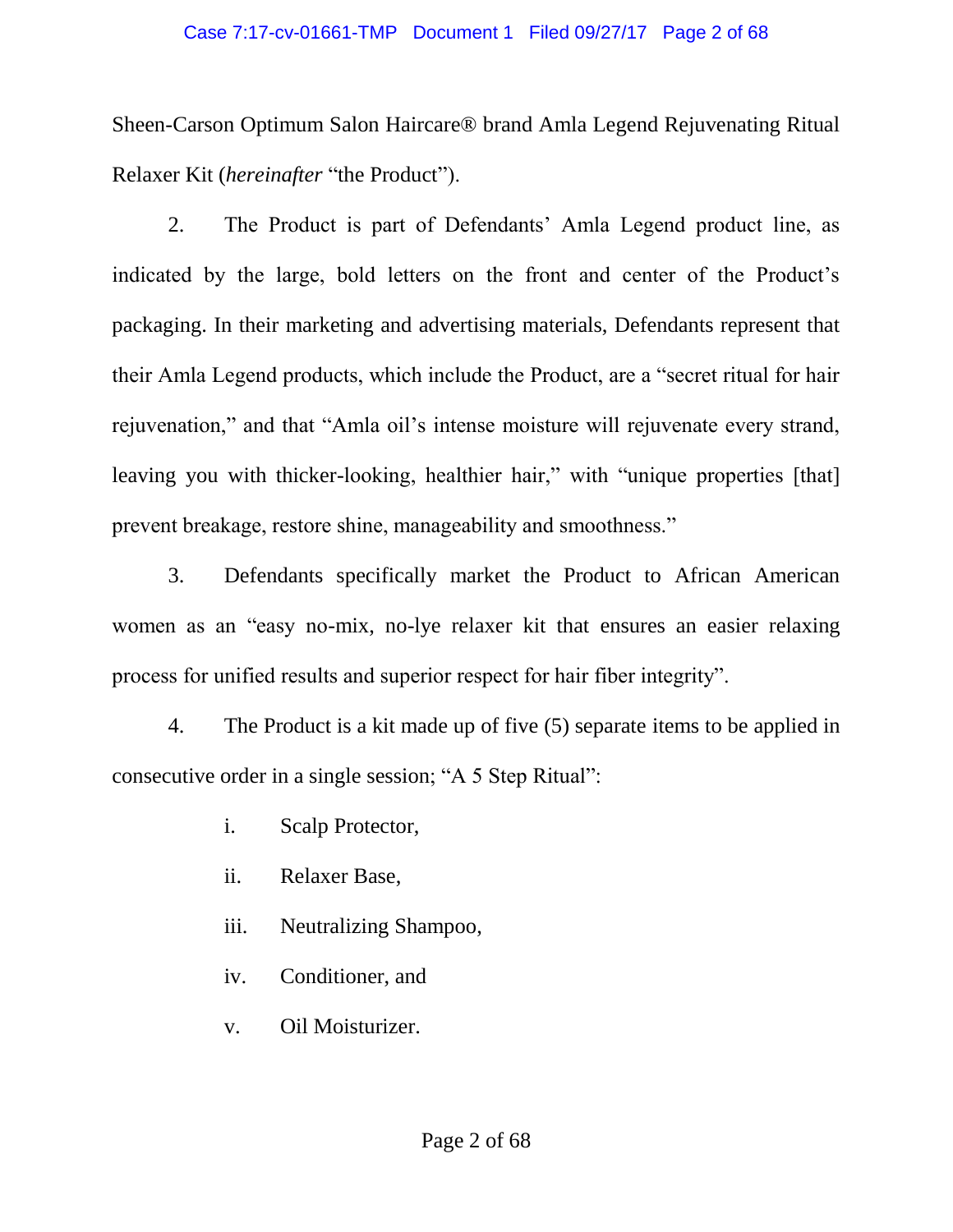5. The Product is sold through the Soft Sheen-Carson website and other online and "brick and mortar" retailers, including, but not limited to, Amazon, Wal-Mart, Target, CVS, Walgreens, and other cosmetic and beauty supply stores nationwide.

6. As described herein, an inherent design and/or manufacturing defect in the Product causes significant hair loss and skin and scalp irritation, including burns and blistering (*collectively* "the Injuries"). At no time did Defendants provide Plaintiff with adequate disclosure or warning about the potential dangerous hazards of using the Product as directed by Defendants, of which Defendants have knowledge. Instead, Defendants make numerous assertions regarding the values of Product's purported safe and gentle qualities in their labeling, marketing and advertising materials, including that the Product is "NO-LYE", (*i.e., does not contain* Sodium Hydroxide), is a "rejuvenating ritual" that "refills as it relaxes for amazingly lively-looking hair", "protects [the] scalp & skin", has "anti-breakage" properties, provides "unified results and superior respect for hair fiber integrity," and contains a "powerful anti-oxidant rich in vitamins and minerals."

7. The Injuries caused by Amla Relaxer are not *de minimus*. Consumers damaged by the Product often have permanent hair loss. Plaintiff and the putative Class Members have suffered injury in fact and loss of money and/or property as a result of using Amla Relaxer.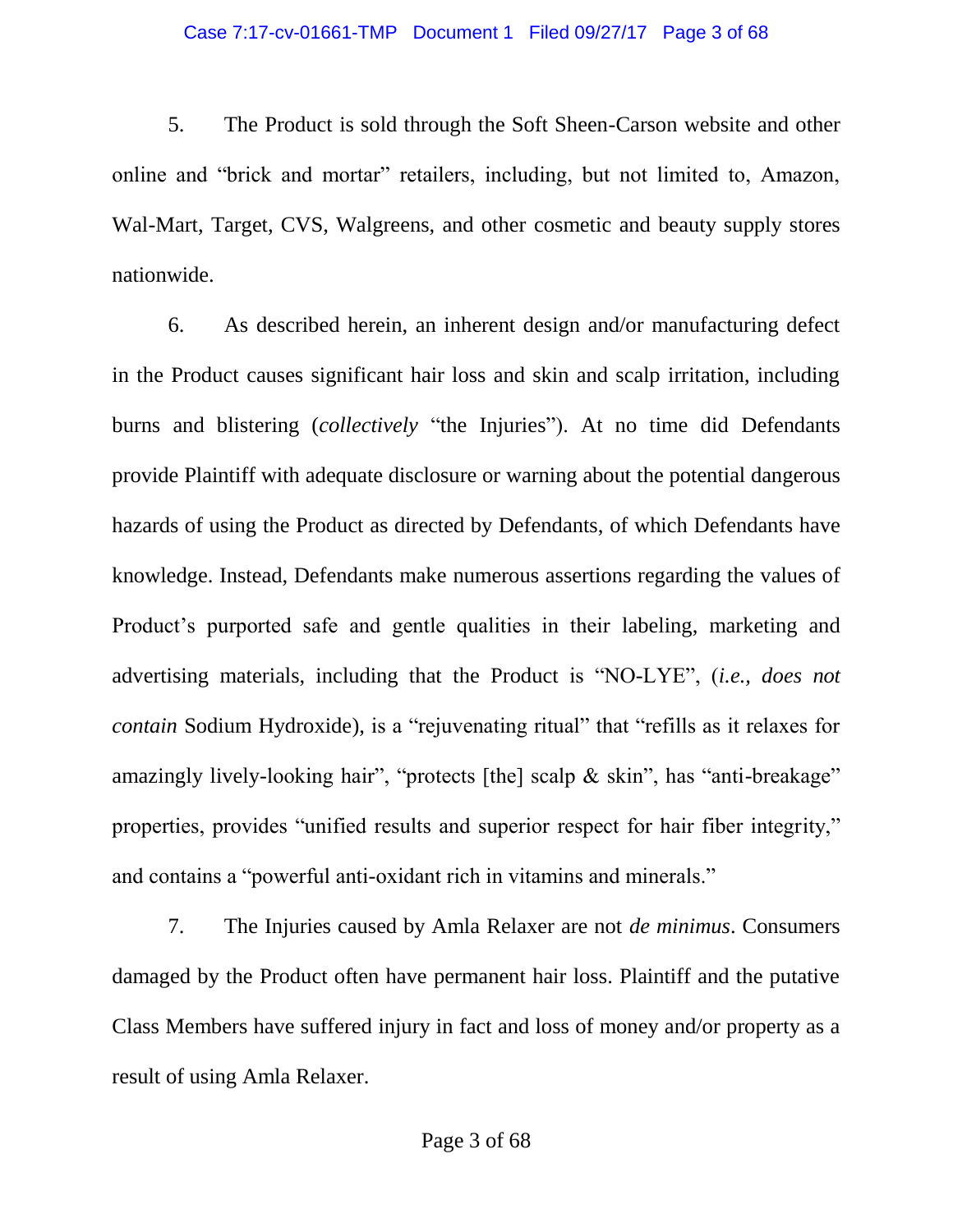#### Case 7:17-cv-01661-TMP Document 1 Filed 09/27/17 Page 4 of 68

8. Unknown to Plaintiff or the putative Class Members at the time of purchase, and known to Defendants, the Product contained, and continues to contain, Sodium Hydroxide, also known as Caustic Soda or Lye (*hereinafter*  "Lye"), and other caustic ingredients or combination of ingredients that causes Injuries upon proper application. Further, the instructions on how to "test" the Product and how to apply the Product are so woefully inadequate they are virtually useless.

9. Lye is a very strong and caustic ingredient that can and does cause Injuries, including significant hair loss, skin and scalp irritation, burns, blistering, and may also compromise the immune system.

10. The Product also contains other caustic and/or dangerous ingredients that can and do cause Injuries, including significant hair loss, skin and scalp irritation, burns, blistering, and may also compromise the immune system.

11. As a result of the defective nature of the Product, it is unfit for its intended use and purpose.

12. Defendants are aware that, when used as instructed, the Product causes Injuries due to a known material design or manufacturing defect. Despite Defendants' longstanding knowledge, Defendants failed to take reasonable steps to disclose to and/or warn the Plaintiff and putative Class Members of the dangers associated with the use of the Product.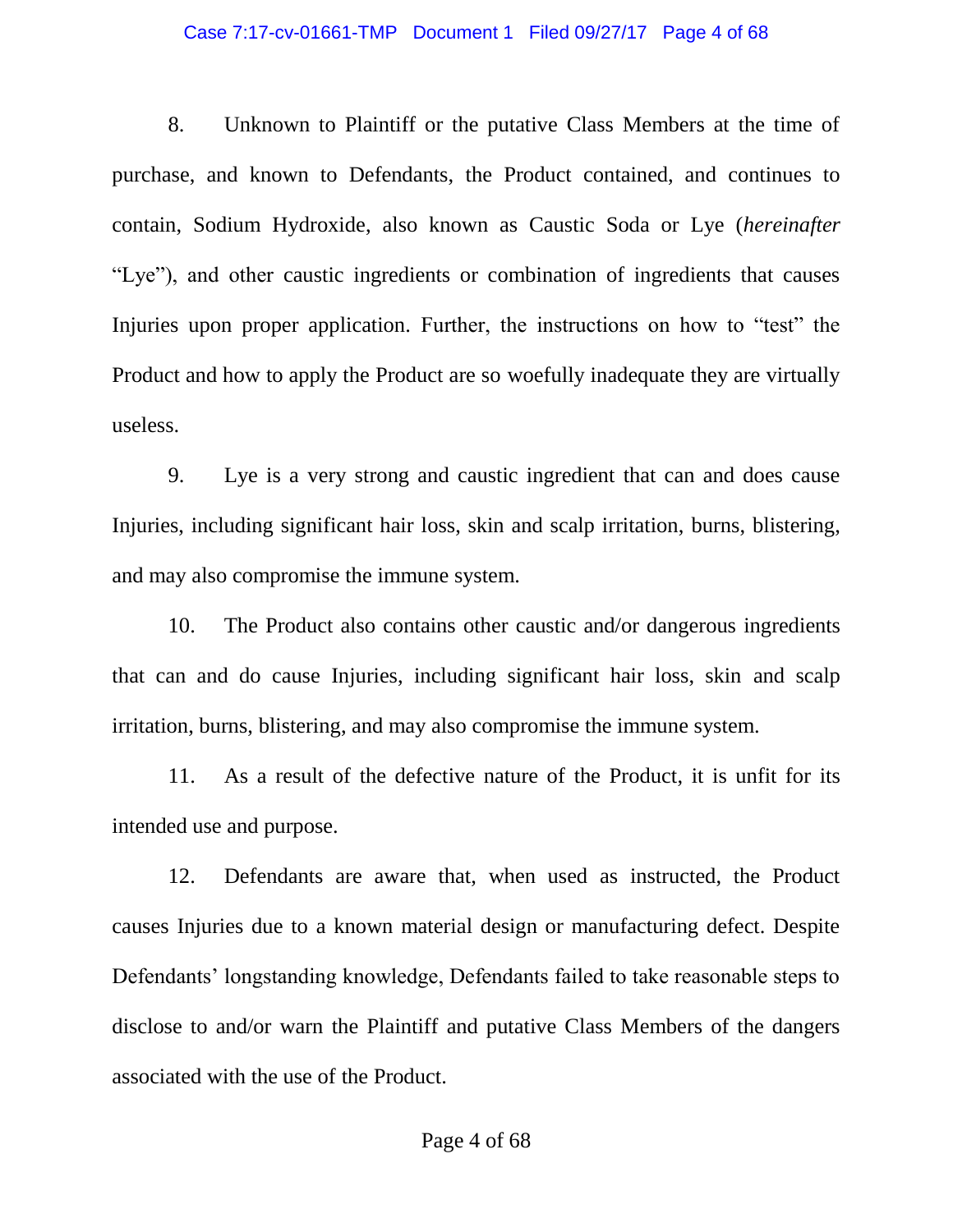#### Case 7:17-cv-01661-TMP Document 1 Filed 09/27/17 Page 5 of 68

13. As a direct and proximate result of the inherent design and/or manufacturing defects of the Product, Defendants knew or should have known that the Injuries caused by the Product constitute a breach of the Product warranties. Defendants knew or should have known that the Plaintiff and putative Class Members would suffer damages as a result of the Injuries caused by the Product. Defendants concealed material facts from the Plaintiff and putative Class Members by failing to disclose the true characteristics of and inherent design and/or manufacturing defects of the Product, which were known to Defendants and unknown to the Plaintiff and putative Class Members at the time of purchase. Defendants' conduct constitutes actionable misrepresentations and omissions as well as unfair, unlawful, fraudulent, and deceptive business practices.

14. The Plaintiff and putative Class Members have been damaged by Defendants' concealment and non-disclosure of the defective nature of the Product because they were misled regarding the characteristics, ingredients, safety and value of the Product.

15. Despite notice and knowledge of the problems caused by the Product Defendants have not recalled the Product or warned consumers about the true dangers associated with using the Product as directed and/or instructed by Defendants.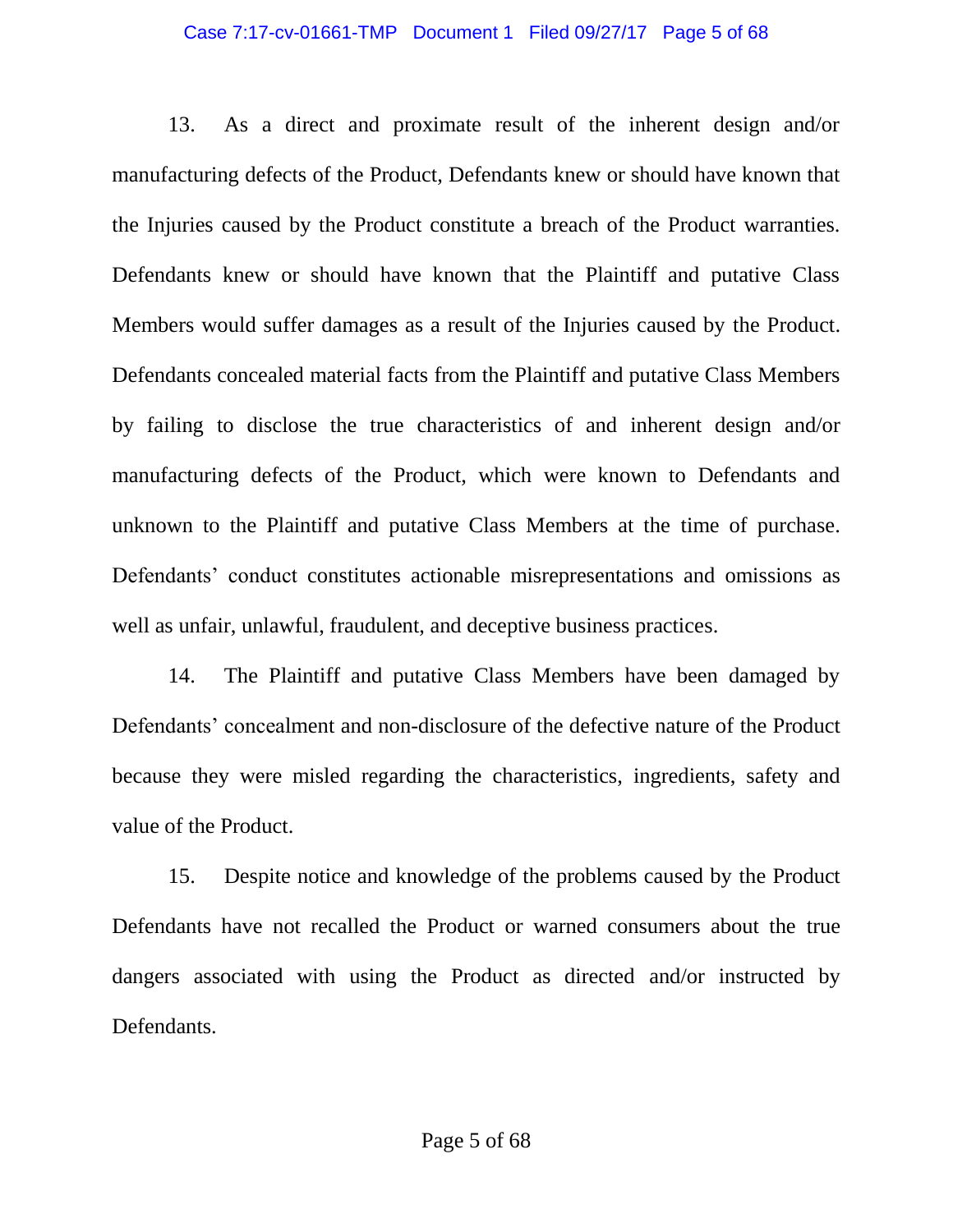#### Case 7:17-cv-01661-TMP Document 1 Filed 09/27/17 Page 6 of 68

16. If Defendants had disclosed to the Plaintiff and putative Class Members that the Product actually contained Lye they would not have purchased the Product.

17. If Defendants had disclosed to the Plaintiff and putative Class Members that the Product contained other caustic and/or dangerous ingredients that could cause and have caused Injuries when used as directed by Defendants, they would not have purchased the Product.

18. As a direct and proximate result of Defendants' misconduct, the Plaintiff and putative Class Members have suffered injury in fact, including economic damages.

## **PARTIES**

19. Plaintiff, Geraldine J. Smith, is and was at all times relevant to this matter a resident citizen of the State of Alabama, Tuscaloosa County.

20. Defendant, L'Oréal USA, Inc. is a Delaware corporation. At all times relevant to this matter, L'Oréal USA, Inc. was a citizen of the state of New York with a principal place of business in New York, New York. At all times relevant to this complaint, L'Oréal USA, Inc. has transacted business in this judicial district and throughout the United States.

21. Defendant, Soft Sheen-Carson, LLC, is a New York domestic limited liability company. At all times relevant to this matter, Soft Sheen-Carson, LLC was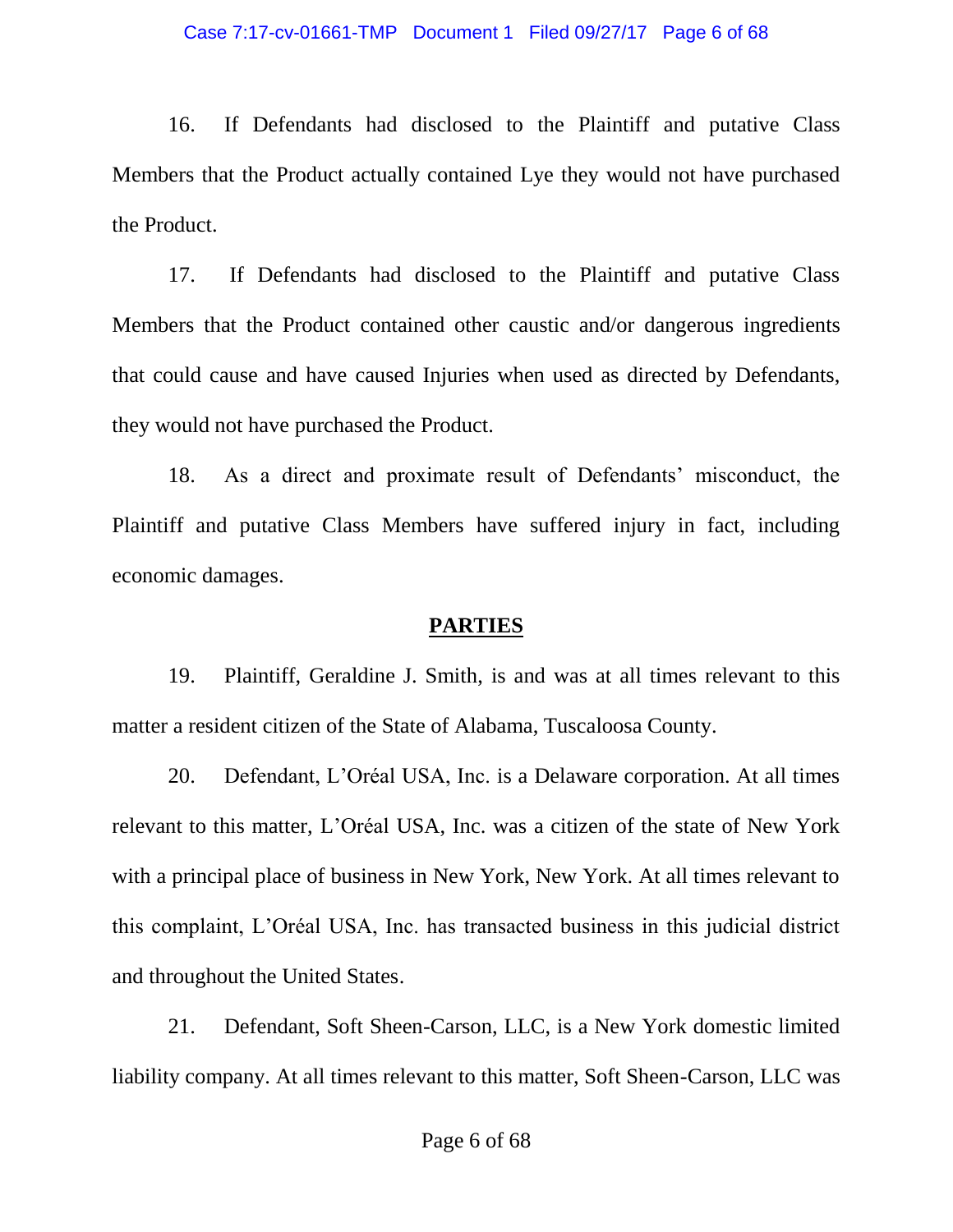a citizen of the state of New York with a principal place of business in New York, New York. At all times relevant to this complaint, Soft Sheen-Carson, LLC has transacted business in this judicial district and throughout the United States.

### **JURISDICTION AND VENUE**

22. This Court has jurisdiction over this action pursuant to 28 U.S.C. § 1332(d) because there are more than 100 Class members, the aggregate amount in controversy exceeds \$5,000,000.00, exclusive of interest, fees, and costs, and at least one Class member, Plaintiff Geraldine J. Smith, is a citizen of a state (*Alabama*) different from at least one Defendant.

23. This Court has personal jurisdiction over Defendants as many of the acts and omissions giving rise to this action occurred in the State of Alabama, including purchases of the Product by the Plaintiff and other putative Class members. Defendants have sufficient minimum contacts with the State of Alabama and intentionally availed themselves, and continue to avail themselves of the jurisdiction of this Court through their business ventures; specifically, the promotion, sale, marketing, and distribution of their products in this State.

24. Venue is proper in this District pursuant to 28 U.S.C. § 1391 because a substantial part of the events or omissions giving rise to the Plaintiff's claims occurred in this District as Defendants do business throughout this District,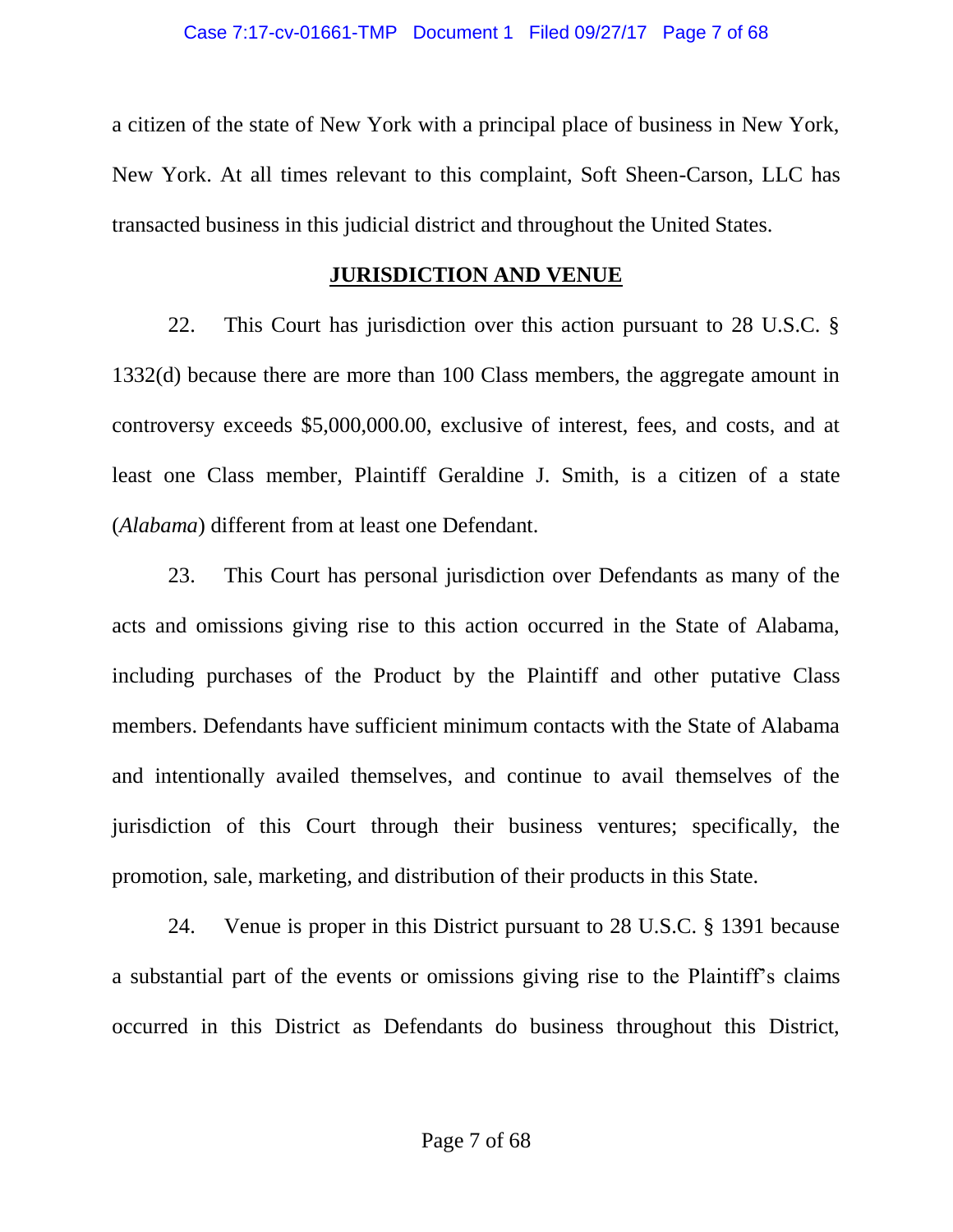including promoting, selling, marketing and distributing the Product at issue, and Plaintiff purchased the Product in this District.

### **FACTS COMMON TO ALL CLASS MEMBERS**

### **The SoftSheen-Carson Brand**

25. In 1998, L'Oréal purchased Soft Sheen Products, Inc., which had grown from a small family business founded in 1964 in Chicago to be the nation's largest African-American-owned beauty products company. In 1999, L'Oréal acquired Carson Products, another leader in beauty products for African-American consumers, and in 2000 it merged the two companies to form SoftSheen-Carson. The then-chairman and CEO of L'Oréal declared the acquisitions a strategic step in enhancing the company's position in ethnic beauty markets both in the United States and globally.

26. Today, using the SoftSheen-Carson brand, L'Oréal claims to continue a 110 year tradition of "stopping at nothing to give our customers the largest array of scientifically advanced beauty tools" to "consumers of African descent" with "innovative products that have been specially designed for their needs" and which are "safe, reliable, high quality products that are guaranteed to provide astonishing results." The company claims "SoftSheen-Carson has secured its place in the market as experts", that "all of the beauty products developed at the SoftSheen-Carson laboratories are specifically dedicated and adapted to perfectly meet our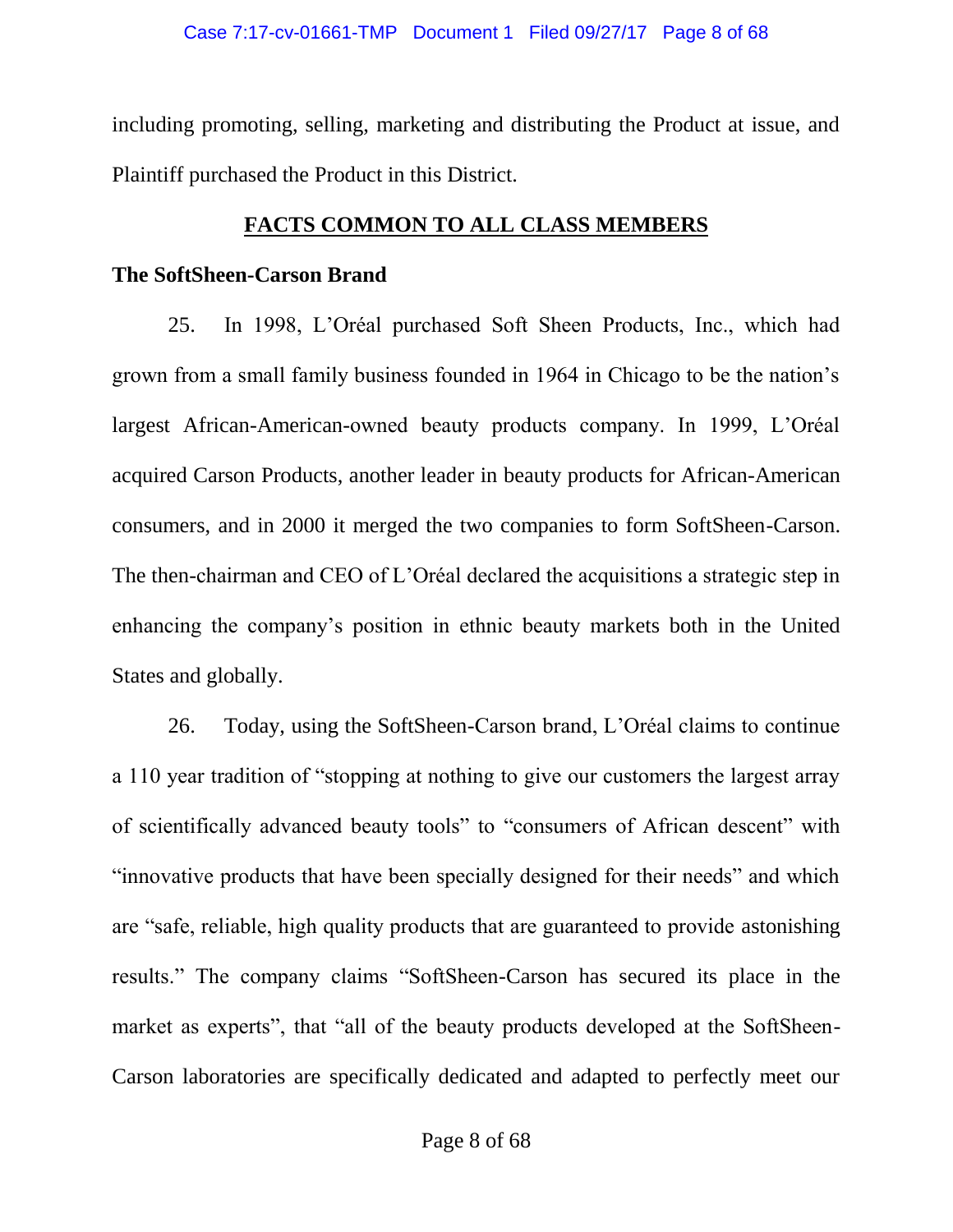#### Case 7:17-cv-01661-TMP Document 1 Filed 09/27/17 Page 9 of 68

consumers' beauty needs" and that they "are committed to being the world leader in afro-specific hair care, and continue to focus all of our energy on delivering state-of-the-art hair care technologies that our consumers can trust."<sup>1</sup>

27. L'Oréal stresses the "Ingredient Science" embraced by its so-called SoftSheen Carson Laboratories: "By relying upon the depth of our scientific knowhow, we are continually advancing our products in order to surpass the industry standards, making them the safest and most effective beauty products for our consumers."<sup>1</sup>

### **The Amla Legend Relaxer Kit**

 $\overline{a}$ 

28. In 2013, L'Oréal launched the "Amla Legend" line of hair products a product range claimed to be "enriched with purified Amla extract that rejuvenates hair and undoes 2 years of damage in 2 weeks."<sup>2</sup>

29. Defendants claimed, and continue to claim, that the Product is a nourishing, rejuvenating product which provides specific benefits, as set forth herein, most notably through their key ingredient, Amla Oil; a legendary, antioxidant rich oil derived from the Indian Amla superfruit.

<sup>1</sup> http://www.softsheen-carson.com/about-us. (*last visited July 24, 2017*).

<sup>2</sup> http://www.potentash.com/2013/09/12/amla-legend-the-new-dark-and-lovely/ (*last visited July 24, 2017*).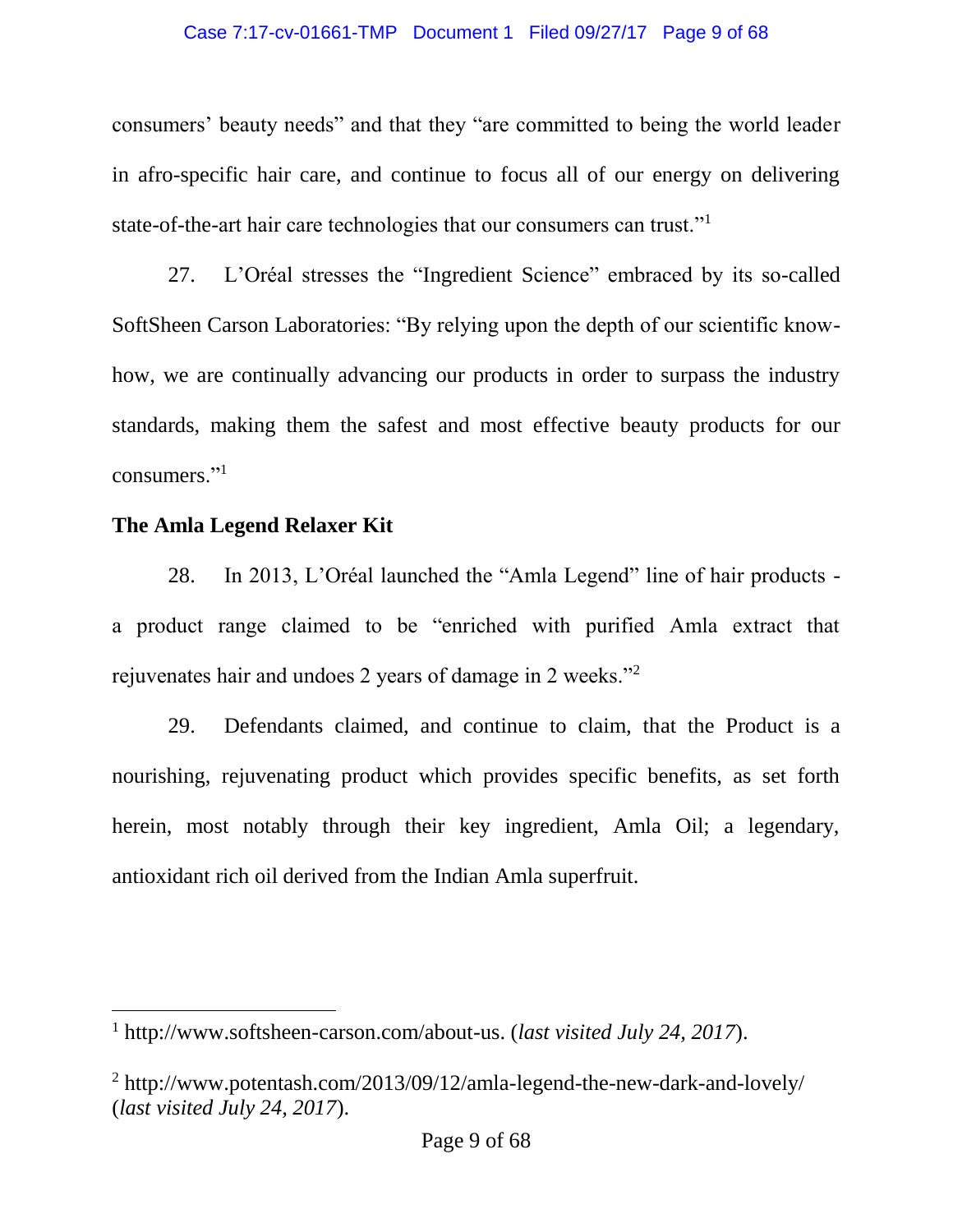#### Case 7:17-cv-01661-TMP Document 1 Filed 09/27/17 Page 10 of 68

30. At all times relevant to this matter, Defendants created, developed, marketed, sold and distributed the Product to consumers throughout the United States.

31. The Product is sold through the Soft Sheen-Carson website<sup>3</sup>, and through other online and "brick and mortar" retailers, including Amazon, Wal-Mart, Target, CVS, Walgreens, and other mass cosmetics and beauty supply stores nationwide.

32. On Defendants' website, Defendants promote the Product with the following representations:

> "Any easy, no mix **no-lye** cream relaxer that ensures an easier process for unified results."<sup>4</sup>

Not so long ago, the representations on Defendant Soft-Sheen Carson's website were more boastful:

> "An easy no-mix, **no-lye** cream relaxer **kit that ensures an easier relaxing process** for unified results and **superior respect for hair fiber integrity**. Our oil infusion technology is fast acting and long lasting."<sup>5</sup>

 $\overline{a}$ 

<sup>5</sup> https://web.archive.org/web/20150419014200/http://www.softsheencarson.com/Optimum-Salon-Haircare/Amla-Legend-No-Mix-No-Lye-Relaxer?UPC=0752850088423 (*emphasis added*) (*last visited July 24, 2017*).

<sup>3</sup> http://www.softsheen-carson.com/optimum-salon-haircare/amla-legend-no-mixno-lye-relaxer?upc=0752850088423 (*last visited July 24, 2017*).

<sup>4</sup> https://www.softsheen-carson.com/optimum-salon-haircare/amla-legend-no-mixno-lye-relaxer (*emphasis added*) (*last visited July 24, 2017*).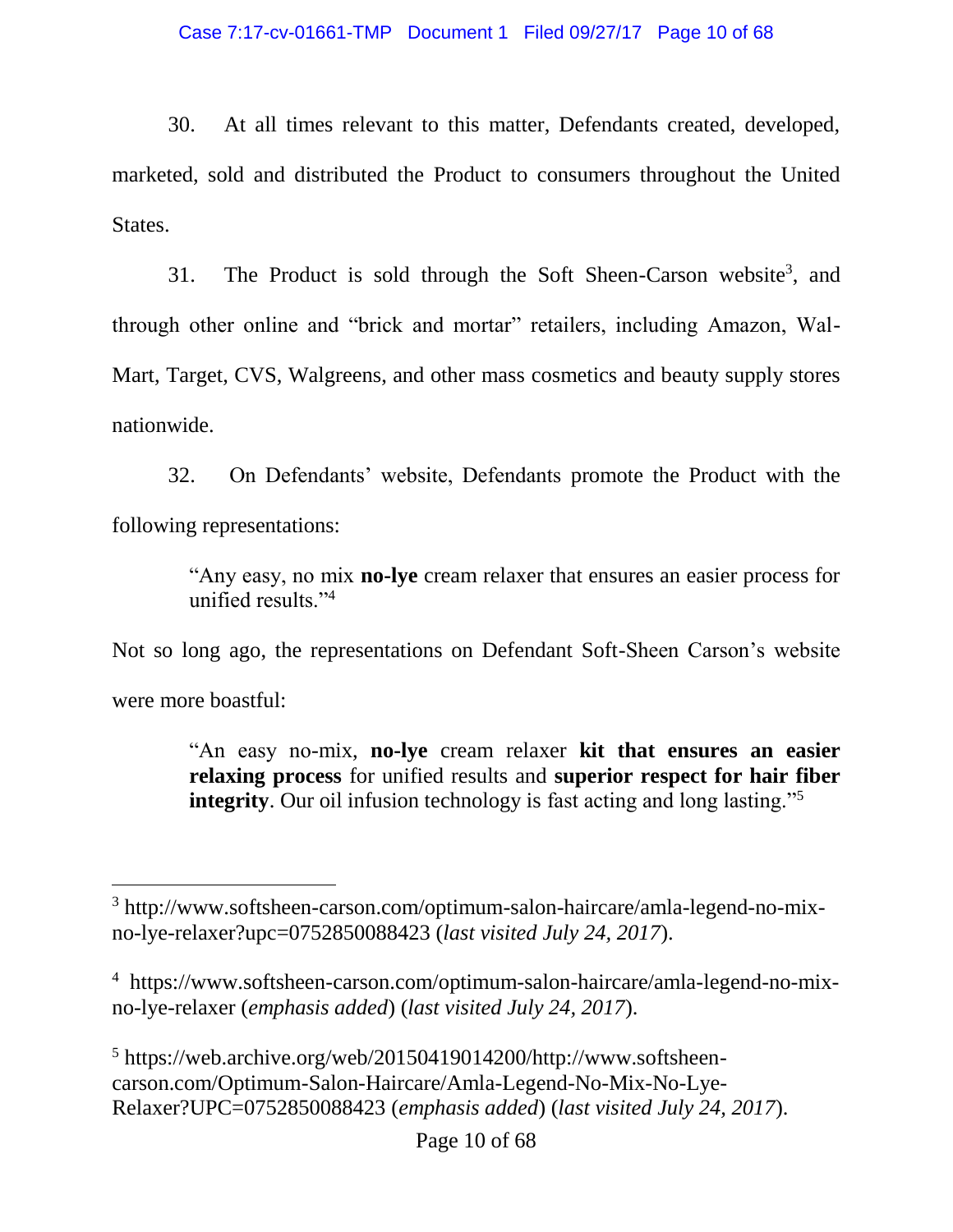33. On the website "Beauty Drama", an online cosmetics business which

sells the Product, it is promoted with the following representations:

"**Superior straightening, amazing body & shine. Rejuvenate** with the 1st no-mix relaxer with amla oil.

An easy no-mix, **no-lye** cream relaxer **kit that ensures an easier relaxing process for unified results and superior respect for hair fiber integrity**. Our oil infusion technology is fast acting and long lasting."<sup>6</sup>

34. On the website "Wal-Mart", which sells the product, it is promoted

with the following representations:

Rejuvenating Ritual Relaxer

Optimum Salon Haircare unveils 1st its Rejuvenating Ritual for your hair, infused with a legendary Indian beauty secret: Amla Oil. Amla is derived from the Amla Superfruit, and is known as a powerful anti-oxidant, rich in vitamins and minerals, and renowned for its natural rejuvenating properties of intense nourishment and conditioning. Experience the Legendary powder of Amla Oil!

Amla Legend A 5 step ritual Scalp Protector **No-Mix, No-Lye Relaxer Base** Nuetralizing Shampoo Conditioner Oil Moisturizer

No-mix cream relaxer - Fast relaxing processing time. Works in 13-15 minutes.

**Optimum Amla Legend No-Mix, No-Lye Relaxer:**

• With amla oil from India

<sup>6</sup> https://www.beautydrama.com/optimum-amla-legend-no-lye-no-mix-relaxer/ (*emphasis added*) (*last visited July 24, 2017*).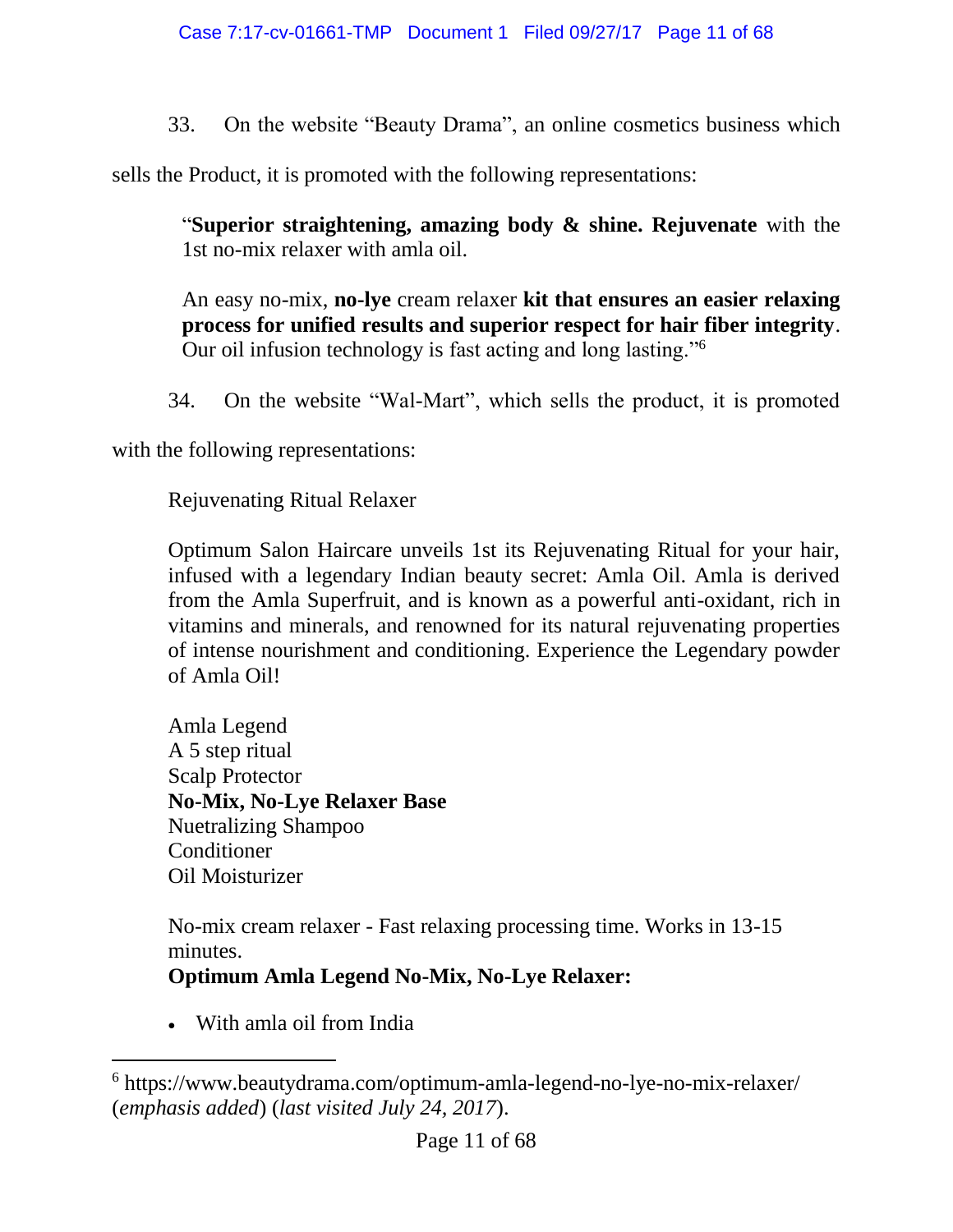- For all hair types
- Contains: scalp protective pre-treatment, conditioning relaxer creme, neutralizing shampoo, conditioner, oil moisturizer, wooden spatula, instruction sheet, plastic gloves
- Features ingredients that are rich in anti-oxidants, vitamins and minerals
- Optima hair relaxer has a no-lye formula to prevent drying out and breaking
- Comes pre-mixed to save you lots of time
- Each package comes with enough for a complete application

Leaves your hair softer and easier to style<sup>7</sup>

35. On the website "Walgreens", which sells the product, it is promoted

with the following representations:

### **Rejuvenating Ritual** No-Mix, **No-Lye**

- With Amla Oil from India
- For All Hair Types
- One Application

**"Refills to Reveal Visibly Fuller, Silkier Hair"** Optimum Salon Haircare® unveils its 1st Rejuvenating Ritual for your hair, infused with a legendary Indian beauty secret: Amla Oil. Amla is derived from the Amla Superfruit, and is known as a powerful antioxidant, rich in vitamins and minerals, and renowned for its natural rejuvenating properties of intense nourishment and conditioning. Experience the Legendary Power of Amla Oil!

# **Amla Legend™ | A 5 Step Ritual**

**1. Scalp Protector**

 $\overline{a}$ 

Protects Scalp & Skin

<sup>7</sup> https://www.walmart.com/ip/Optimum-Amla-Legend-No-Mix-No-Lye-Relaxer/24548828#about-item (*first bolded statement added – second bolded statement in the original*).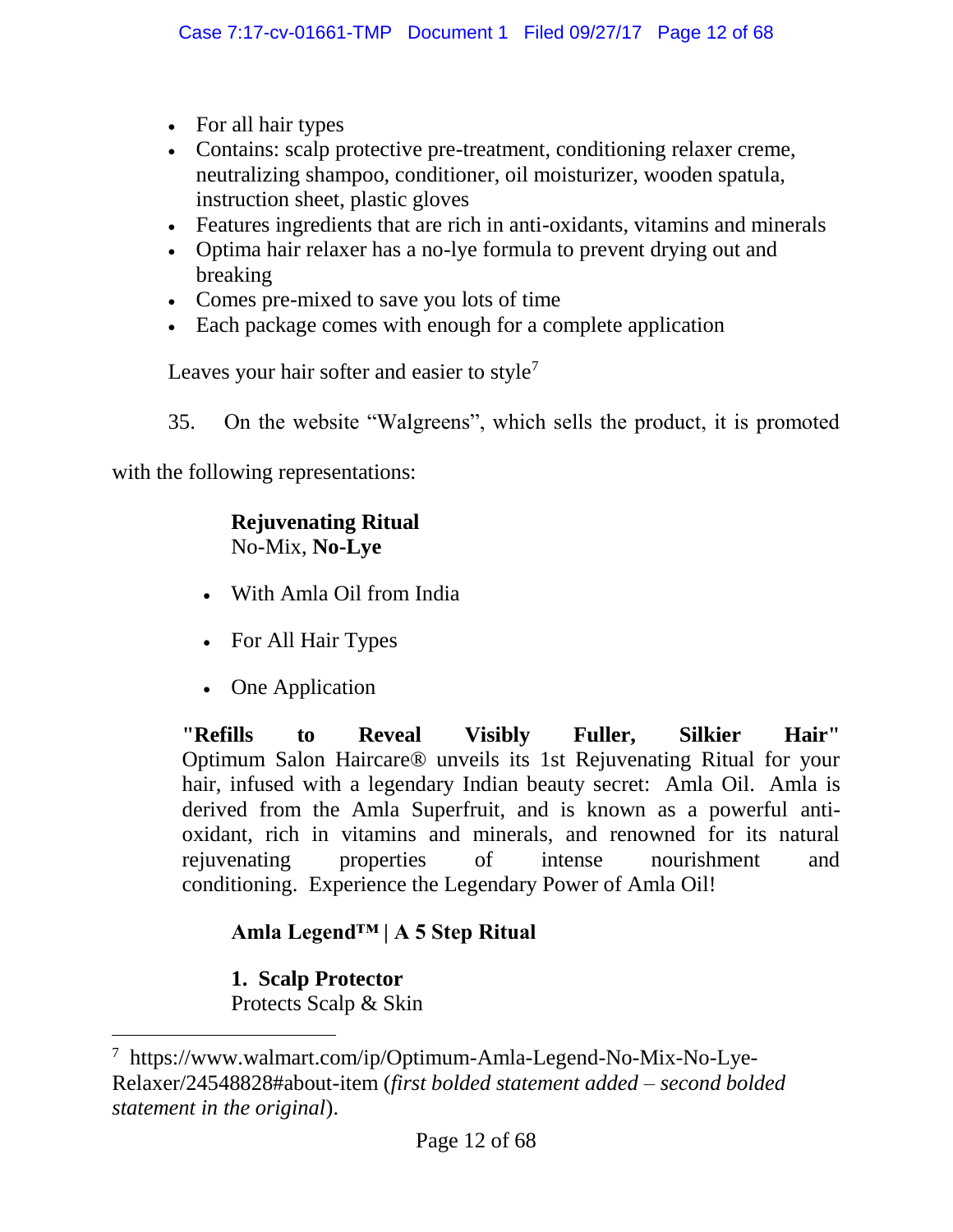## **2. No-Mix, No-Lye Relaxer Base**

Ensures a No-Mistake Application

## **3. Neutralizing Shampoo**

Infuses Hydration & Conditioning

## **4. Conditioner** Intense Conditioning & Detangling

### **5. Oil Moisturizer** Anti-Dryness, Anti-Breakage, Anti-Dullness

# **No-Mix Cream Relaxer**

Ensures an easier relaxing process for unified results and superior respect of hair fiber and integrity.

SoftSheen-Carson Laboratories® | African Hair and Skin Advanced Research<sup>8</sup>

36. The product used to also be online at CVS. However, it is no longer

locatable on the Internet as a product they sell. However, CVS did recently sell the

product, and promoted it with the following representations:

 $\overline{a}$ 

# **SoftSheen-Carson Optimum Amla Legend Rejuvenating Ritual No-Mix No-Lye Relaxer**

Infuses hydration and conditioning, Intense detangling, No Mix, **No-Lye** Relaxer System For All Hair Types. Amla Legend Regular Relaxer ensures an easier relaxing process for untied results and superior respect of hair fiber & fiber integrity. Optimum Salon Haircare unveils its 1st Rejuvenating Ritual for your hair, infused with a legendary Indian beauty secret: Amla Oil. Amla is derived from the Amla Superfruit, and is known as a powerful anti-oxidant, rich in

<sup>8</sup> https://www.walgreens.com/store/c/optimum-salon-haircare-amlalegendrelaxer/ID=prod6185721-product (*emphasis in original*) (*last visited July 24, 2017*).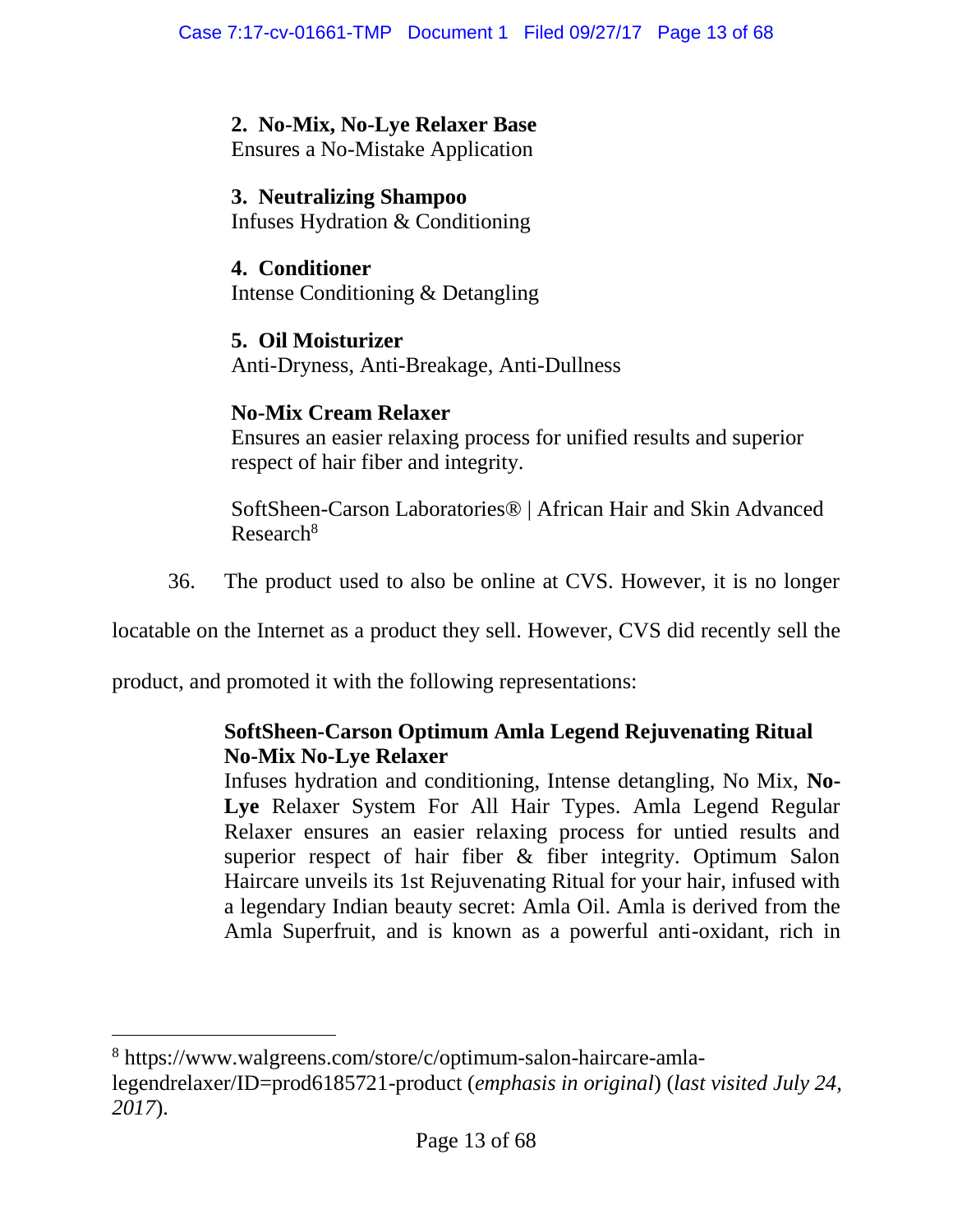vitamins and minerals, and renowned for its natural rejuvenating properties of intense nourishment and conditioning.<sup>9</sup>

37. The actual packaging for the Product also contains the following

representations regarding its purported attributes:

- "Refills to reveal visibly fuller, silkier hair"
- "Refills as it relaxes for amazingly lively-looking hair"
- "Optimum Salon Haircare unveils its 1st Rejuvenating Ritual for your hair, infused with a legendary Indian beauty secret: AMLA Oil"
- "powerful anti-oxidant rich in vitamins and minerals"
- "natural rejuvenating properties of intense nourishment and conditioning"
- "protects scalp"
- "infuses hydration & conditioning"
- "anti-breakage" and
- "intense conditioning"
- "renowned for its natural rejuvenating properties"
- "Experience the LEGENDARY POWER of AMLA OIL!"
- "A 5 STEP RITUAL"

 $\overline{a}$ 

• "Read and follow enclosed instruction sheet before using."

<sup>9</sup> http://www.cvs.com/shop/beauty/hair-care/treatments/softsheen-carson-optimumamla-legend-rejuvenating-ritual-no-mix-no-lye-relaxer-prodid-915172 (*emphasis in original*) (*last visited Dec. 26, 2016*).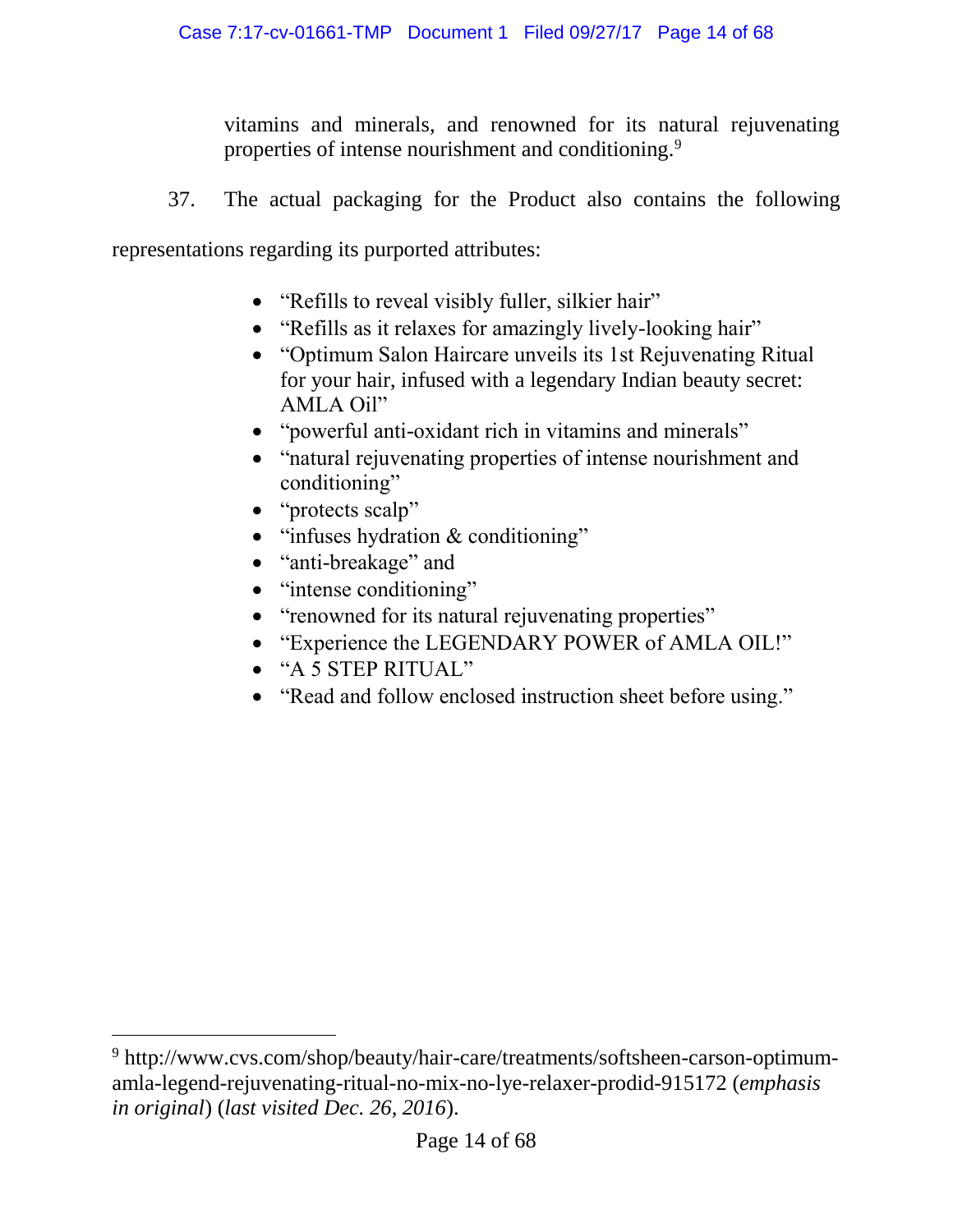

38. Lye relaxers can be abrasive and cause scalp irritation and chemical burns. By representing on the front of the Product packaging, in capitalized and bold letters, that the Product has "NO-LYE," Defendants led Plaintiff, and continue to lead reasonable consumers and putative Class Members, to believe that the Product is non-abrasive, safe and gentle, and will not cause Injuries, including scalp burning or irritation, and/or hair loss. The "NO-LYE" claim in particular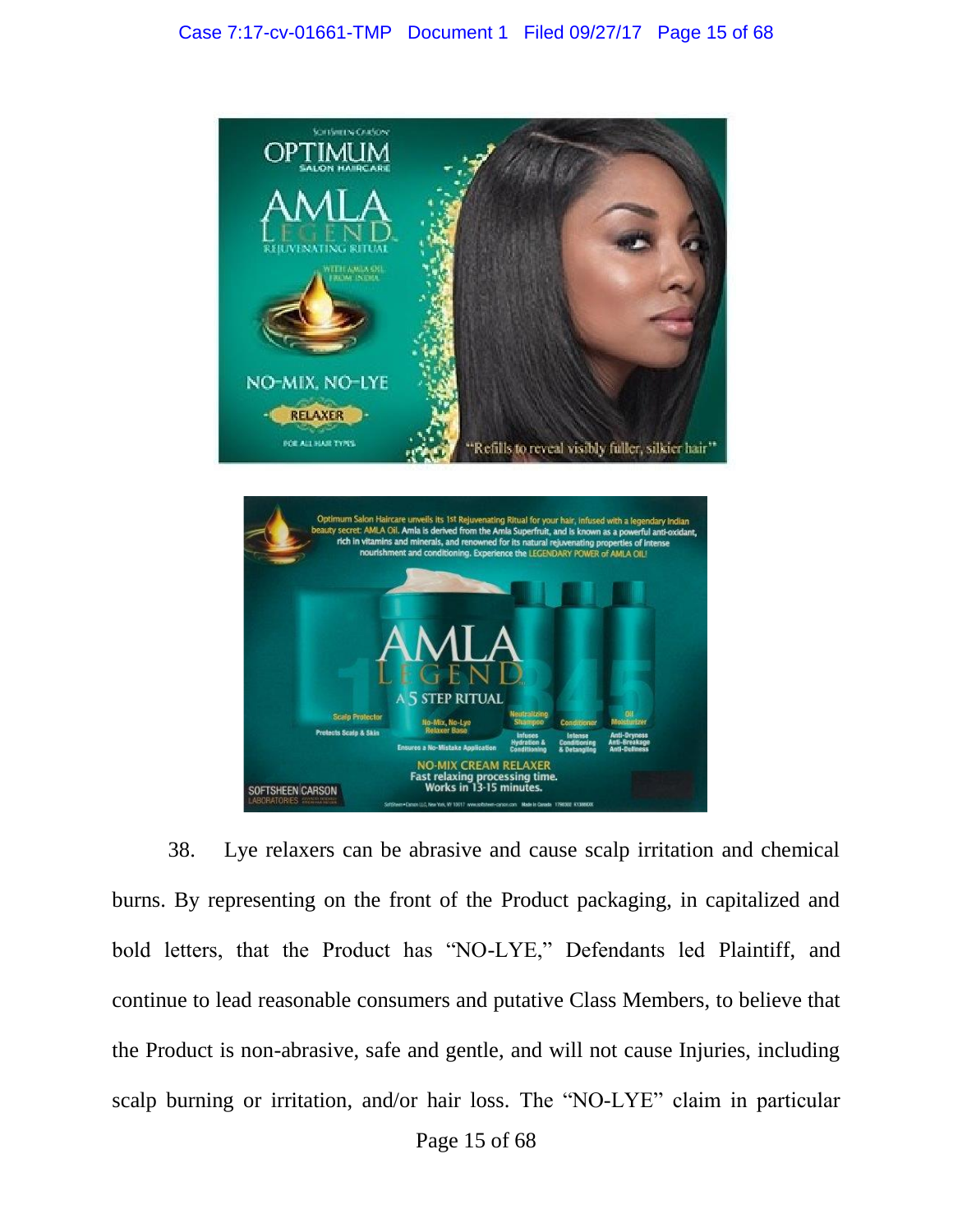targets consumers who are seeking a gentler alternative to lye-based relaxers, which are known for their potential to cause irritation and to be harsh on hair and skin. However, the Product, specifically "step  $3"$  – the "neutralizing shampoo", plainly lists Sodium Hydroxide (*i.e., "Lye"*) as an ingredient. Thus, Defendants' labeling, marketing, and comprehensive claims that the Product is a "NO-LYE" hair relaxer is not only deceptive and misleading, but is a flagrant misrepresentation of fact.



39. Sodium Hydroxide is a highly caustic<sup>10</sup>,  $12$  substance that is very

corrosive. It is also known as and/or referred to as Caustic Soda, Soda Lye, "Red

Devil Lye" and several other names. It is commonly used in many industries such

<sup>&</sup>lt;sup>10</sup> "Caustics" are "[s]trong alkaline chemicals that destroy soft body tissues resulting in a deep, penetrating type of burn, in contrast to corrosives, that result in a more superficial type of damage via chemical means or inflammation." NATIONAL INSTITUTES FOR HEALTH's CENTER FOR BIOTECHNOLOGY INFORMATION (*a division of the National Library of Medicine*).

https://pubchem.ncbi.nlm.nih.gov/compound/14798#section=Pharmacology-and-Biochemistry (*last visited July 24, 2017*).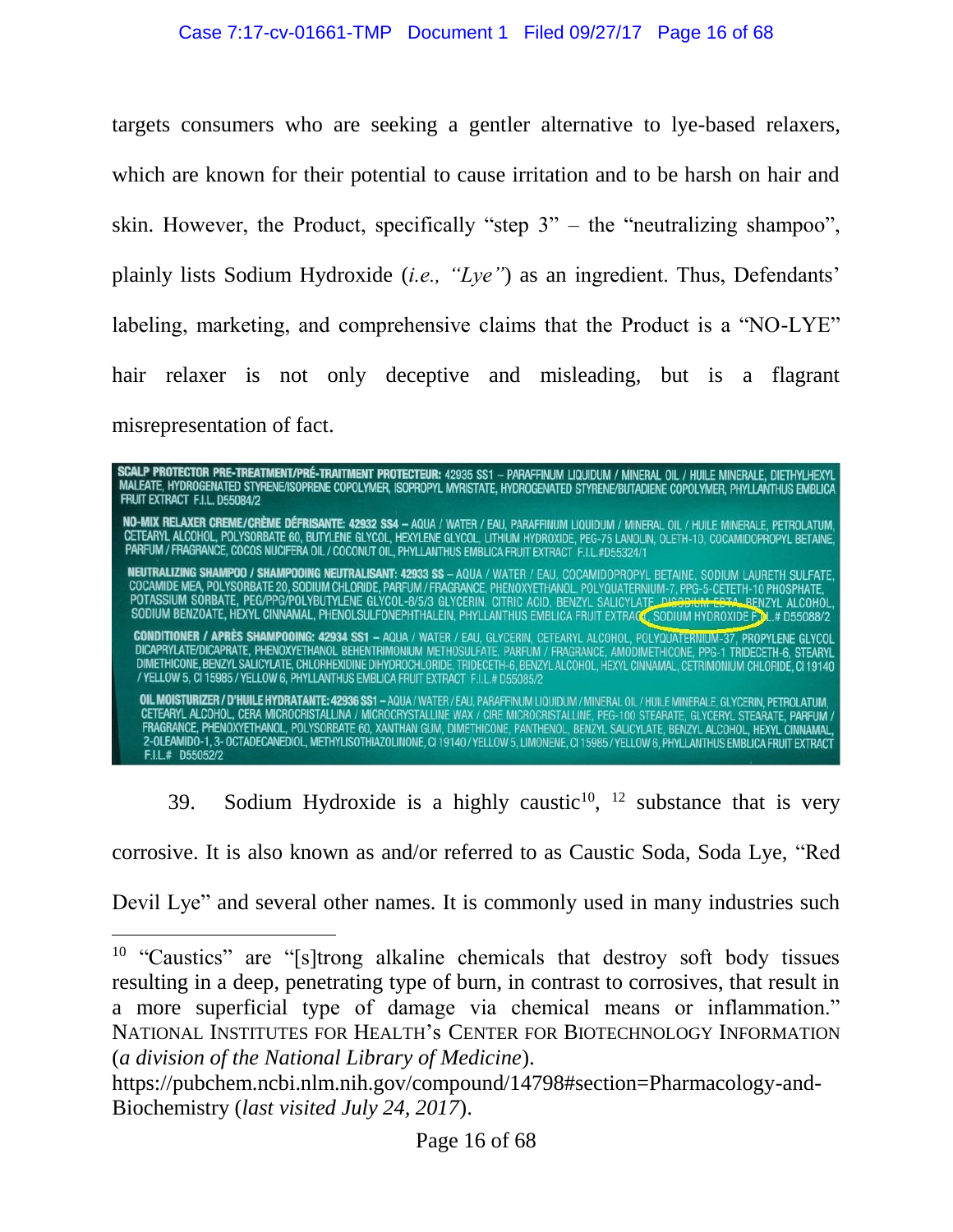#### Case 7:17-cv-01661-TMP Document 1 Filed 09/27/17 Page 17 of 68

as drain cleaners. According to the NATIONAL INSTITUTES FOR HEALTH's CENTER FOR BIOTECHNOLOGY INFORMATION (*a division of the National Library of Medicine*), Lye "may severely irritate skin", is [c]orrosive to ... tissue", has "acute toxicity" to the skin, is "harmful" when "in contact with skin", "causes severe skin burns", "skin irritation", "redness", "pain", and "blisters" and even notes that "skin contact with [the] material may cause severe injury **or death**". Under the subsection "Safety and Hazards" it states, as to "Exposure Prevention", "AVOID ALL CONTACT!".<sup>11</sup> "When caustic soda comes into contact with the skin it does not usually cause immediate pain, but it does start to cause immediate damage. It fails to coagulate protein which would serve to prevent further penetration. Thus, upon contact with eyes, washing with water must be started within 10 seconds and continued for at least 15 minutes to prevent permanent injury. Following contact with skin, washing with water must be started immediately to prevent corrosive chemical burns." KIRK-OTHMER ENCYCLOPEDIA OF CHEMICAL TECHNOLOGY. (3rd Ed.), Volumes 1-26. New York, NY: John Wiley and Sons, 1978-1984, p.1:861.<sup>12</sup>

<sup>11</sup> https://pubchem.ncbi.nlm.nih.gov/compound/14798#section=Top (*bold emphasis added*) (*last visited July 24, 2017*).

<sup>&</sup>lt;sup>12</sup> See also NIOSH; CRITERIA DOCUMENT: SODIUM HYDROXIDE p.62 (1975) DHEW Pub. NIOSH 76-105 ("*There is a latent period between contact of NaOH with the skin and the sensation of irritation.*").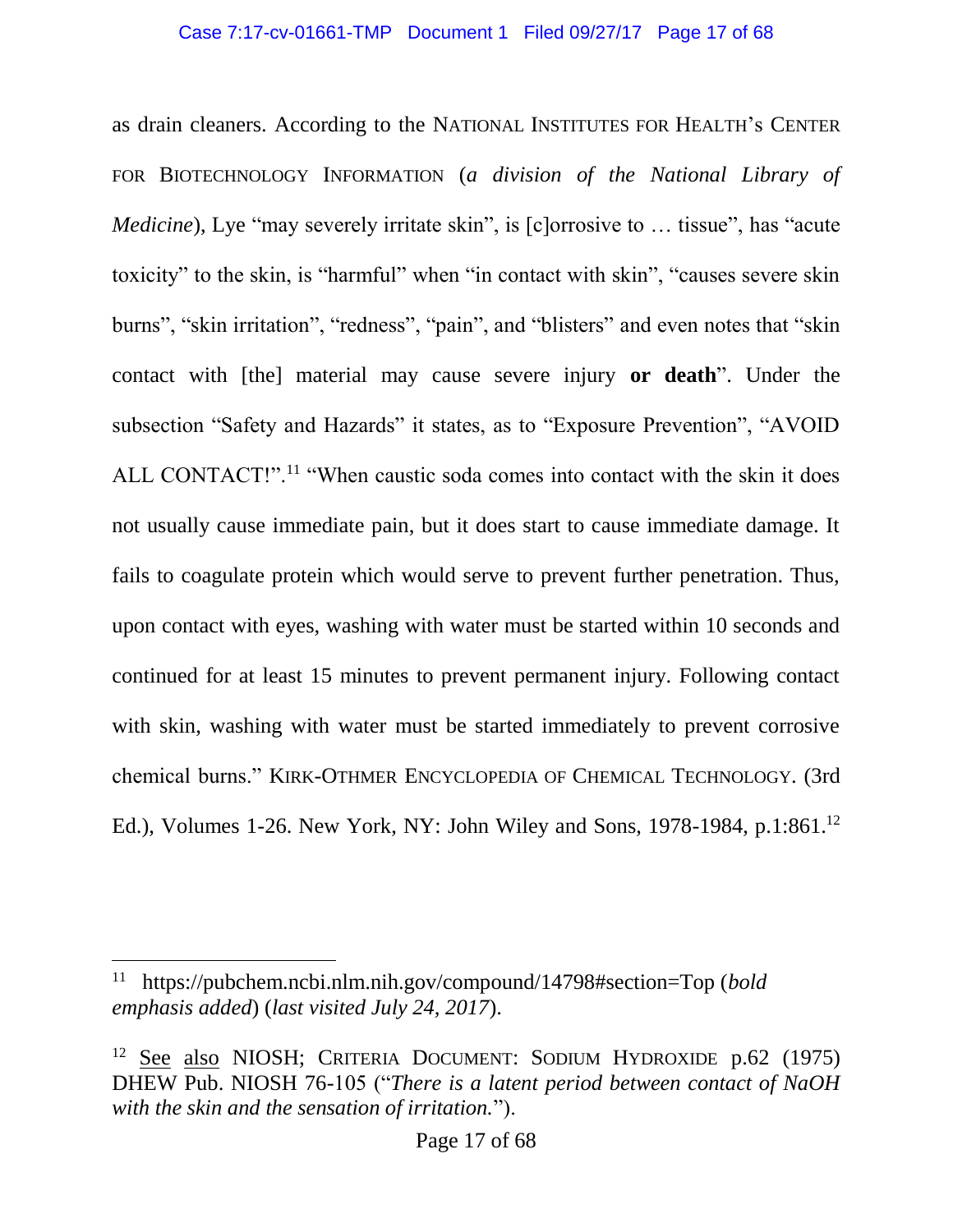#### Case 7:17-cv-01661-TMP Document 1 Filed 09/27/17 Page 18 of 68

The INTERNATIONAL CHEMICAL SAFETY CARD (ICSC)<sup>13</sup> data sheet for Lye states that expose to the skin may cause "redness" "pain" "serious skin burns"/"severe skin burns" and "blisters", than skin exposed to Sodium Hydroxide should be rinsed with "plenty of water or shower for at least 15 minutes", and because it is "corrosive to the … skin."<sup>14</sup> There is an abundance of published literature describing the severe nature of Lye induced skin injuries and Defendants' cannot deny their knowledge of Lye's dangerous characteristics – that is the exact reason they advertise, label and/or market the Product as "NO-LYE" to consumers, including the Plaintiff and putative Class Members.

40. One of the reasons consumers seek out a no-lye relaxer is because they are looking for a product that is milder on the scalp and gentler on hair. By representing on the front of the Product packaging, in capitalized and bold letters, that Amla Relaxer has "NO-LYE," along with representations regarding rejuvenating, nourishing, conditioning qualities of the Product, Defendants led and continue to lead reasonable consumers, including the Plaintiff and putative Class Members, to believe that the Product not only did not and does not contain Lye,

<sup>&</sup>lt;sup>13</sup> "The International Chemical Safety Cards (ICSC) are data sheets intended to provide essential safety and health information on chemicals in a clear and concise way." https://pubchem.ncbi.nlm.nih.gov/source/ILO-ICSC (*last visited July 24, 2017*).

<sup>&</sup>lt;sup>14</sup> http://www.ilo.org/dyn/icsc/showcard.display?p\_card\_id=0360 (*last visited July 24, 2017*).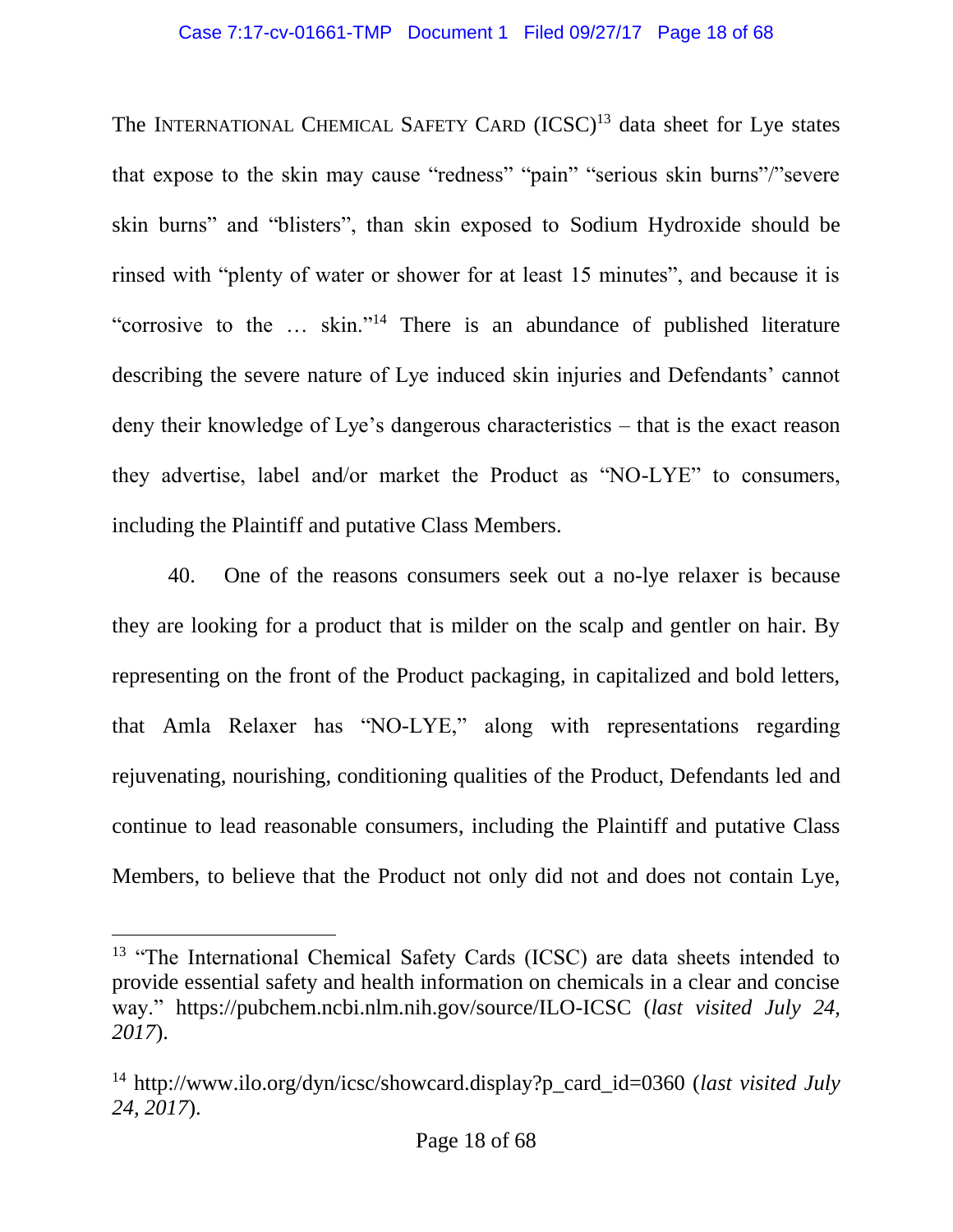### Case 7:17-cv-01661-TMP Document 1 Filed 09/27/17 Page 19 of 68

but was and is a gentler alternative to relaxers containing lye, when it does in fact contain Lye.

41. Despite the fact the Product is marketed as a "NO-LYE" hair relaxer, not only is it made with Lye but it is composed of numerous other ingredients that have the potential to be every bit as caustic, dangerous, and damaging as Lye.

42. Hydroxide relaxers are often made with sodium hydroxide, potassium hydroxide, lithium hydroxide, or guanidine hydroxide. Lye based relaxers are frequently used by professionals, but are they known for their potential to cause skin irritation.<sup>15</sup> Thus, hydroxide relaxers made without Sodium Hydroxide (*i.e., "Lye"*) are frequently marketed as "NO-LYE" to appeal to consumers. Defendants' marketed and continue to market the Product as "NO-LYE" to appeal to consumers, including the Plaintiff and putative Class Members despite the fact Lye is listed as an ingredient.

43. Defendants' admit they are experts in the field of hair care products:

## **OUR LEGACY For over 110 years Softsheen-Carson has provided beauty to all consumers of African descent with innovative, tailor-made, superior products and services.**

<sup>&</sup>lt;sup>15</sup> Hydroxide relaxers generally have a high pH, and thus a strong potential to cause chemical burns. A pH level measures the acidity or alkalinity of a solution on a scale of 0 to 14. Alkalis are bases with a pH of more than 7. The stronger the alkali the more corrosive or caustic the hydroxide. Although the pH level depends on the concentration of the hydroxide, Sodium Hydroxide typically has a pH of 14. Lithium Hydroxide, an ingredient found in "step 2" – the "Relaxer Base", typically has a pH of 10.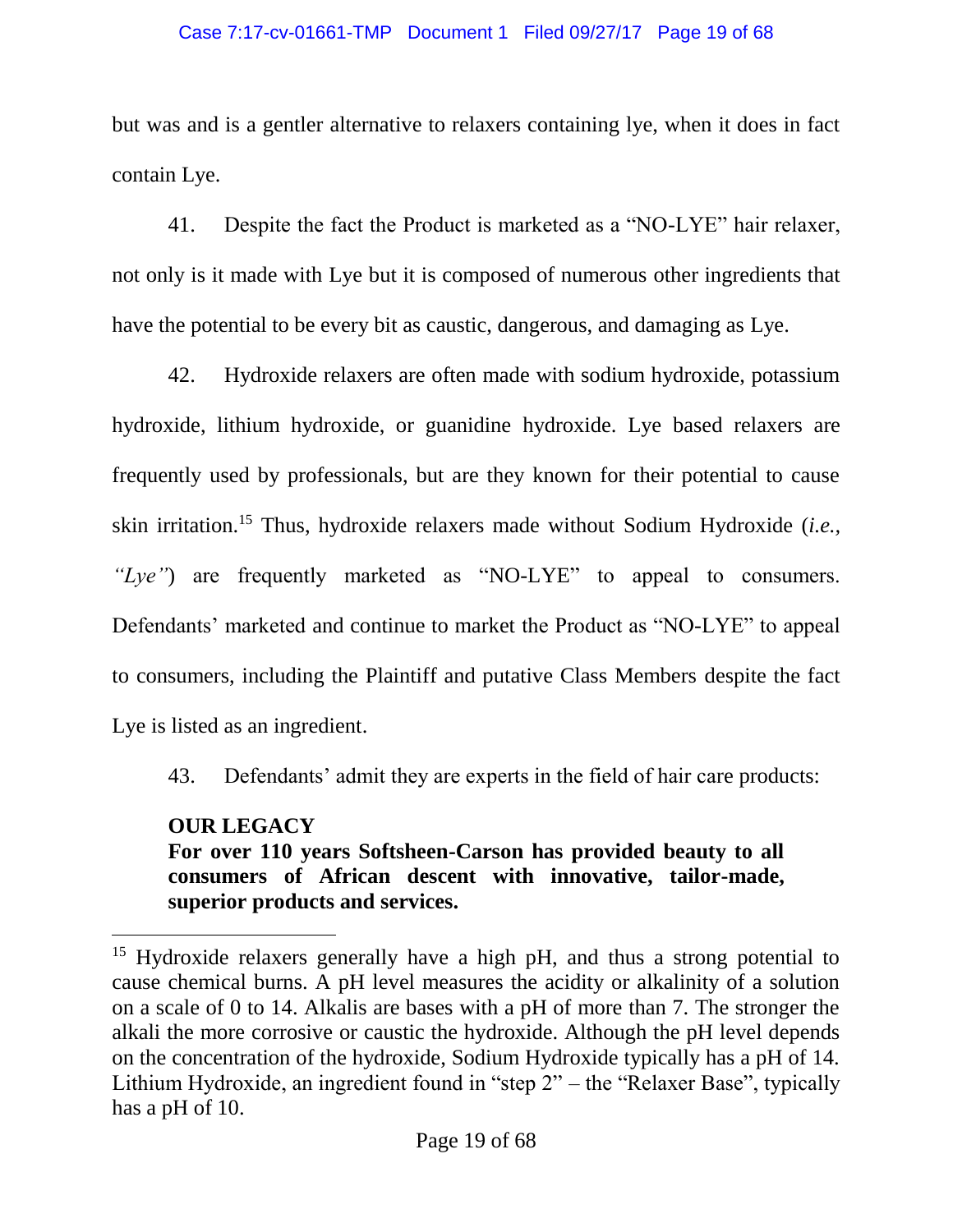**…**

 $\overline{a}$ 

Our broad and deep portfolio of brands, which are both rich with heritage and at the height of innovation, make us unique. By relying upon *the depth of our scientific know-how*, we are continually advancing our products in order to *surpass the industry standards, making them the safest and most effective beauty products for our consumers*.

## **INGREDIENT SCIENCE**

*With the help of scientists, biologists, and physicists* at our *laboratories*, Softsheen-Carson has *secured its place in the market as experts, conducting advanced research in order to bring our consumers safe, reliable, high quality products that are guaranteed to provide astonishing results*.

Our unique and dedicated *team of scientists and biologists* has allowed us to develop advanced and extensive knowledge, *making us the experts on hair and skin physiology for consumers* of African descent on a worldwide scale. For this reason, all of the beauty products developed at the Softsheen-Carson laboratories are specifically dedicated and adapted to perfectly meet our consumers' beauty needs.

We are committed to being *the world leader in afro-specific hair care*, and continue to focus all of our energy on delivering state-ofthe-art hair care technologies that our consumers can trust.<sup>16</sup>

44. Defendants, as manufacturers of the Product, and thus experts in the

field of hair care products, had a duty to warn its consumers, including the Plaintiff

and putative Class Members, of the true risks and dangers associated with using

the Product because the Plaintiff and putative Class Members are not experts in the

<sup>16</sup> http://www.softsheen-carson.com/about-us (*emphasis added*) (*last visited July 24, 2017*).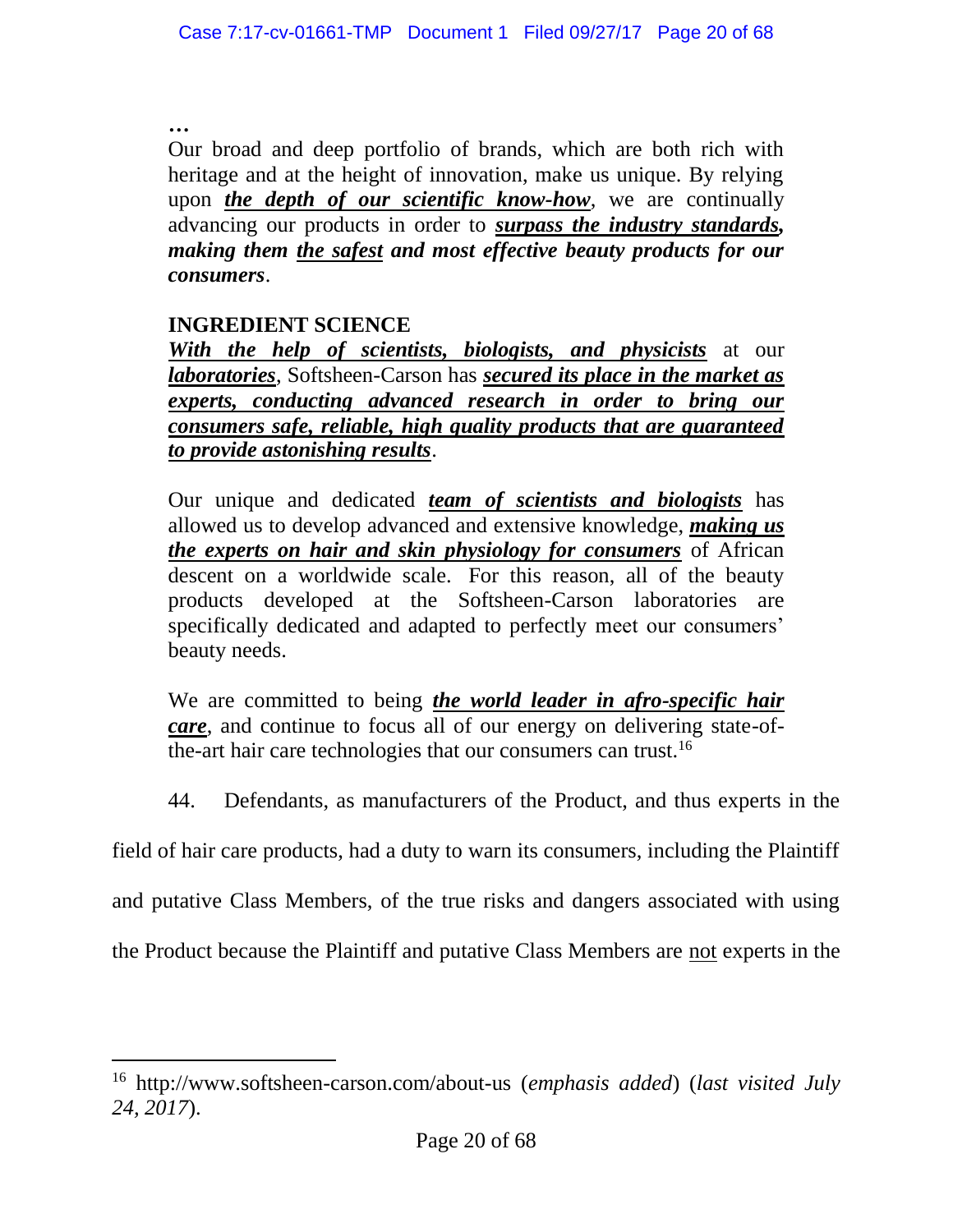#### Case 7:17-cv-01661-TMP Document 1 Filed 09/27/17 Page 21 of 68

field of hair care products, and relied upon Defendants to truthfully represent the qualities of the Product. However, as set forth herein, Defendants failed to do so.

45. As Defendants are well-aware, the Product not only contains Lye, but also encompasses a mix of other ingredients that are as dangerous and caustic as lye. For example, the ingredient Lithium Hydroxide, found in "step 2" – the "relaxer base", can cause damaging effects including severe irritation, burns, and blisters. According to the NATIONAL INSTITUTES FOR HEALTH's CENTER FOR BIOTECHNOLOGY INFORMATION (*a division of the National Library of Medicine*), Lithium Hydroxide "may cause severe irritation to skin, eyes, and mucous membranes" and "may be toxic by ... skin absorption", causing "redness" "pain" "serious skin burns" and "blisters" and "skin contact with may cause severe injury **or death**". Just like warning for handling Lye, under the subsection "Safety and Hazards" it states, as to "Exposure Prevention", "Contact with molten substance may cause severe burns to skin and eyes. Avoid any skin contact.".<sup>17</sup> The INTERNATIONAL CHEMICAL SAFETY CARD (ICSC) data sheet for Lithium Hydroxide is virtually identical to that for Lye, stating that expose to the skin may cause "redness" "pain" "serious skin burns"/"severe skin burns" and "blisters", than skin exposed to Lithium Hydroxide should be rinsed with "plenty of water or

<sup>17</sup> https://pubchem.ncbi.nlm.nih.gov/compound/3939 (*bold emphasis added*) (*last visited July 24, 2017*).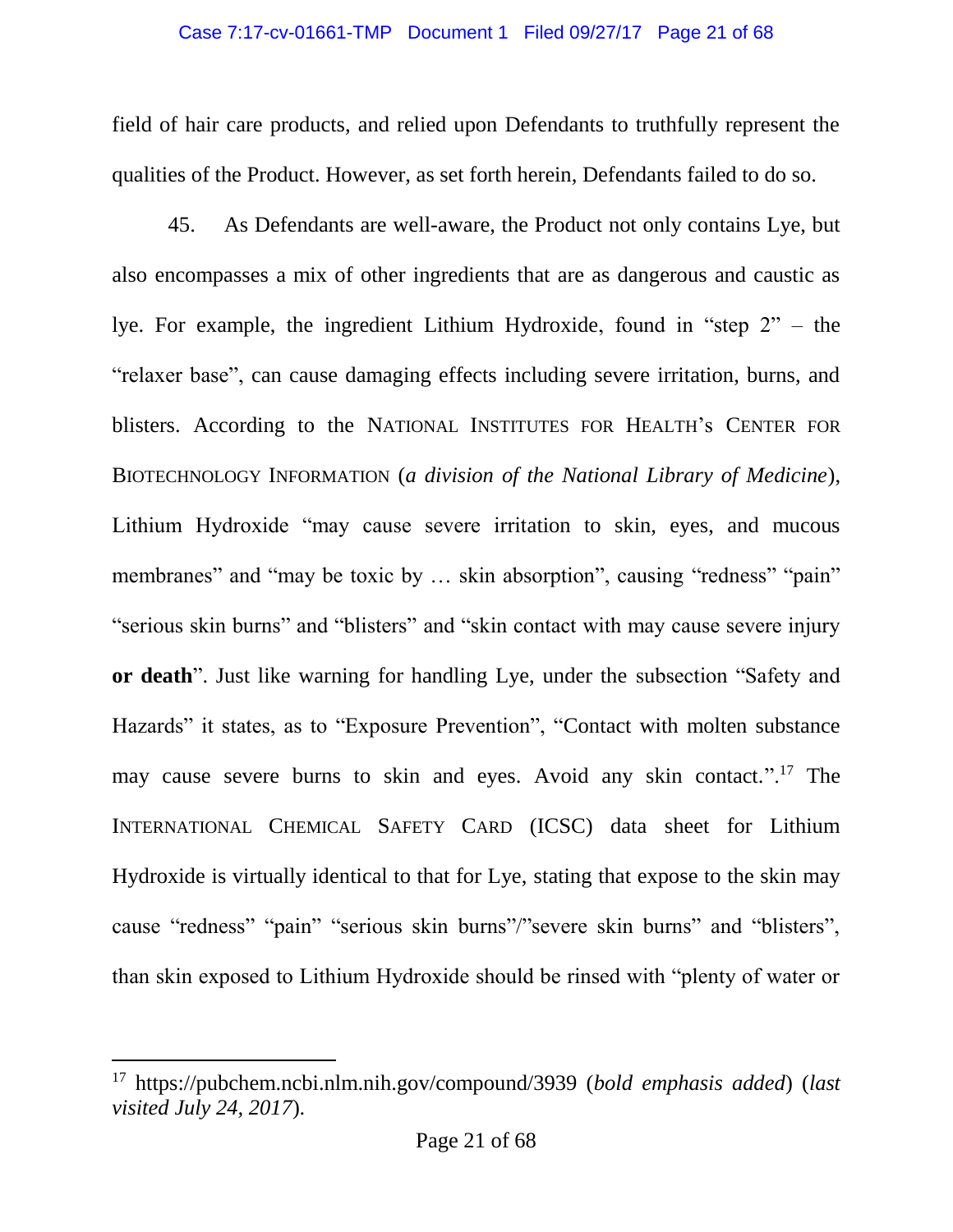#### Case 7:17-cv-01661-TMP Document 1 Filed 09/27/17 Page 22 of 68

shower for at least 15 minutes", and because it is "corrosive to the ... skin."<sup>18</sup> Since the Product is made to be applied to the user's hair, there is no avoiding potentially harmful skin contact. Defendants knew or should have known of these findings.

46. Defendants' "NO-LYE" representation is clearly deceptive and misleading by the fact ordinary consumers would not readily recognize the scientific term Sodium Hydroxide as being Lye; a highly caustic component of the Product's. Indeed, the ingredient Lithium Hydroxide, found in "step 2" – the "relaxer base", can cause damaging effects not unlike Sodium Hydroxide including severe skin irritation, burns, and blisters. Defendants knew or should have known of these facts.

47. The Product is not a safe, effective, gentler or "easier relaxing process", is not a "rejuvenating ritual" and is not free of Lye as described on the Product's packaging and other marketing materials. Rather, it is composed of Lye and other ingredients that may cause injury:

> a. "step-2" – the "Relaxer Cream" contains Hexylene Glycol, which can cause contact dermatitis and irritate the skin, eyes, and respiratory tract<sup>19</sup>. According to the NATIONAL INSTITUTES FOR HEALTH's CENTER FOR BIOTECHNOLOGY INFORMATION (*a division of the National Library of Medicine*), Hexylene Glycol

<sup>18</sup> http://www.ilo.org/dyn/icsc/showcard.display?p\_card\_id=0913 (*last visited July 24, 2017*).

<sup>19</sup> https://www.cdc.gov/niosh/pel88/107-41.html (*last visited July 24, 2017*).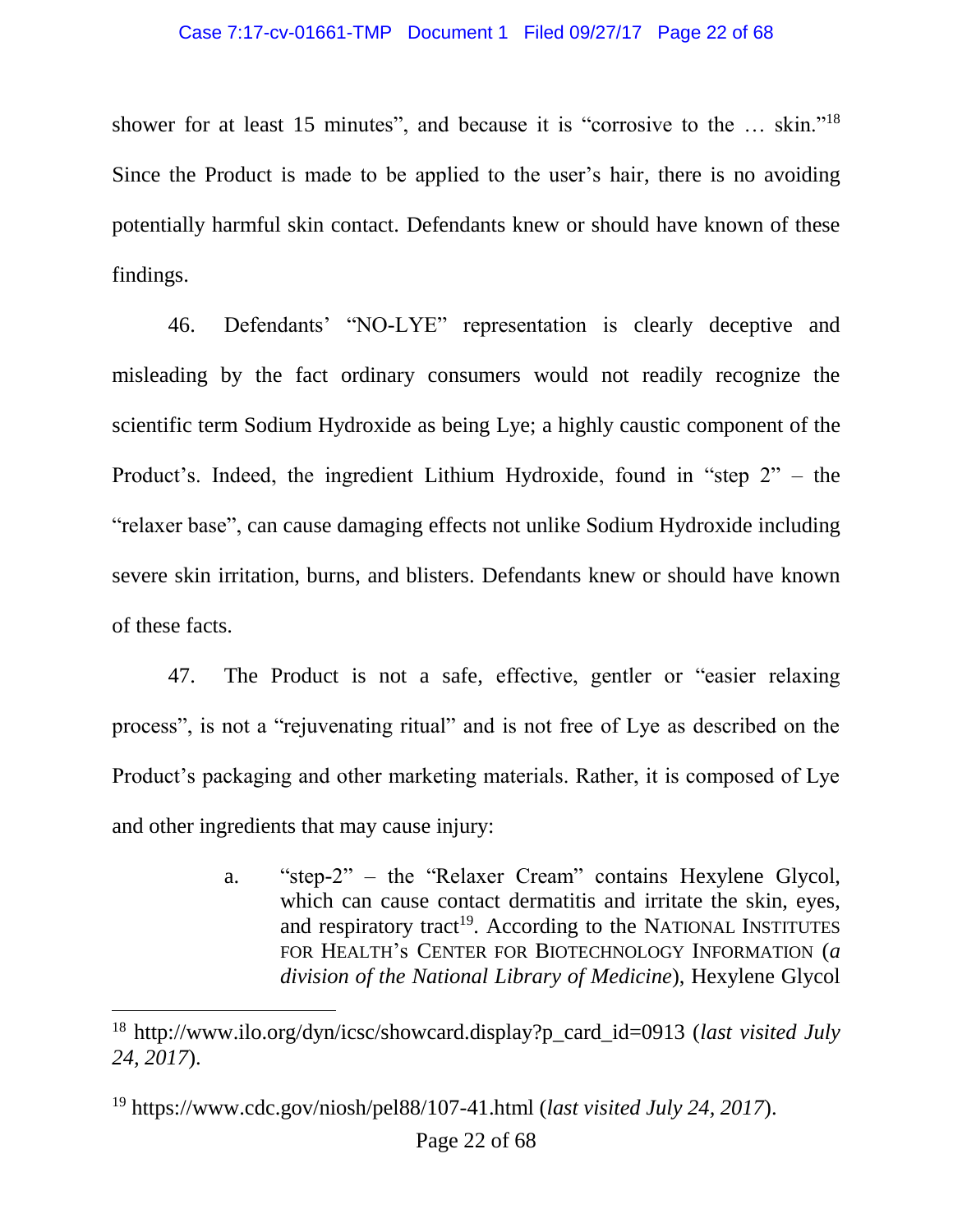"causes skin irritation" and/or "skin corrosion", "dermatitis" and "skin sensitization". 20

- b. "step-2" the "Relaxer Cream" contains Cocamidopropyl Betaine, a synthetic surfactant associated with skin irritation and allergic contact dermatitis<sup>21</sup>. According to the NATIONAL INSTITUTES FOR HEALTH's CENTER FOR BIOTECHNOLOGY INFORMATION (*a division of the National Library of Medicine*), Cocamidopropyl Betaine causes "skin irritation" and/or "skin corrosion<sup>". 22</sup>
- c. "step-3" the "Relaxer Cream" contains PPG (Polyethylene Glycol a/k/a Ethylene Glycol a/k/a/ Polyethylene Glycol 400) which may cause contact dermatitis. According to the NATIONAL INSTITUTES FOR HEALTH's CENTER FOR BIOTECHNOLOGY INFORMATION (*a division of the National Library of Medicine*), Polyethylene Glycol can be absorbed into the body through the skin, causes "irritation" to the skin. <sup>23</sup> It may also cause "skin sensitization"<sup>24</sup>, "lowering of consciousness", and "may cause effects on the kidneys and central nervous system, resulting in renal failure and brain injury."25

 $\overline{a}$ 

<sup>21</sup> Mowad, C*.*, *Cocamidopropyl betaine allergy".* AM. J. CONTACT DERMAT*.* 12(4): 223–224 (Dec. 2001).

<sup>22</sup> https://pubchem.ncbi.nlm.nih.gov/compound/20280#section=Top (*last visited July 24, 2017*).

<sup>23</sup> https://pubchem.ncbi.nlm.nih.gov/compound/174#section=Regulatory Information (*last visited July 24, 2017*).

<sup>24</sup> https://www.osha.gov/dts/chemicalsampling/data/CH\_240404.html (*last visited July 24, 2017*).

<sup>25</sup> https://www.cdc.gov/niosh/ipcsneng/neng0270.html (*last visited July 24, 2017*); see also Pohanish, R.P. (editor): Ethylene Glycol. In, *Sittig's Handbook of Toxic* 

<sup>20</sup> https://pubchem.ncbi.nlm.nih.gov/compound/7870#section=Top (*last visited July 24, 2017*).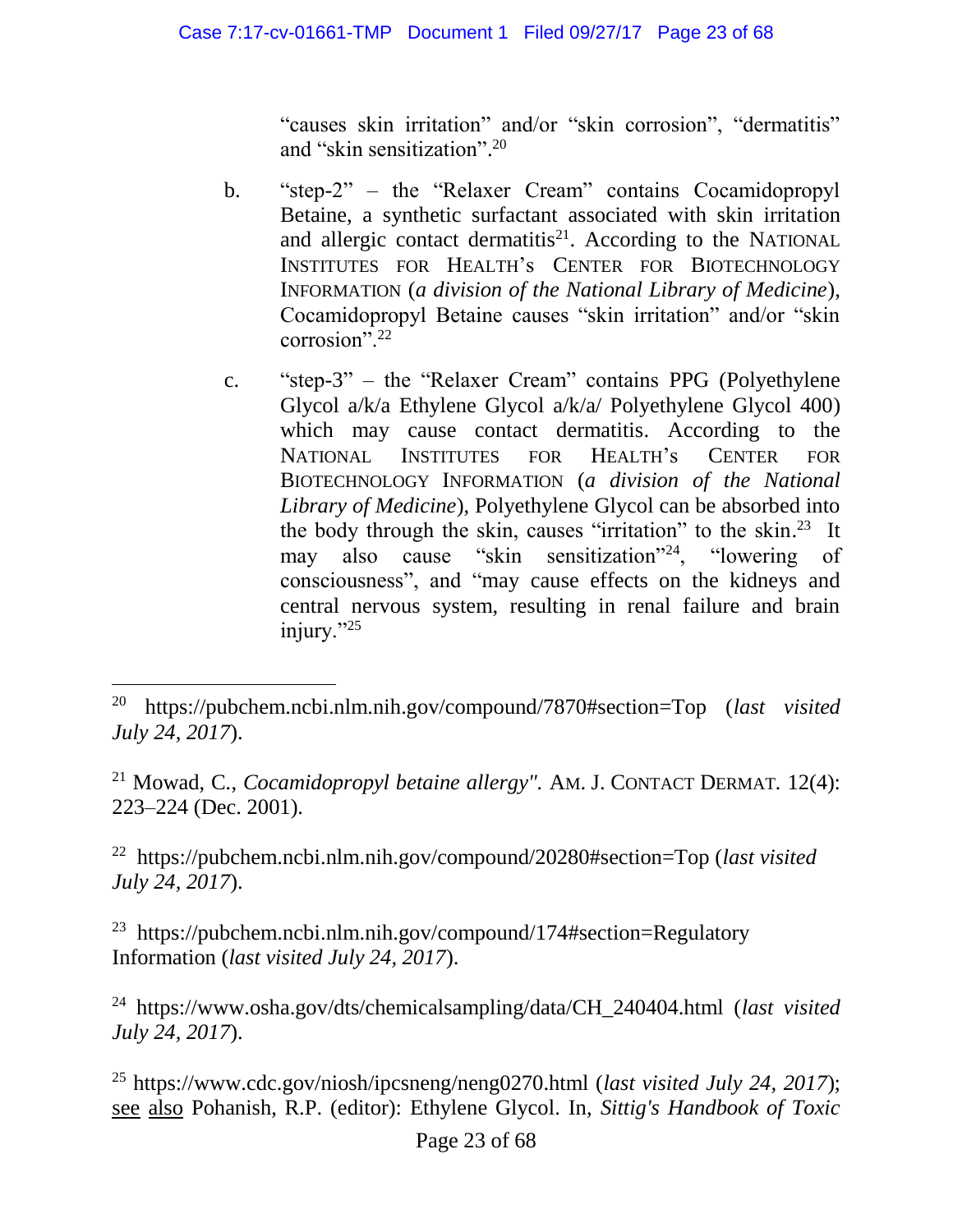- d. "step-3" the "Relaxer Cream" contains Polybutylene Glycol. According to the NATIONAL INSTITUTES FOR HEALTH's CENTER FOR BIOTECHNOLOGY INFORMATION (*a division of the National Library of Medicine*), Polybutylene Glycol "causes skin irritation" and "skin corrosion".
- e. "step-3" the "Neutralizing Shampoo" contains Potassium Sorbate. According to the NATIONAL INSTITUTES FOR HEALTH's CENTER FOR BIOTECHNOLOGY INFORMATION (*a division of the National Library of Medicine*), Potassium Sorbate causes "skin irritation" and/or "skin corrosion" and may cause "contact dermatitis".<sup>26</sup>
- f. "step-3" the "Neutralizing Shampoo" contains Disodium EDTA (a/k/a EDTA Disodium Salt). According to the NATIONAL INSTITUTES FOR HEALTH's CENTER FOR BIOTECHNOLOGY INFORMATION (*a division of the National Library of Medicine*), Disodium EDTA "causes skin irritation" and/or "skin corrosion", is acutely toxic to the skin.<sup>27</sup>
- g. "step-3" the "Neutralizing Shampoo" contains Sodium Laureth Sulfate. According to the NATIONAL INSTITUTES FOR HEALTH's CENTER FOR BIOTECHNOLOGY INFORMATION (*a division of the National Library of Medicine*), Sodium Laureth Sulfate (a/k/a Cydoryl NA) "causes skin irritation" and/or "skin corrosion".<sup>28</sup>

*and Hazardous Chemicals and Carcinogens, Fourth Ed.*, Vol. 1. Norwich, NY: Noyes Publications, William Andrew Publishing, 2002, pp. 1088-1090.

<sup>26</sup> https://pubchem.ncbi.nlm.nih.gov/compound/23676745#section=Top (*last visited July 24, 2017*).

 $\overline{a}$ 

<sup>27</sup> https://pubchem.ncbi.nlm.nih.gov/compound/13020083#section=Top (*last visited July 24, 2017*).

<sup>28</sup> https://pubchem.ncbi.nlm.nih.gov/compound/23665884#section=Top (*last visited July 24, 2017*).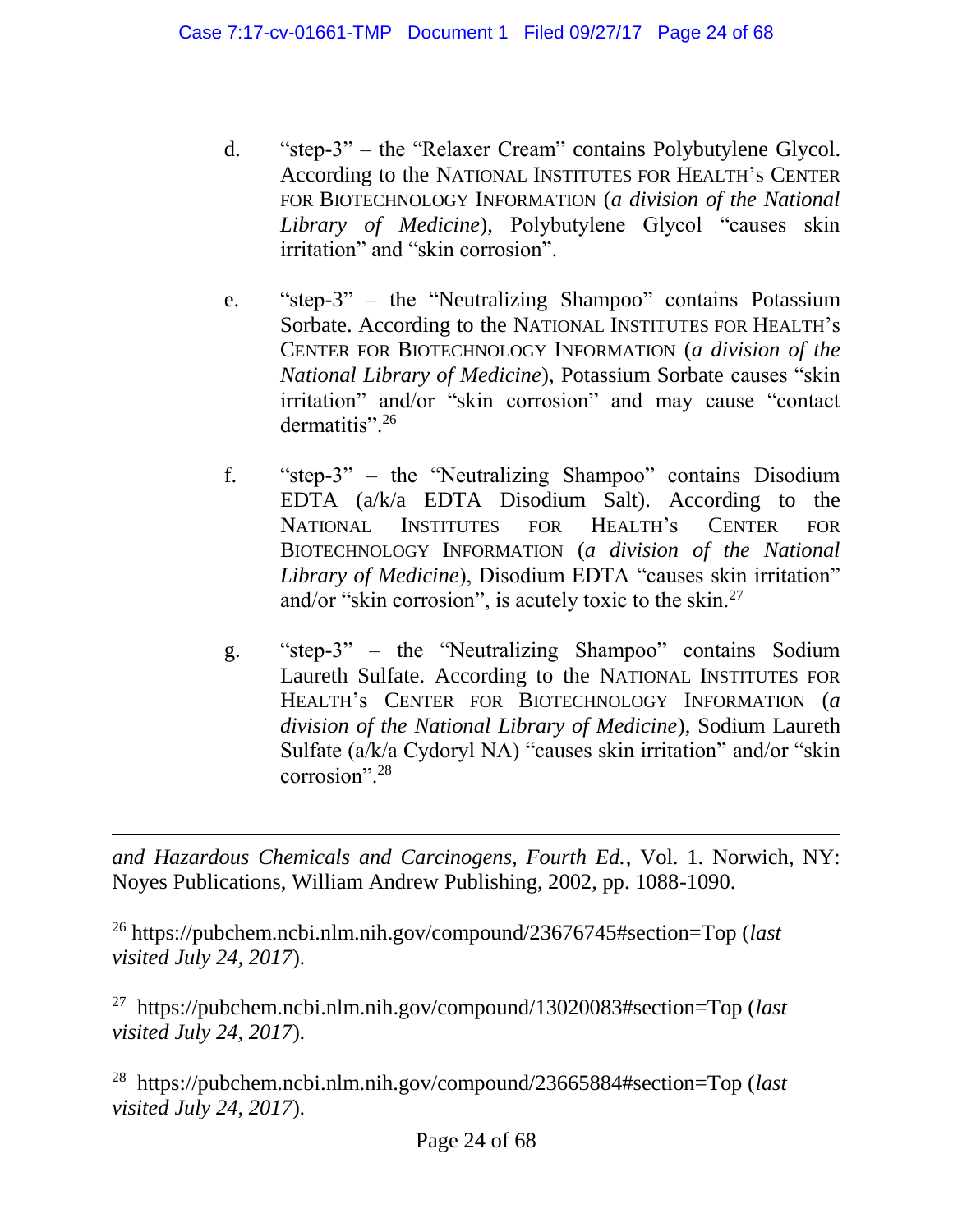- h. "step-3" the "Neutralizing Shampoo" contains Polysorbate 20 (a/k/a Polyoxyethylene Sorbitan Monooleate). According to the NATIONAL INSTITUTES FOR HEALTH's CENTER FOR BIOTECHNOLOGY INFORMATION (*a division of the National Library of Medicine*), Polysorbate 20 "may cause skin irritation" and "in case of skin contact" with the chemical, one should "[w]ash off with soap and plenty of water".<sup>29</sup> Notably, "step-2" – the "Relaxer Cream" contains Polysorbate 60. It is reasonable to assume it causes skin irritation just like Polysorbate 20, however Plaintiff does not know if that would result in a likelihood of a higher chance for skin irritation and/or a higher chance of the extent of the skin irritation.<sup>30</sup>
- i. "step 4" the "Neutralizing Shampoo" contains Benzyl Salicylate a "well-recognised consumer allergen" in Europe, required to be labeled on all cosmetics<sup>14</sup>, and is a potential "Endocrine Disruptor"<sup>31</sup>. According to the NATIONAL INSTITUTES FOR HEALTH's CENTER FOR BIOTECHNOLOGY INFORMATION (*a division of the National Library of Medicine*), Benzyl Salicylate "may cause an allergic skin reaction" and/or "sensitization".<sup>32</sup>

<sup>29</sup> https://pubchem.ncbi.nlm.nih.gov/compound/86289060#section=Top (*last visited July 24, 2017*).

<sup>&</sup>lt;sup>30</sup> Polysorbates help certain chemicals dissolve in a solvent in which they otherwise would not dissolve (*e.g., to disperse oil in water*).

<sup>31</sup> Charles, A.K., Darbre, P.D., *Oestrogenic activity of benzyl salicylate, benzyl benzoate and butylphenylmethylpropional (Lilial) in MCF7 human breast cancer cells in vitro*. J. APPL. TOXICOL. 29(5):422-434 (July 2009) (Article ABSTRACT: "*Further research is now needed to investigate whether oestrogenic responses are detectable using in vivo models and the extent to which these compounds might be absorbed through human skin and might enter human breast tissues.*").

<sup>32</sup> https://pubchem.ncbi.nlm.nih.gov/compound/8363#section=Top (*last visited July 24, 2017*).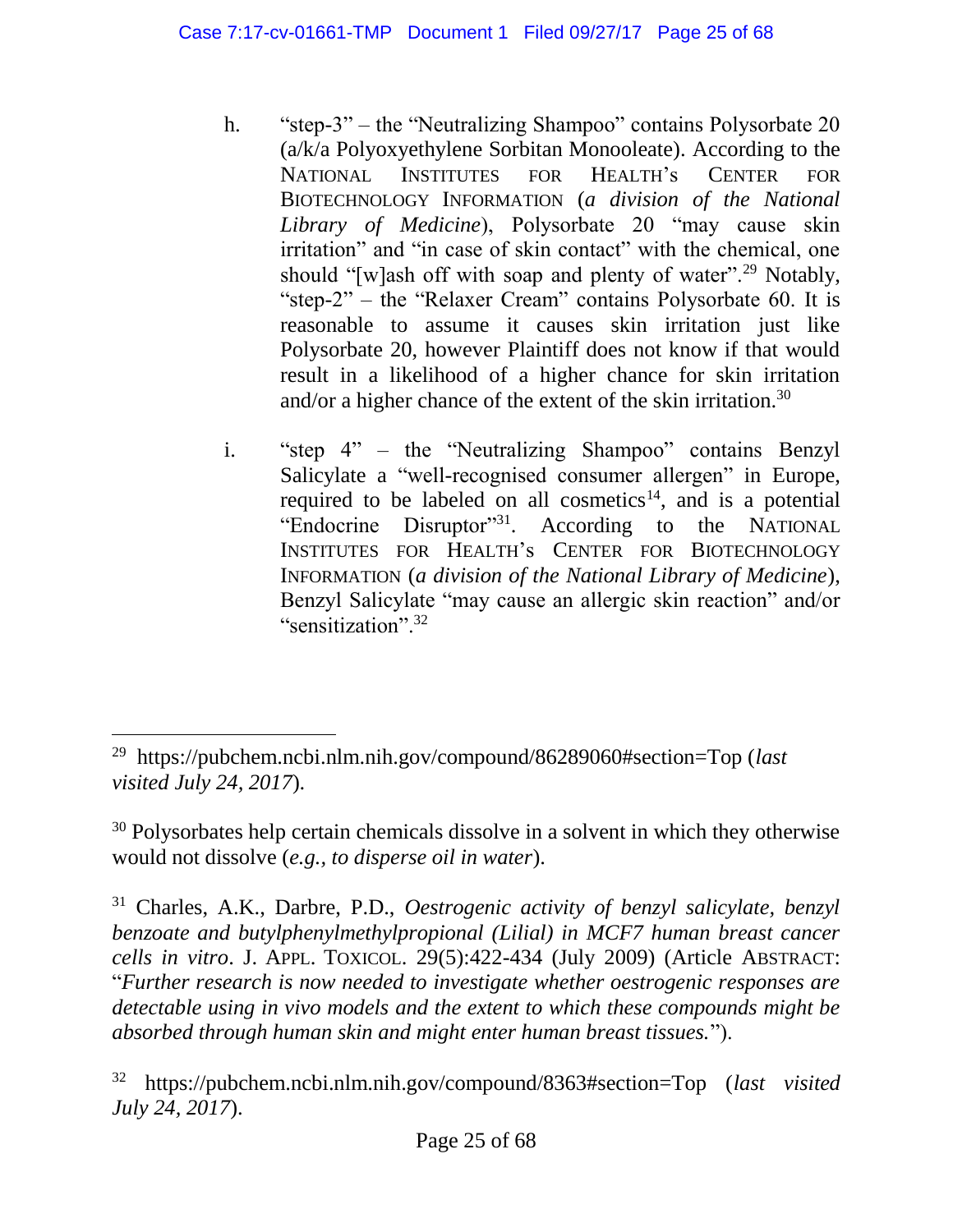j. "Step-5" – the "Oil Moisturizer" contains Methylisothiazolinone, a powerful synthetic biocide<sup>33</sup> and corrosive chemical. In 1998, the U.S. ENVIRONMENTAL PROTECTION AGENCY deemed Methylisothiazolinone a skin sensitizer that causes skin irritation found to be "moderately to highly toxic in ... dermal irritation ... studies", "highly acutely toxic when applied dermally" to laboratory animals, and "may cause skin sensitization reactions in some people". See U.S. ENVIRONMENTAL PROTECTION AGENCY, Reregistration Eligibility Decision (RED) Facts - Methylisothiazolinone.<sup>34</sup> It is associated with contact dermatitis and in 2013 the substance was declared the *2013 Contact Allergen of the Year* by the American Contact Dermatitis Society. See DERMATITIS, 2013 Jan-Feb;  $24(1)$ :2-6.<sup>35</sup> Methylisothiazolinone is of the most predominant contact allergens found in cosmetic products. Lundov, M.D., Krongaard, T., Menné, T.L., & Johansen, J.D., *Methylisothiazolinone contact allergy: a review*. BRITISH JOURNAL OF DERMATOLOGY, 165(6)**:** 1178-1182 (July 2011); see also [Lundov M](https://www.ncbi.nlm.nih.gov/pubmed/?term=Lundov%20MD%5BAuthor%5D&cauthor=true&cauthor_uid=24117738)**.**D**.**, [Opstrup M](https://www.ncbi.nlm.nih.gov/pubmed/?term=Opstrup%20MS%5BAuthor%5D&cauthor=true&cauthor_uid=24117738)**.**S**.**, [Johansen J](https://www.ncbi.nlm.nih.gov/pubmed/?term=Johansen%20JD%5BAuthor%5D&cauthor=true&cauthor_uid=24117738)**.**D., *Methylisothiazolinone contact allergy--growing epidemic*. CONTACT DERMATITIS, 69(5): 271-275 (Nov. 2013). According to the NATIONAL INSTITUTES FOR HEALTH's CENTER FOR BIOTECHNOLOGY INFORMATION (*a division of the National Library of Medicine*), Methylisothiazolinone has acute dermal toxicity characteristics (*i.e., "toxic in contact with the skin"*) and may cause allergic skin reactions, including sensitization. 36

 $\overline{a}$ 

<sup>35</sup> https://www.ncbi.nlm.nih.gov/pubmed/23340392 (*last visited July 24, 2017*).

<sup>36</sup> https://pubchem.ncbi.nlm.nih.gov/compound/39800#section=Top (*last visited July 24, 2017*). A maximum of 100 ppm of Methylisothiazolinone is permitted in cosmetic products. In one study, eighteen percent (18%) of Methylisothiazolinoneallergic patients reacted to a concentration 20 times lower in a repeated open

<sup>&</sup>lt;sup>33</sup> "A substance (such as an algicide or fungicide) that destroys or inhibits the growth or activity of living organisms." MERRIAM-WEBSTER DICTIONARY: https://www.merriam-webster.com/dictionary/biocide (*last visited July 24, 2017*).

<sup>34</sup> https://www3.epa.gov/pesticides/chem\_search/reg\_actions/reregistration/fs\_G-58\_1-Oct-98.pdf (*last visited July 24, 2017*).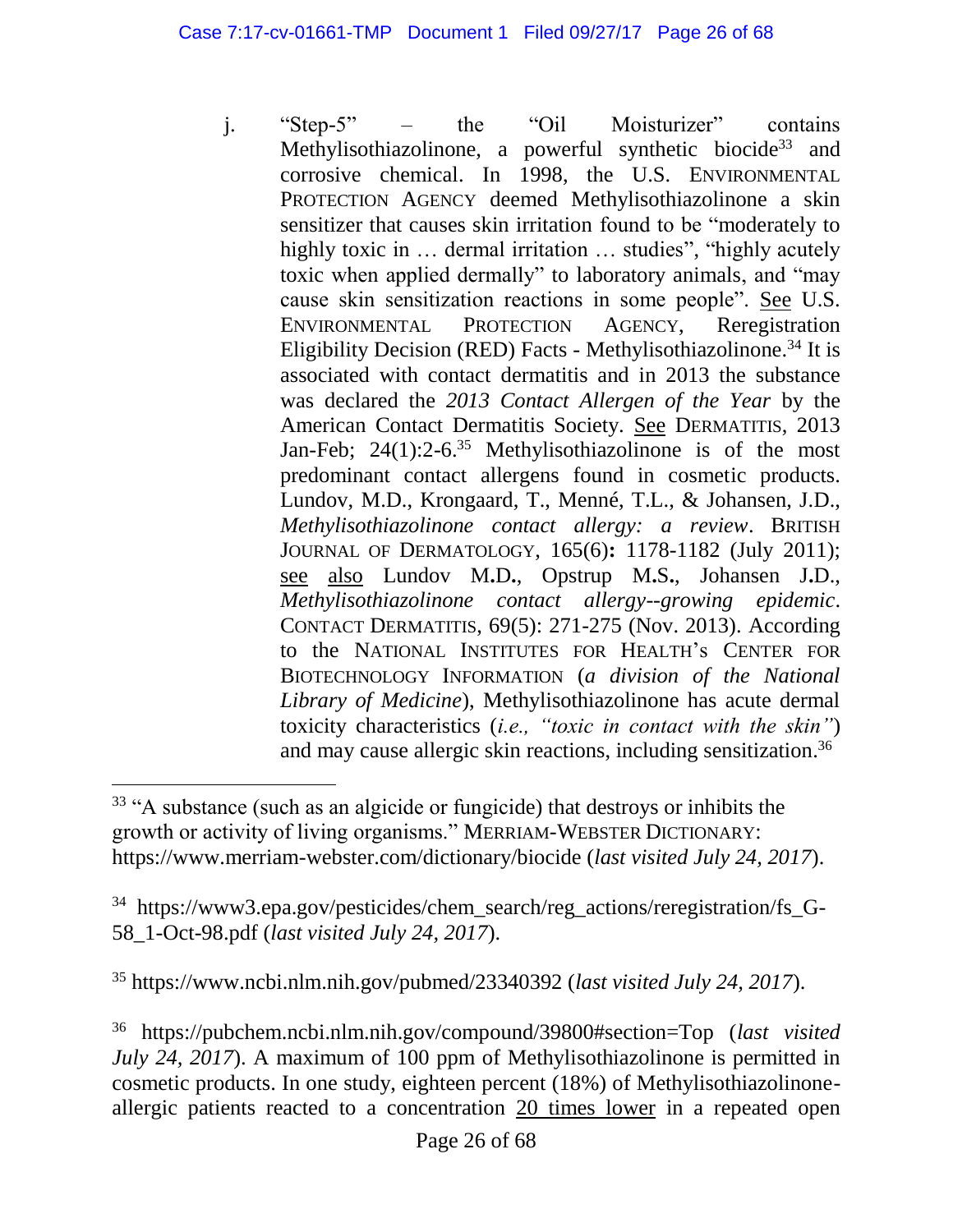- k. "Step-5" the "Oil Moisturizer" contains Limonene (a/k/a d-Limonene), which may cause contact dermatitis.<sup>37</sup> According to the NATIONAL INSTITUTES FOR HEALTH's CENTER FOR BIOTECHNOLOGY INFORMATION (*a division of the National Library of Medicine*), Limonene "causes skin irritation", "skin corrosion", skin "sensitization", "redness" and "pain". It is also registered for pesticide use in the United States.<sup>38</sup>
- l. "step-4" the "Conditioner" contains Propylene Glycol (a/k/a 1,2-propanediol), which may cause contact dermatitis.<sup>39</sup> According to the NATIONAL INSTITUTES FOR HEALTH's CENTER FOR BIOTECHNOLOGY INFORMATION (*a division of the National Library of Medicine*), Proplylene Glycol "[m]ay cause primary skin irritation in some people" but "is not a sensitizer".<sup>40</sup>
- m. "step-1" the "Scalp Protector" contains Diethylhexyl Maleate, a "well-recognised consumer allergen" in Europe and required to be labeled on all cosmetics $41$ .

application test. See [Lundov, M.D.](https://www.ncbi.nlm.nih.gov/pubmed/?term=Lundov%20MD%5BAuthor%5D&cauthor=true&cauthor_uid=21504436), [Zachariae,](https://www.ncbi.nlm.nih.gov/pubmed/?term=Zachariae%20C%5BAuthor%5D&cauthor=true&cauthor_uid=21504436) C., [Johansen J.D.](https://www.ncbi.nlm.nih.gov/pubmed/?term=Johansen%20JD%5BAuthor%5D&cauthor=true&cauthor_uid=21504436), *Methylisothiazolinone contact allergy and dose-response relationships*. CONTACT DERMATITIS, 64(6):330-6 (June 2011). Defendants knew or should have known of these findings.

 $\overline{a}$ 

<sup>37</sup> http://www.contactdermatitisinstitute.com/d-limonene.php (*last visited July 24, 2017*).

<sup>38</sup> https://pubchem.ncbi.nlm.nih.gov/compound/440917#section=Top (*last visited July 24, 2017*).

<sup>39</sup> http://www.contactdermatitisinstitute.com/database.php (*last visited July 24, 2017*).

<sup>40</sup> https://pubchem.ncbi.nlm.nih.gov/compound/1030#section=Top (*last visited July 24, 2017*).

<sup>41</sup> EUROPEAN COMMISSION. *Opinion on fragrance allergens in cosmetic products*. Scientific Committee on Consumer Safety, 2011.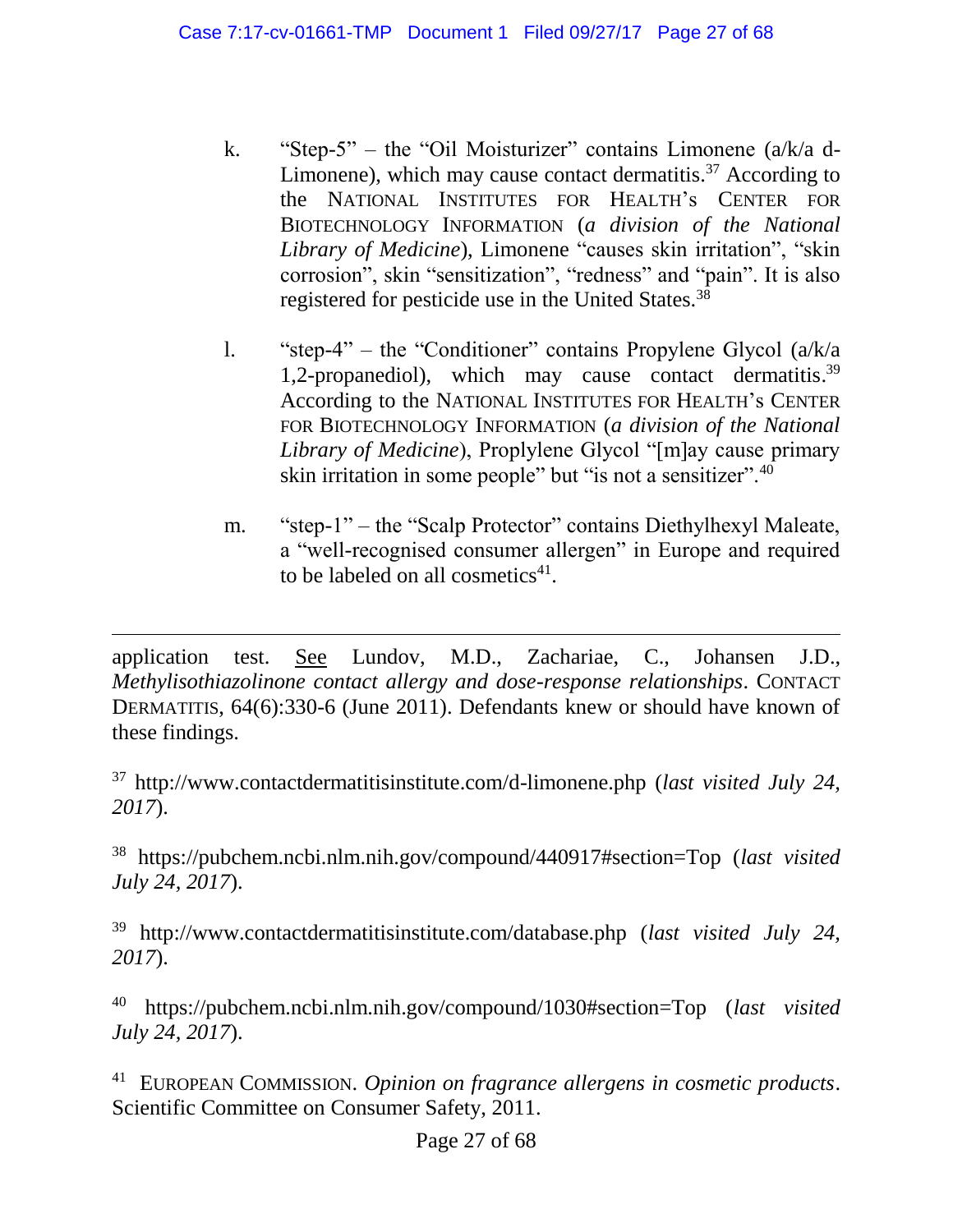Defendants knew or should have known of these findings.

48. Unlike the Defendants, who are experts in hair care products, the dangerous and defective nature of the Product is not readily apparent to a layperson by examination of its ingredients list; a reasonable consumer (*i.e., layperson*) such as the Plaintiff and putative Class Members would not recognize the dangers of the ingredients (*i.e., chemicals*) because they would not know what the various ingredients are, what the ingredients do or how they work, and/or whether they are safe for the use the Product as promoted, marketed and labeled by Defendants. Moreover, an ordinary consumer, including the Plaintiff and putative Class Members, could certainly not know or be expected to know how all of these ingredients/chemicals react to each other nor the synergistic result of exposure to them all in using the Product in one session, as directed by Defendants.

49. Defendants' website for the Product is particularly misleading as it only lists the ingredients found in "step 2" – the "Relaxer Base" and not the ingredients of *any* of the other "4 steps", particularly that Lye is an ingredient in "step 3" – the "Neutralizing Shampoo".

### PRODUCT DETAILS • INGREDIENTS

AQUA / WATER / EAU, PARAFFINUM LIQUIDUM / MINERAL OIL / HUILE MINERALE, PETROLATUM, CETEARYL ALCOHOL, POLYSORBATE 60, BUTYLENE GLYCOL, HEXYLENE GLYCOL, LITHIUM HYDROXIDE, PEG-75 LANOLIN, OLETH-10, COCAMIDOPROPYL BETAINE,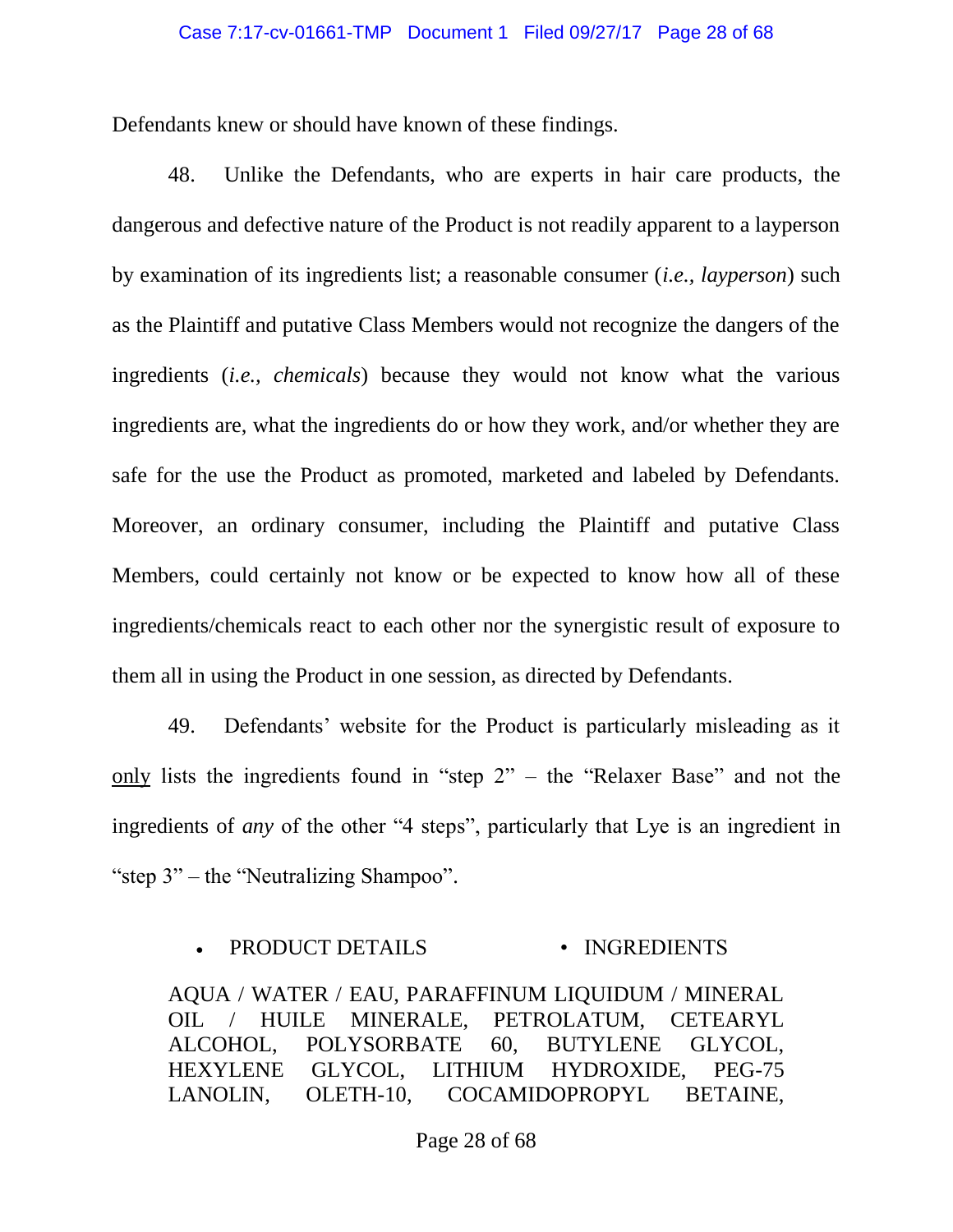## PARFUM / FRAGRANCE, COCOS NUCIFERA OIL/COCONUT OIL, PHYLLANTHUS EMBLICA FRUIT EXTRACT

http://www.softsheen-carson.com/optimum-salon-haircare/amla-legend-no-mixno-lye-relaxer?upc=0752850088423&filterkey=optimum-salon-haircare-relaxer (*last visited July 24, 2017*).

50. Notably, the "legendary" Amla Oil ingredient - Phyllanthus Emblica (Gooseberry) Fruit Extract – appears last on the ingredients list, indicating that of all ingredients found in the Product, the ingredient that is found in the smallest measurable amount is Amla Oil. 42

51. Defendants knew, know, and/or should have known of the caustic ingredients and dangerous nature of the Product as well as the false, deceptive and/or misleading representations it has made and continues to make about the Product.

52. Although, consistent with 21 U.S.C. § 361(a), Defendants instruct users to conduct a preliminary test to help determine whether a user will have an adverse reaction to the Product, the preliminary test Defendants recommend and the directions and instructions for its administration are inadequate.

53. Defendants, as developers, manufacturers and distributors of the Product, and as experts in the field of hair care products, had a duty to adequately instruct its consumers, including the Plaintiff and putative Class Members, on how

<sup>&</sup>lt;sup>42</sup> "The ingredients must be declared in descending order of predominance." 21 C.F.R. § 701.3(a).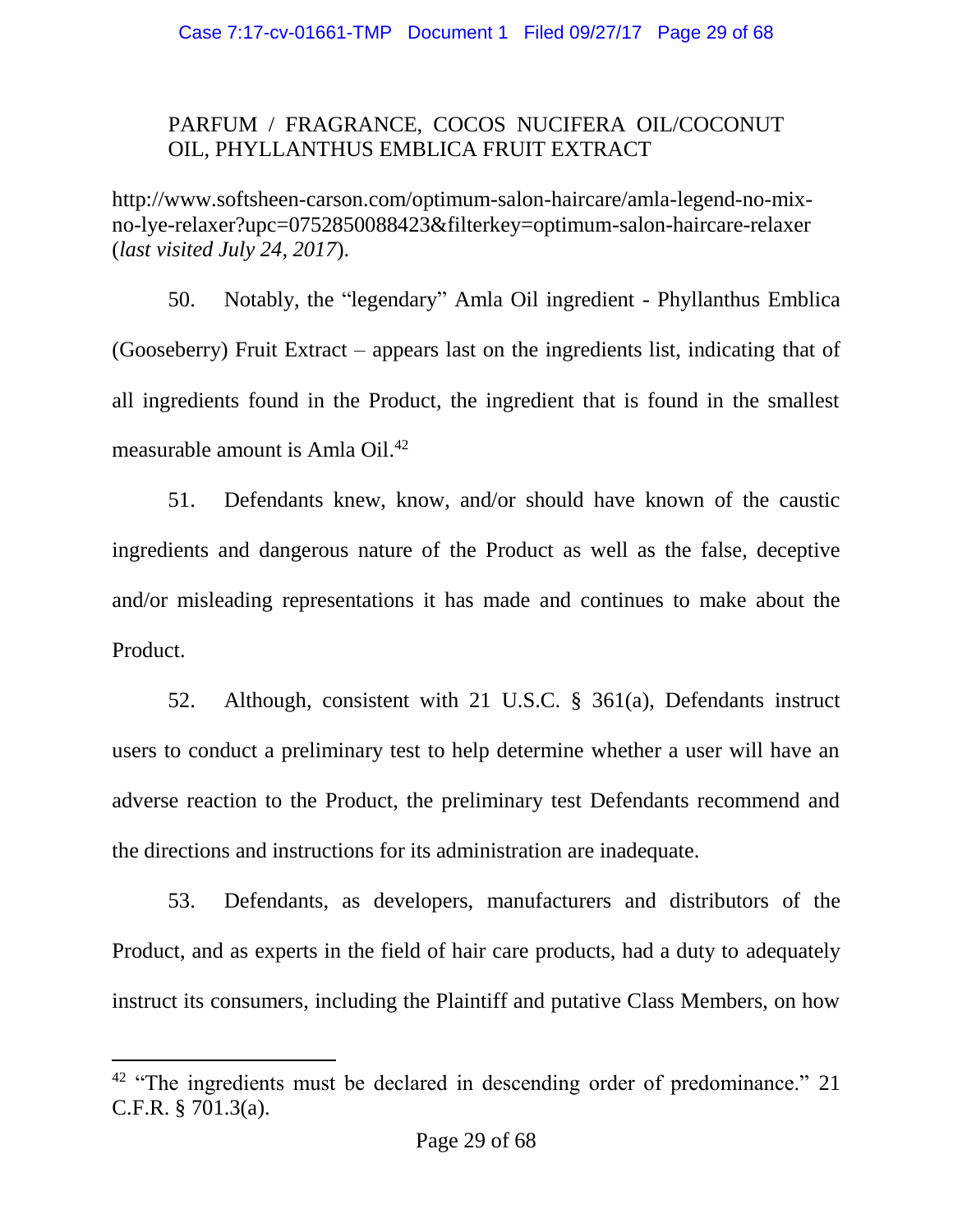#### Case 7:17-cv-01661-TMP Document 1 Filed 09/27/17 Page 30 of 68

to safely and properly use the Product because the Plaintiff and putative Class Members are not experts in the field of hair care products. As experts in the field of hair care products, and as the manufacturers, creators, distributors and/or sellers of the Product, Defendants' possessed superior knowledge and intelligence regarding the safety and value of the Product as compared to ordinary consumers who purchased the product, including the Plaintiff and putative Class Members.

54. Defendants knew or should have known that their recommended athome "strand test" is an inadequate and flawed method to determine if a user will have an adverse reaction and/or suffer Injuries from using the Product.

55. Defendants' direct that consumers "PLEASE FOLLOW INSTRUCTION SHEET", which is provided in the Products box. This "Instruction Sheet" (i.e., "Application Instructions") is defective, confusing, ambiguous, misleading and/or deceptive and, therefore, promotes the potential for a consumer to suffer Injuries as descried *infra*.

56. Defendants provide inadequate "strand test" instructions with the Product in which Defendants use ambiguous words and/or phrases such as a "small section of hair" and "a small amount of Scalp Protective" without providing any direction as to what equates to "small" or what instruments, tools, or methods should be used to measure the actual amount of hair or chemical to ensure that the proper amount of hair and/or product are being used.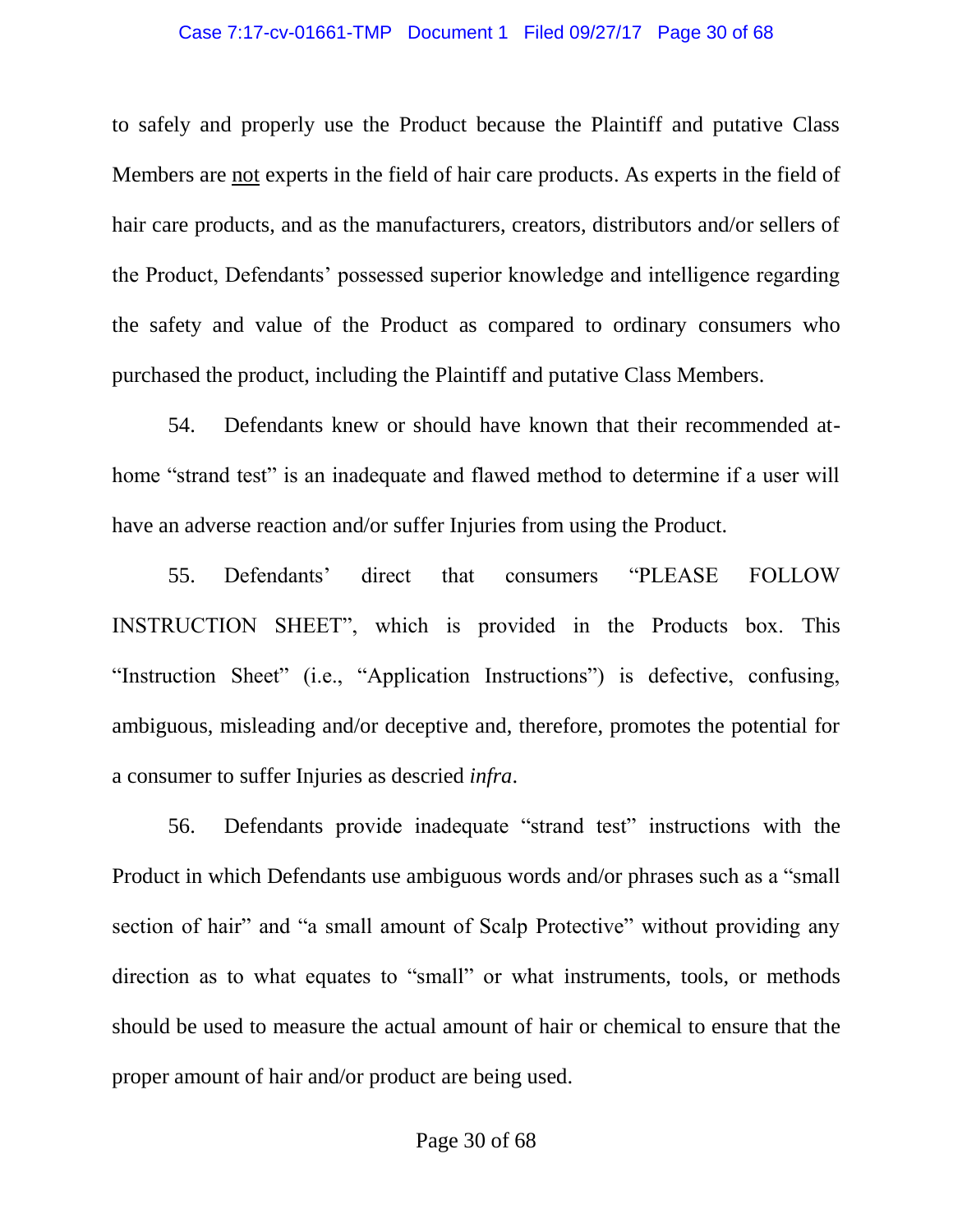#### Case 7:17-cv-01661-TMP Document 1 Filed 09/27/17 Page 31 of 68

57. Defendants failure to provide any instruction or information as to what is meant by a "small section of hair" and "a small amount of Scalp Protective" leaves the consumer, including the Plaintiff and putative Class Members, to guess, speculate and/or assume as to the proper amount and/or what "small" is intended to mean.

58. The ordinary user is further instructed to apply "the No-Mix Relaxer Cream" but given no direction or instruction as to what amount to use; the package insert is void of any reference to the expected or required quantity to be applied. Consequently, the Defendants' instructions regarding the at-home "strand test" testing procedure are fundamentally flawed and wholly inadequate.

59. The lack of any specific instructions in the package insert make it impossible to determine what a "small" amount is for at-home "strand test" testing purposes.

60. Since the entire Product application process is dependent on the accuracy of the "strand test" (*"Follow the processing time indicated by the strand test*" [*emphasis in original*] and *"Do not leave relaxer in contact with the hair for more than the time determined by the strand test"*), which is inadequate on its face, the entirety of the Product "Application Instructions", created and provided by Defendants, experts in the field of hair products, is inadequate and useless and, therefore, likely to cause Injuries.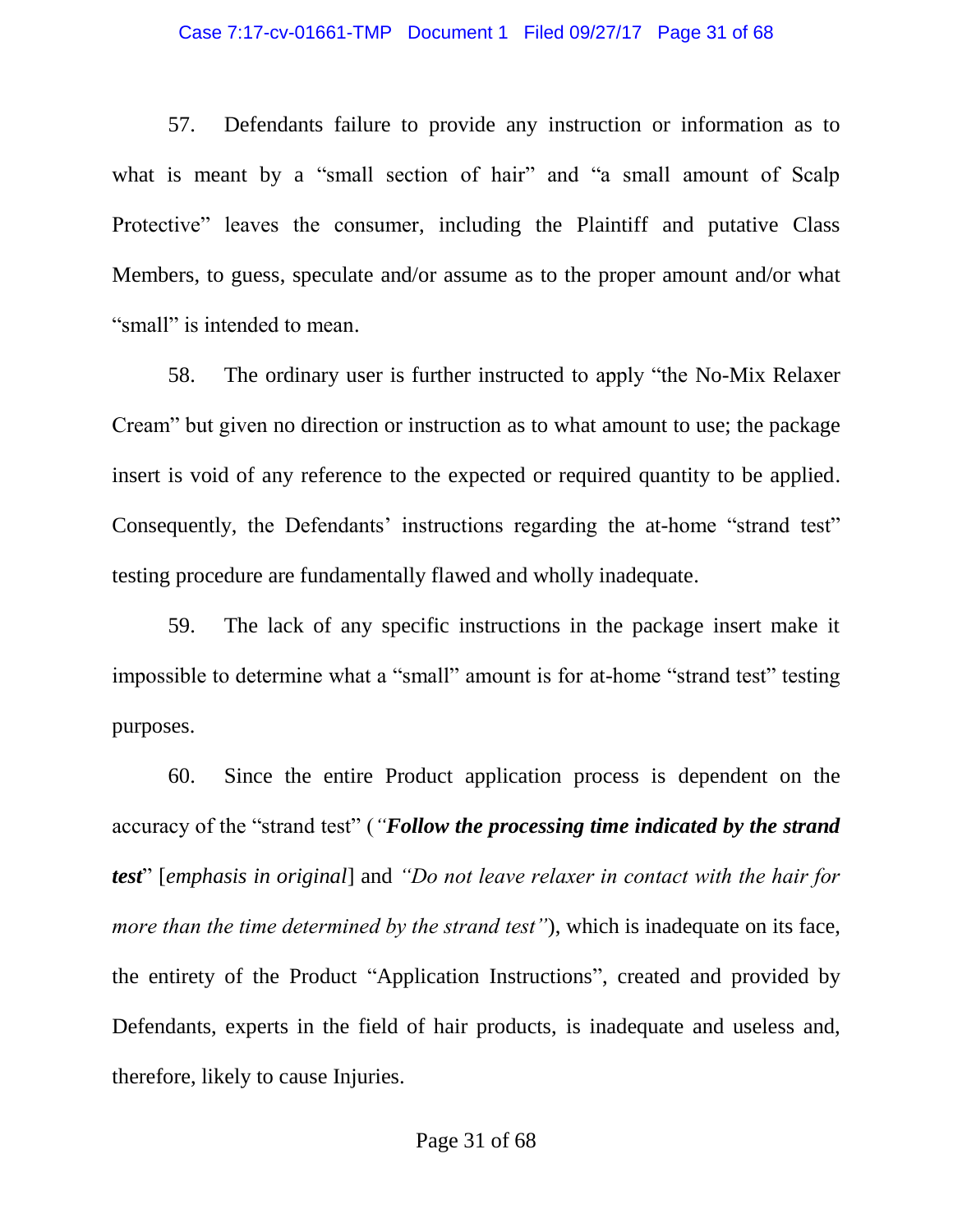#### Case 7:17-cv-01661-TMP Document 1 Filed 09/27/17 Page 32 of 68

61. Thus, Defendants failed to adequately warn or disclose the probability that an ordinary user, such as the Plaintiff and putative Class Members, will have an adverse reaction to Product by virtue of the Defendants' at-home "strand test" testing instructions and, correspondingly, "Application Instructions".

62. The Internet is replete with consumer complaints that describe the Product causing severe adverse reactions such as significant hair loss, burns, and blisters. There are hundreds of consumer complaints on the Internet about the Product causing burning and hair loss. Consumer complaints from Amazon.com dating back to 2013 (*approximately 111 reviews with 69% of the survey takers giving the product 1 "start"*), shortly after the Product was released to the public, illustrate the disturbing trend of Injuries:

●"**I have never experienced burns like the burns from this product.** by the time I walked up the stairs to the bathroom it was unbearable. I pray my skin returns to normal and they should be sued." – Amazon Review, April 26, 2013

●"Do NOT buy if you love your hair."

"A little background: I'm 30 years old, with medium to fine high-density hair. I've been relaxing my own hair since I was 19, and prior to that, my mother did my relaxers. Always relaxed my hair once every 3-4 months because I could always manage my new growth. I've never had any issues with breakage/falling out, anything at all after relaxing my hair." "Until now."

"Note above that I said I had some high-density hair. So even though my hair is medium to fine, I had a heck of a lot of hair (think Chaka Khan, seriously). **After using the ENTIRE bottle of neutralizer, when I went to detangle after conditioning, my hair started coming out in chunks. Just, chunks of hair coming out. It's a week later, and my hair is still coming out. And I'm not talking about breakage, I'm talking about the**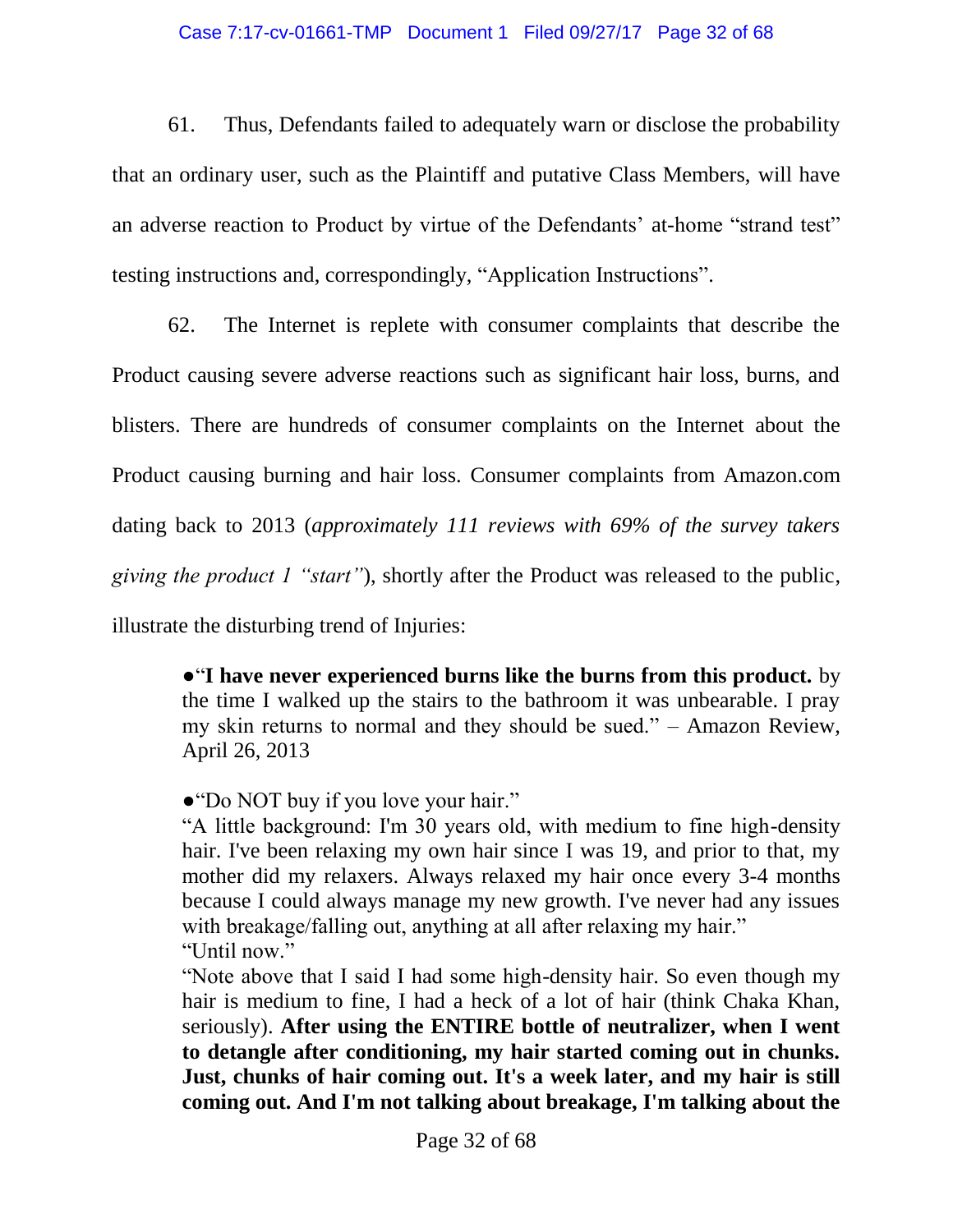**entire strand is coming out from the root (and I have armpit length**  hair). So now, I'm taking every step I can to preserve the length and get my density back since I now have extremely thinned out hair..." –Amazon Review, April 26, 2013.

●"PLEASE DO NOT BUY THIS RELAXER!!! THIS IS THE WORST RELAXER I HAVE EVER USED!!! **IT CAUSED SEVERE DAMAGE TO MY HAIR AND I AM NOW DEALING WITH BALDING AND SHEDDING FOR THE FIRST TIME IN MY LIFE!!!** DO NOT USE OPTIMUM AMLA RELAXER IF YOU WANT TO KEEP YOUR HAIR!!! I ALMOST NEVER POST REVIEWS BUT AFTER USING THIS PRODUCT I FEEL COMPELLED TO WARN OTHER WOMEN ABOUT THIS PRODUCT!!! I AM GOING TO TELL EVERYONE I KNOW TO STAY AWAY FROM THIS CRAP IN A JAR!!! TO THE MAKERS OF THIS PRODUCT: YOU SHOULD BE ASHAMED BUT THANKS FOR HELPING ME MAKE UP MY MIND TO GO NATURAL!!!! I WILL NEVER USE ANY SOFT SHEEN PRODUCTS EVER AGAIN!!! IF I COULD SUE I WOULD!!!" – Amazon Review, May 6, 2013.

●"Don't use it! My 26 year old daughter is upstairs crying her eyes out because her **hair is gone.** And I (her mother) relaxed it for her. We **followed directions she has been relaxing for years.** We did not leave it on too long. She **now has no hair on the sides or back of her head. Even with the scalp protector and vaseline around her edges No Hair and her scalp is burned badly I did notice a lot of hair loss during rinsing**  but never imagined this. Stay away from this product I didn't know how to do no stars so I did one but for us it's a big fat 0 stars." –Amazon Review, September 27, 2013.

●"This product will make your hair fall out. **I only had it on for about 10 min and my hair was breaking off in chunks. Whatever is left on my head is soo damaged I feel like it all needs to be cut off.** A class action lawsuit should be filed." – Amazon Review, December 22, 2014.

●"Do not use!!!! Usually when I use relaxers it's to loosen the curl I have. **This relaxer is like pure lye!!!!!** I have a short hair cut, took only 6 minutes to apply and **immediately my scalp was burning so bad I was in tears!** My bathroom to my kitchen sink is literally 20ft, I had to put the water to the coldest setting to get relief. Thank God I'm a hair stylist and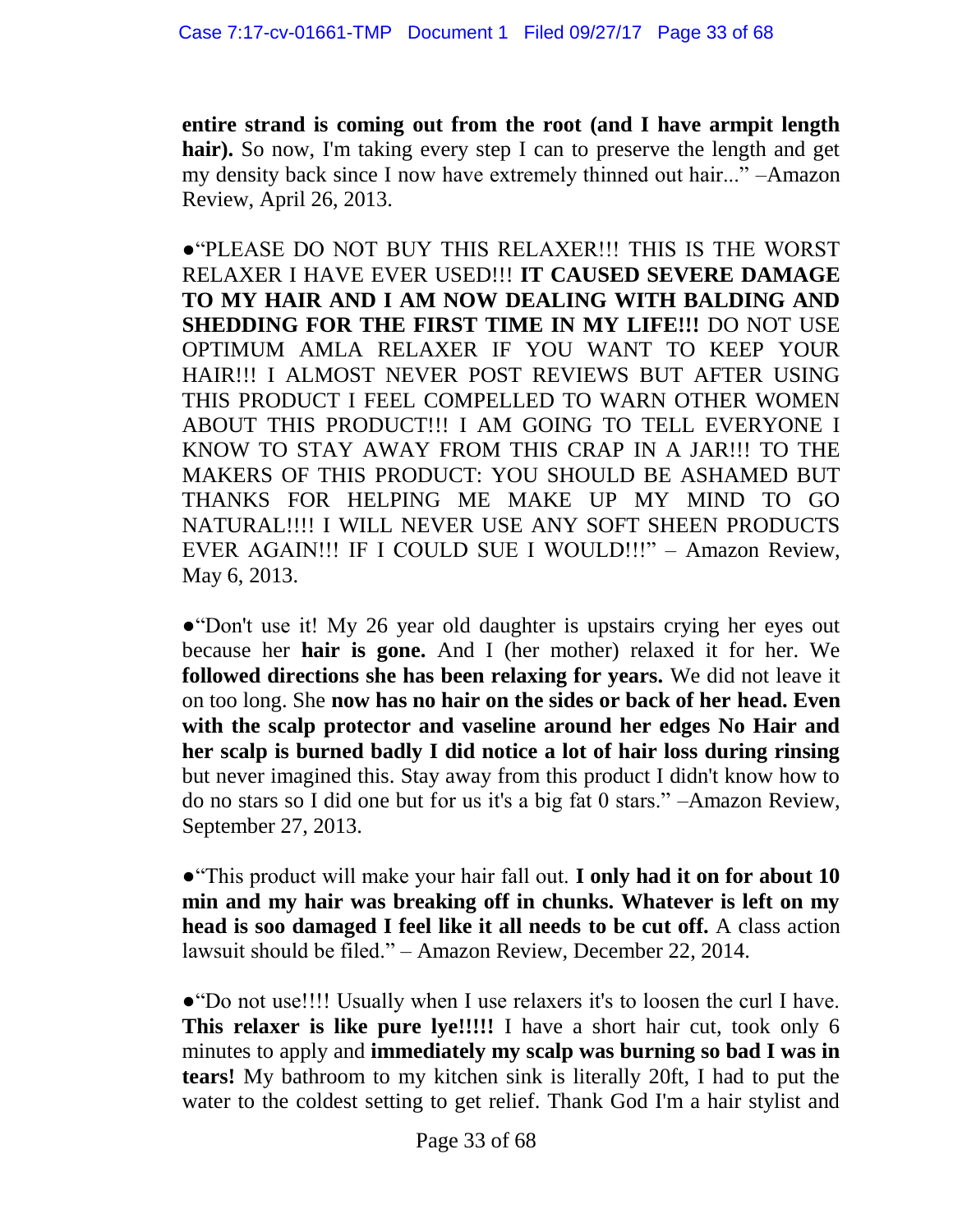know what to do to repair my hair!!!! This is the worst product Optimum has ever put our. The relaxers before were good but this one is trash. The Amla styling products are good but the relaxer.....TERRIBLE." – Amazon Review, June 15, 2015.

●"First I must say that I had shoulder length hair before using this relaxer! I bought this relaxer from WAmlart due to the "no mix" in hopes of a quicker process. **This relaxer took my haircut in clumps. It is now 3 weeks later and my hair is still coming out! I have bald spots in the back of my head and I will now have to cut my hair off and start all over. If you love your hair please DO NOT buy this product.**" – Amazon Review, October 11, 2015.

●"DO NOT USE THIS PRODUCT!!!! I BOUGHT THIS RELAXER FROM A SALLY BEAUTY SUPPLY IN TEXAS. **MY HAIR IS EXTREMEY DAMAGED. I HAVE A BALD SPOT IN THE CROWN OF MY HEAD, MY HAIR HAS COME OUT AROUND MY EDGES AND NAPE AREA AND THROUGHOUT MY HAIR I HAVE SHORT DAMAGED SPOTS. I WEAR MY HAIR SHORT AND NOW I HAVE ALMOST NO HAIR. I NOW HAVE TO WEAR WIG. I AM DEVASTATED!!!!**" – Amazon Review, March 19, 2016.

●"Run Away!!

 $\overline{a}$ 

DO NOT BUY THIS PRODUCT!!!!! I used this relaxer last week. I read the directions and did the strand test. Everything seemed fine so I proceeded to do my whole head. I have a short hair style so the process does not take a long time. It took about 10 minutes to cover my new growth and I began to try to smooth the growth but my scalp began to burn so I just washed it out. It took the whole bottle of neutralizer to wash it out and I watched in horror and my hair was coming out with each wash!! I was left with a big hole on the side of my head where my hair just came out and a big hunk of hair as a souvenir. I used to use Optimum relaxer (pink box) but I will never use their products again! – Amazon Review, September 20, 2016.<sup>43</sup>

<sup>43</sup> https://www.amazon.com/Softsheen-Carson-Optimum-Legend-Relaxer/dp/B00B1KM1XM#customerReviews (*last visited July 24, 2017*).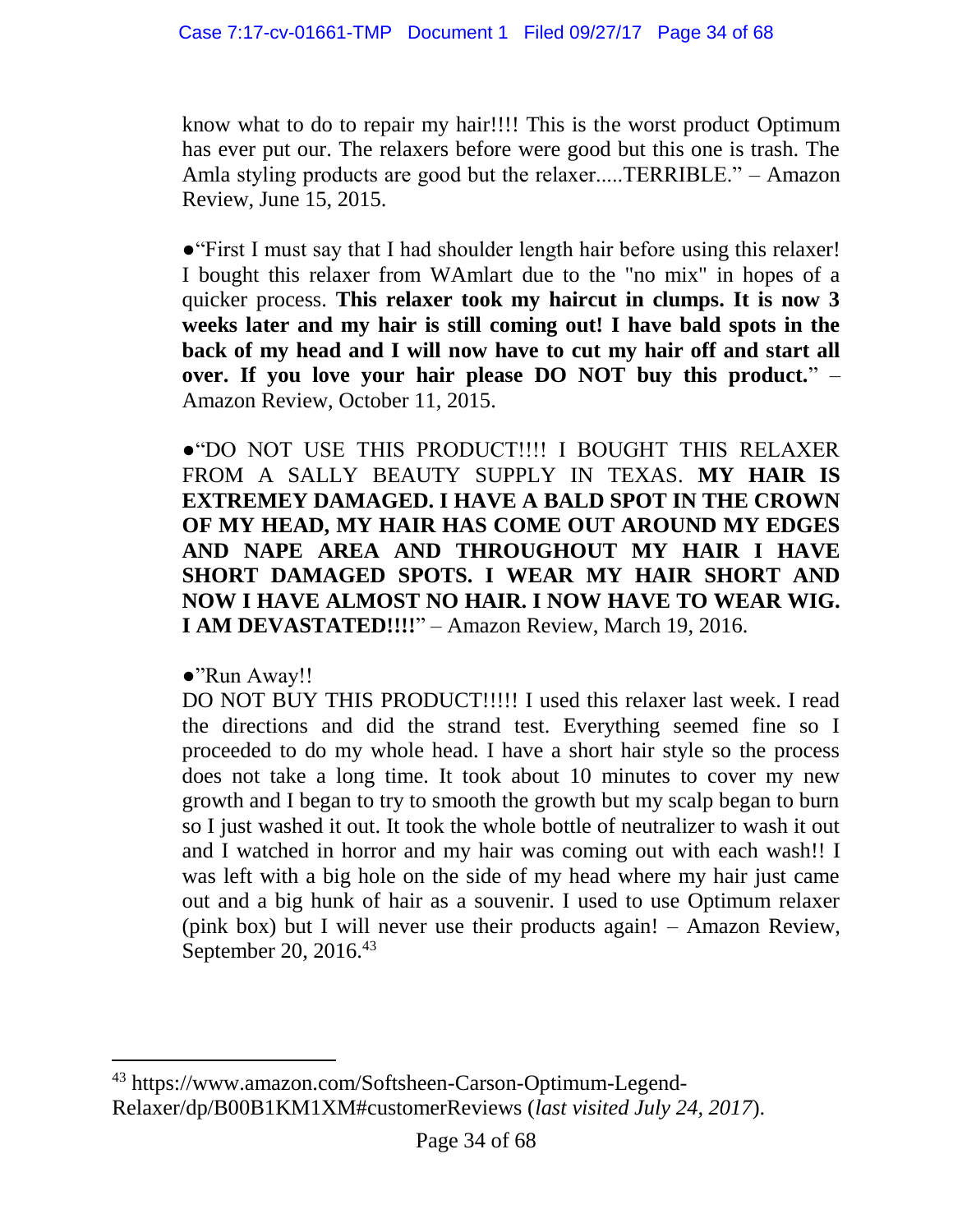### Case 7:17-cv-01661-TMP Document 1 Filed 09/27/17 Page 35 of 68

63. Despite notice and knowledge of the Injuries caused by the Product via the numerous consumer complaints Defendants have directly received and which are publicly available on the Internet, Defendants have failed and/or refused to provide an adequate warning against and/or remedy for the systemic Injuries caused by the Product. Defendants have not recalled the Product<sup>44</sup> or warned consumers about the dangers associated with using the Product as directed by Defendants. Instead, on occasions when consumers have reported Injuries, Defendants have covertly offered to pay consumers' medical expenses caused by using the Product as directed by Defendants, along with conditioning treatments and wigs to cover the resulting hair loss. In short, rather than address the systemic problems inherent to the Product, Defendants pay off - or attempt to pay off individual consumers and cover up the problems, while continuing to market, distribute and sell the Product without warning consumers about the severe and known consequences of using the Product as directed by Defendants.

<sup>44</sup> The FDA is not authorized to order recalls of cosmetics.

http://www.fda.gov/Cosmetics/ComplianceEnforcement/RecallsAlerts/ucm173559 .htm Recalls of cosmetics are "voluntary actions" manufacturers and distributors of products "carry out [as part of] their responsibility to protect the public health and well-being from products that present a risk of injury or gross deception or are otherwise defective". 21 CFR § 7.40(a).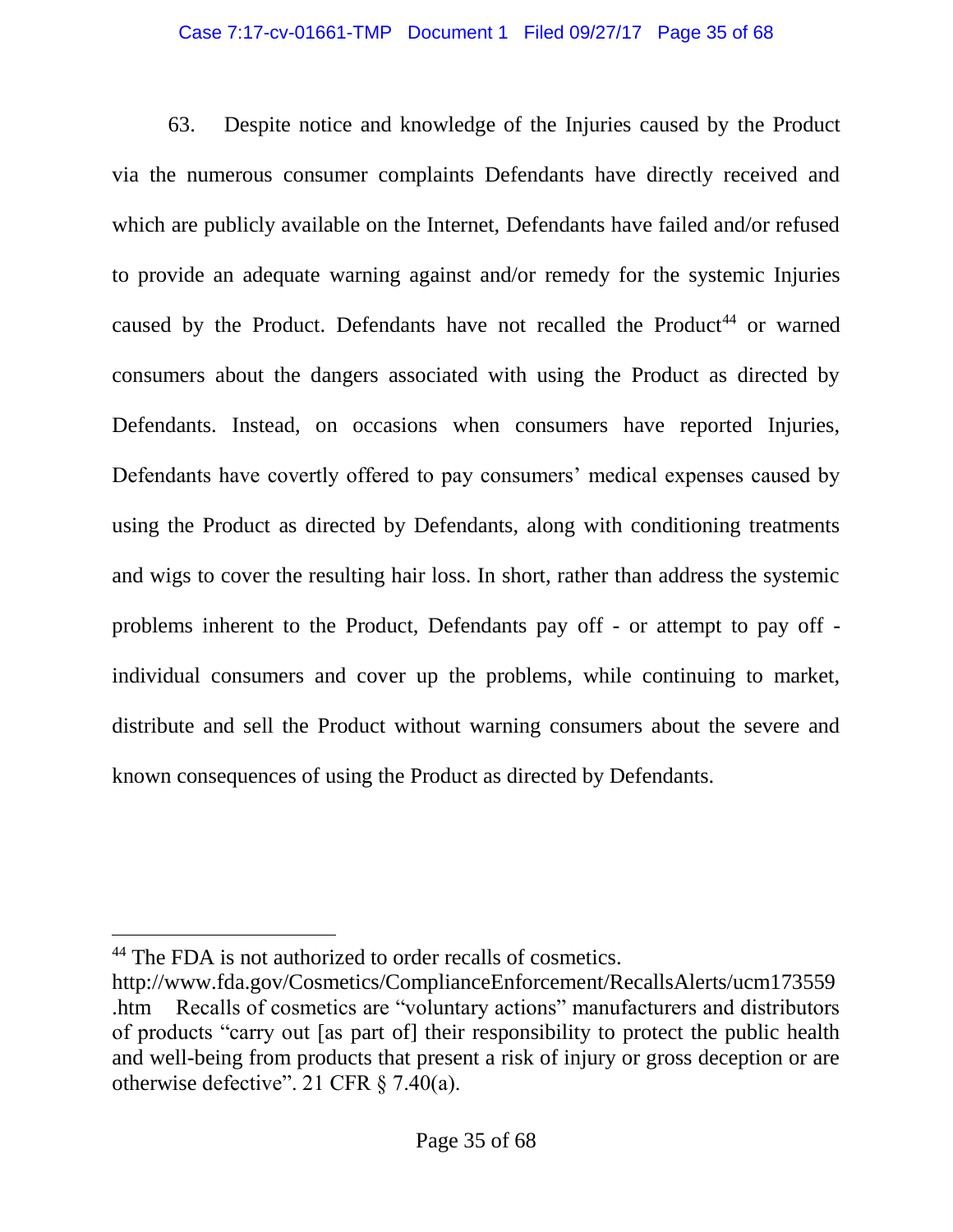64. "**It is the manufacturer's and/or distributor's responsibility to ensure that products are labeled properly**."<sup>45</sup> Because the U.S. FOOD AND DRUG ADMINISTRATION has limited enforcement ability to regulate cosmetic companies under the FOOD, DRUG & COSMETIC ACT, 21 U.S.C. § 301 *et seq.*, consumers, including the Plaintiff and putative Class Members, rely exclusively on cosmetic companies like Defendants who have the autonomy to decide whether to manufacture and distribute safe products. Here, the Plaintiff and putative Class Members relied to their detriment on Defendants, who opted to manufacture and distribute a hair product that is defective in design and/or manufactured and sold by means of false, deceptive and/or misleading advertising, marketing and/or labeling.

65. As a result of the false, deceptive and misleading statements on the Product packaging, advertising and marketing materials, including material omissions regarding the true characteristics of the product and/or the dangerous and unsafe nature of the Product, the Plaintiff and putative Class Members purchased the Product with no reason to know or suspect the true dangers associated with using the Product as directed by Defendants. Plaintiff and the putative Class Members relied on Defendants as experts in the area of hair care products to be honest and forthcoming about the true risks and dangers of suffering

<sup>45</sup> http://www.fda.gov/Cosmetics/Labeling/Regulations/default.htm#information\_ required (*emphasis added*) (*last visited July 24, 2017*).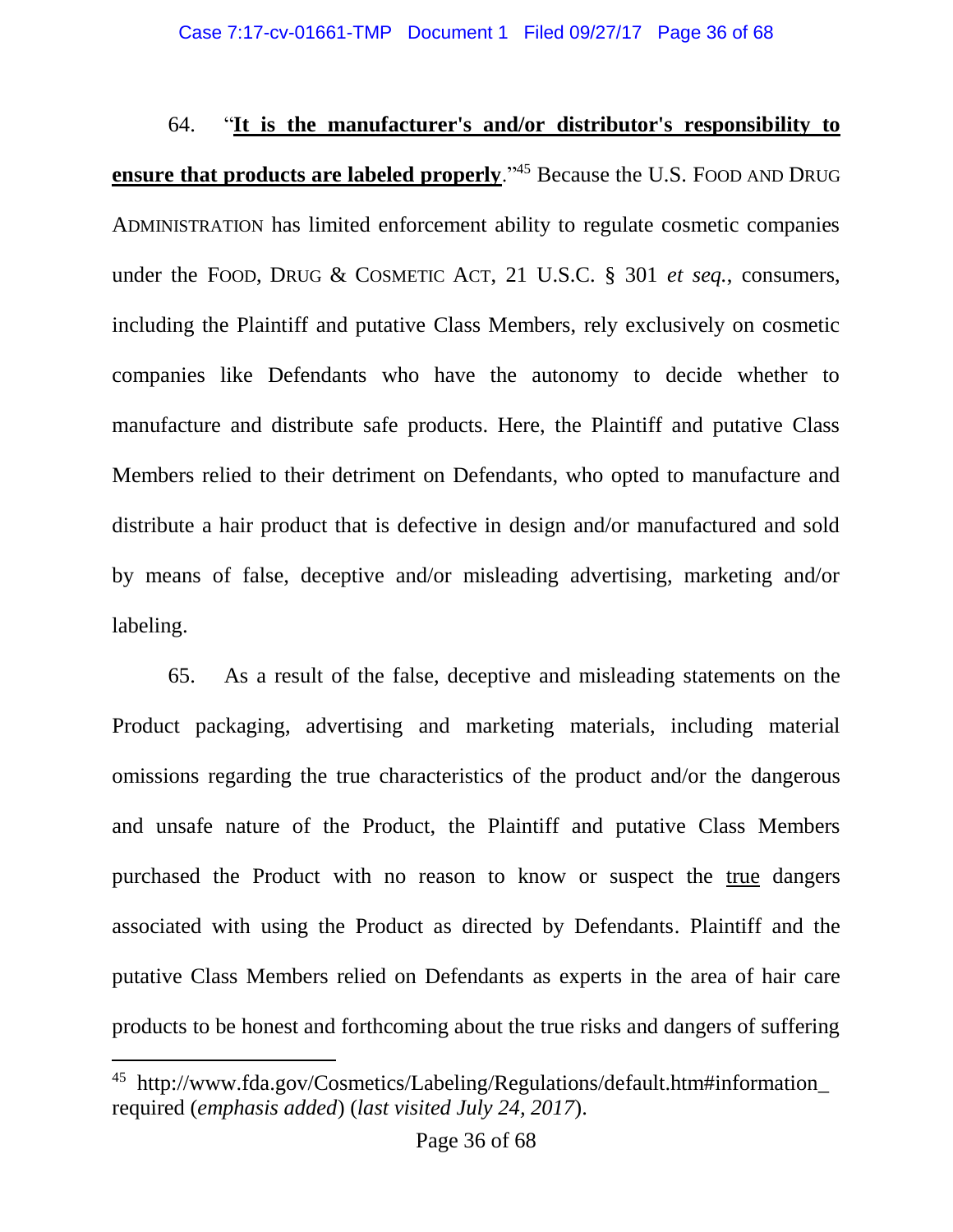#### Case 7:17-cv-01661-TMP Document 1 Filed 09/27/17 Page 37 of 68

Injuries when using the Product. Even after sustaining Injuries, reasonable consumers may not understand the causative connection between the Injuries and Defendants' false, deceptive and misleading statements regarding the absence of Lye in the Product, the purported safe and gentle nature of the Product, and the active concealment of the Product defects as set forth herein.

66. As a direct and proximate result of Defendants' false, deceptive and/or misleading statements, and material omissions, Plaintiff and putative Class Members have suffered injury in fact and a loss of money or property through the out-of-pocket costs expended to purchase the Product, as well as the costs of mitigating the Injuries sustained as a result of using the Product as directed by Defendants.

67. By marketing, selling and distributing the Product to consumers throughout the United States, Defendants made actionable statements that the Product was free of defects in design and/or manufacture, and that it was safe and fit for its ordinary intended use and purpose. Further, Defendants concealed what they knew or should have known about the safety risks resulting from the material defects in design and/or manufacture of the Product.

68. Defendants, as manufacturers of the Product, are held to the level of knowledge of an expert in the field of that type of hair care product, and had a duty not to conceal, omit or misrepresent in any manner whatsoever the safety risks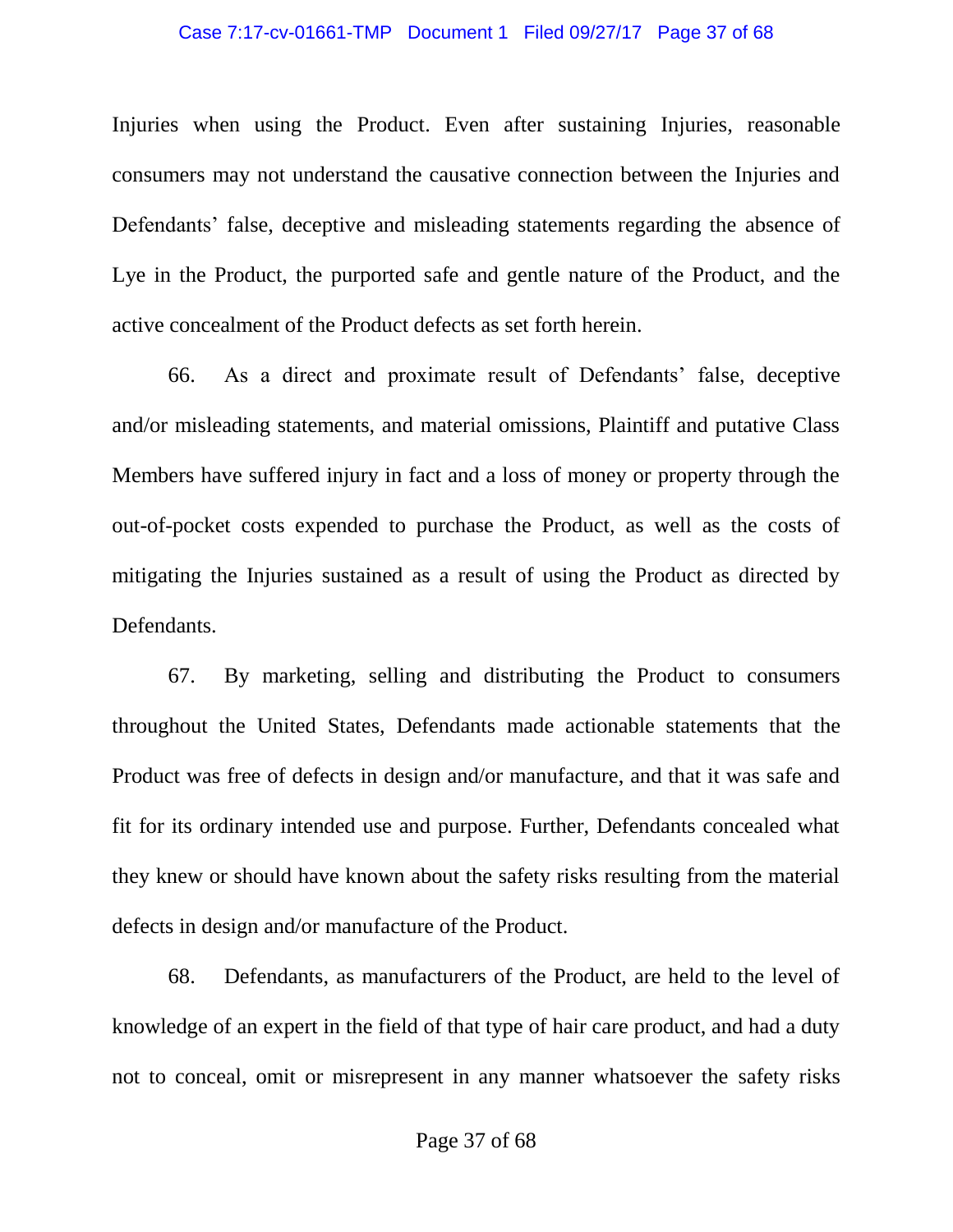resulting from the material defects in design and/or manufacture of the Product and how to use/apply the Product. "**Companies and individuals who manufacture or market cosmetics have a legal responsibility to ensure the safety of their products.**"<sup>46</sup> Given Defendants' admitted superior knowledge and expertise, which are not shared by ordinary consumers including the Plaintiff and putative Class members, they had a compelling obligation to make a full and fair disclosure of the safety and value of the Product without concealing any facts within their knowledge.

69. Defendants made the above-described actionable statements, and engaged in the above-described omissions and concealments with knowledge that the representations were false, deceptive and/or misleading, and with the intent that consumers rely upon such omissions and concealments. Alternatively, Defendants were reckless in not knowing that these representations and material omissions were false and/or misleading at the time they were made.

70. Thus, the Defendants' representations regarding the value and/or benefits of the Product, discussed herein are false, deceptive and/or misleading. In reality, the Product can and does cause Injuries, including burning, skin irritation and hair loss, when used in accordance with the instructions provided with the Product as directed by Defendants.

<sup>46</sup>http://www.fda.gov/Cosmetics/GuidanceRegulation/LawsRegulations/ucm074162.h tm (*emphasis added*) (*last visited July 24, 2017*).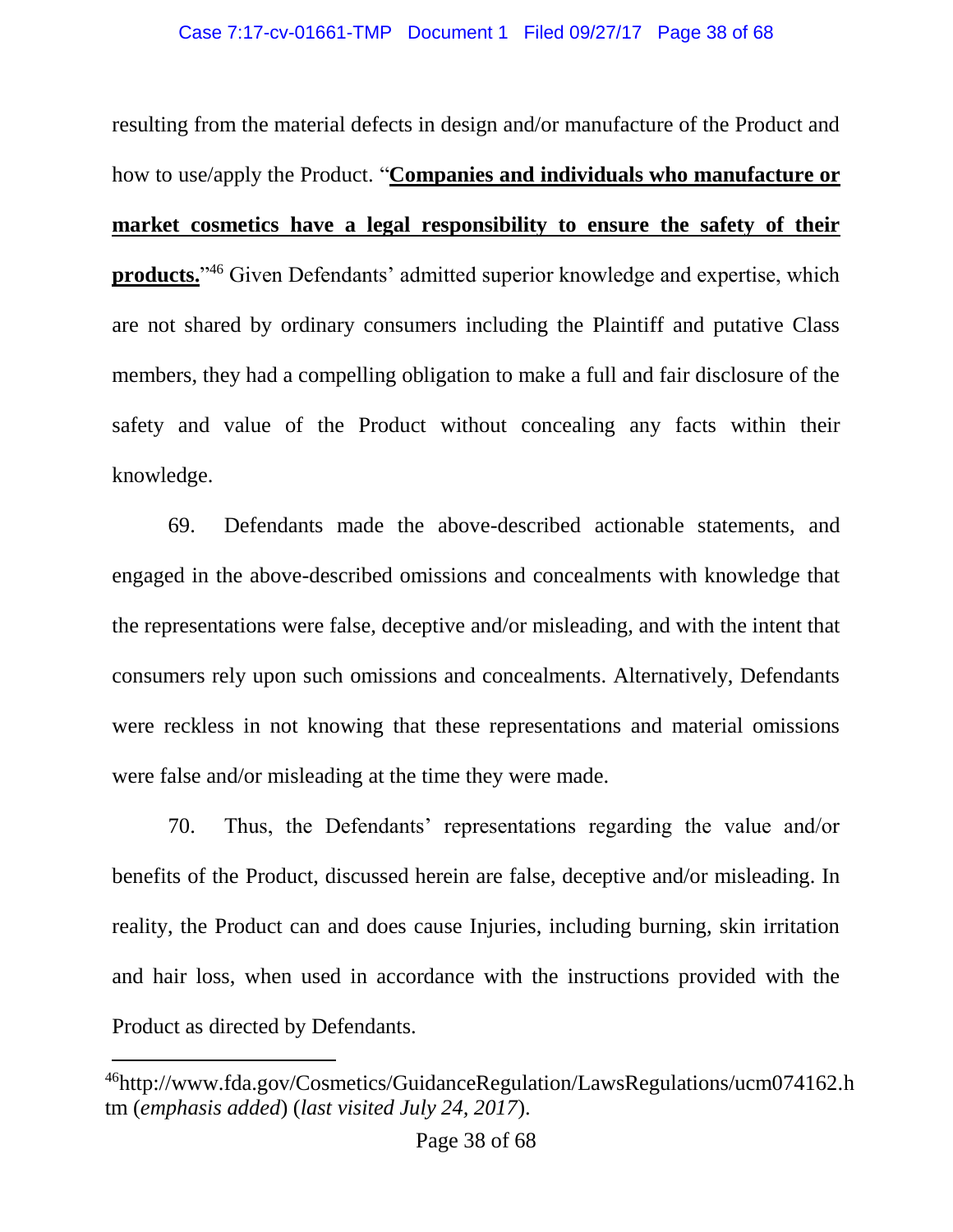### **PLAINTIFF'S FACTUAL ALLEGATIONS**

71. After reviewing advertisements and Product packaging for the Product regarding its purported safe, innovative, and gentle qualities, Plaintiff purchased the Product from Beauty & Beyond (Tuscaloosa) in or around late February or early March of 2017, and used it shortly thereafter.

72. As a result of Defendants' misrepresentations and omissions, Plaintiff purchased the Product because she reasonably believed that the Product's "no-mix, no-lye" attributes would be gentle, safe, and not impair the strength of her hair. Plaintiff would not have purchased the Product if she knew of it contained Lye and other ingredients that had a propensity to cause Injuries, including scalp burning, irritation, and hair loss.

73. At no time did Defendants provide Plaintiff with adequate disclosure or warning about the potential dangerous hazards of using the Product as directed by Defendants, of which Defendants had knowledge.

74. Plaintiff followed the instructions on the Product packaging, as directed by Defendants, including performing a strand test. The strand test was, in Plaintiff's opinion, successful in that she did not suffer any negative side effects. However, upon application of the Product according to the instructions Plaintiff experienced burning, irritation, and immediately tried to rinse the Product from her hair. However, here hair began to fall out in large clumps. The more she combed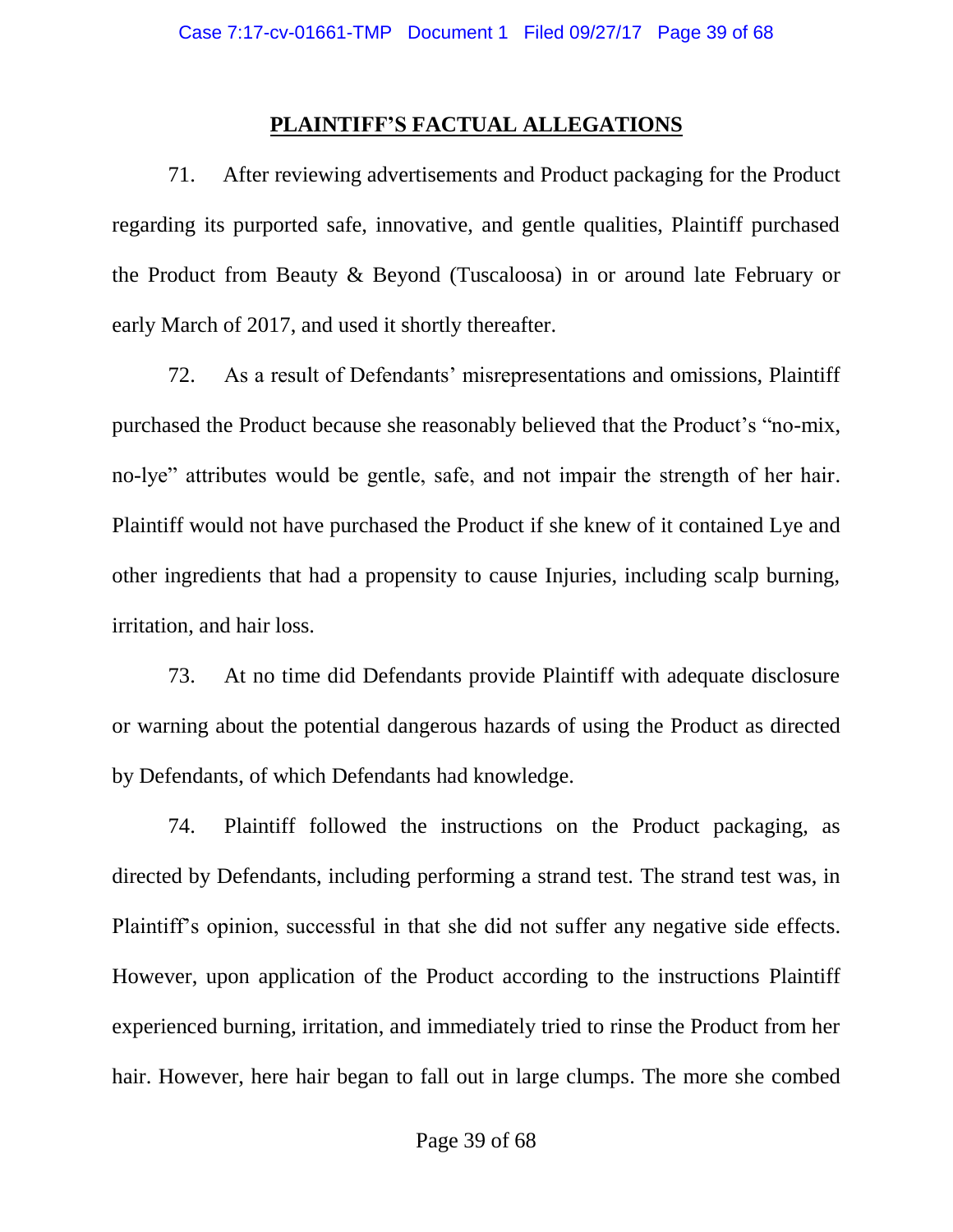#### Case 7:17-cv-01661-TMP Document 1 Filed 09/27/17 Page 40 of 68

her hair the more her hair fell out. Eventually, after approximately two weeks Plaintiff had two large circles where her hair was broken off at the scalp. It was so thin you could see through to her scalp. Plaintiff resorted to having her remaining hair cut so it, at least, would have some form of uniformity and she tried to make it styled like a short afro. Plaintiff also began wearing wigs to hide her hair. To-date, Plaintiff's hair has grown approximately two inches, and she is still utilizing wigs.

75. Plaintiff did not make the causal connection between application of the Product and her Injuries due to Defendants' false, deceptive and misleading statements regarding the absence of Lye in the Product, the purported safe and gentle nature of the Product, and the Defendants' active concealment of the Product's defects. Plaintiff reasonably assumed she may have received a "bad batch" of the Product,

76. Plaintiff, who has a high school diploma and three years of college, but is not an expert in hair products or the chemicals contained in the Product, did not discover, realize, conclude and/or make the causal connection that her injuries arose from the Product, its ingredients, defective nature, inadequate warnings and/or inadequate instructions until after using the product and reading about other people complaining about the product doing the same thing – causing almost immediate hair loss upon use.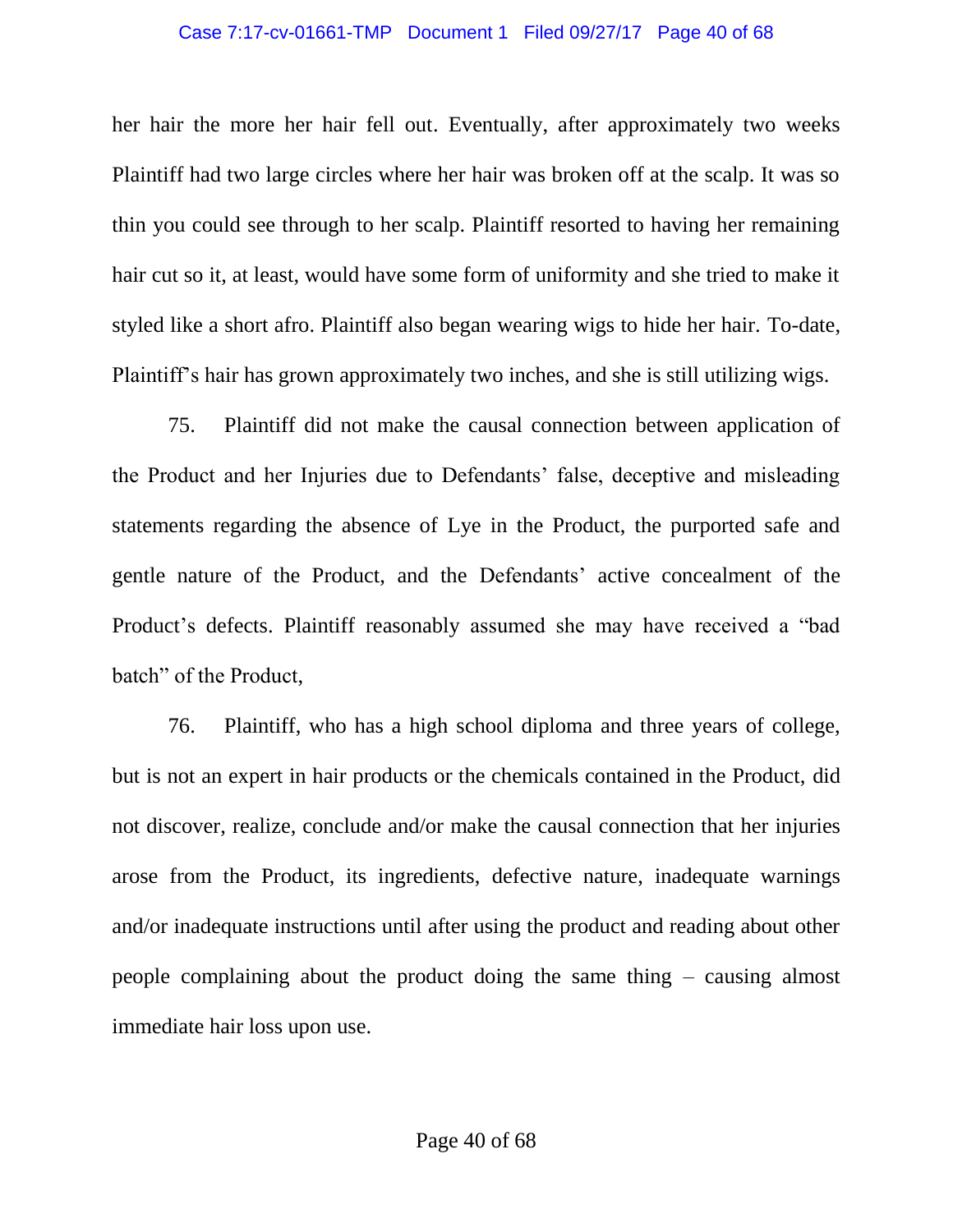#### Case 7:17-cv-01661-TMP Document 1 Filed 09/27/17 Page 41 of 68

77. Plaintiff would not have purchased the Product if she knew of and understood it actually contained Lye despite the front of the Product claiming in did not contain Lye, and that the Product had the propensity to cause Injuries, including scalp burning, irritation and hair loss.

78. Although Plaintiff's irritation and itching have subsided, her hair remains thin and brittle and she continues to have hair loss and wears a wig to the present day.

#### **CLASS ACTION ALLEGATIONS**

79. Plaintiff brings this action on her own behalf, and on behalf of the following Class pursuant to FEDERAL RULE OF CIVIL PROCEDURE 23(a), 23(b)(2), and/or 23(b)(3). Specifically, the Class is defined as:

All persons in the United States or its territories who, within the relevant and applicable statute of limitations period, purchased the Soft Sheen-Carson Optimum Salon Haircare® brand Amla Legend Rejuvenating Ritual Relaxer Kit.

80. Excluded from the Class are (a) any person who purchased the Product for resale and not for personal or household use, (b) any person who signed a release of any Defendant in exchange for consideration, (c) any officers, directors or employees, or immediate family members of the officers, directors or employees, of any Defendant or any entity in which a Defendant has a controlling interest, (d) any legal counsel or employee of legal counsel for any Defendant, and (e) the presiding Judge in the Lawsuit, as well as the Judge's staff and their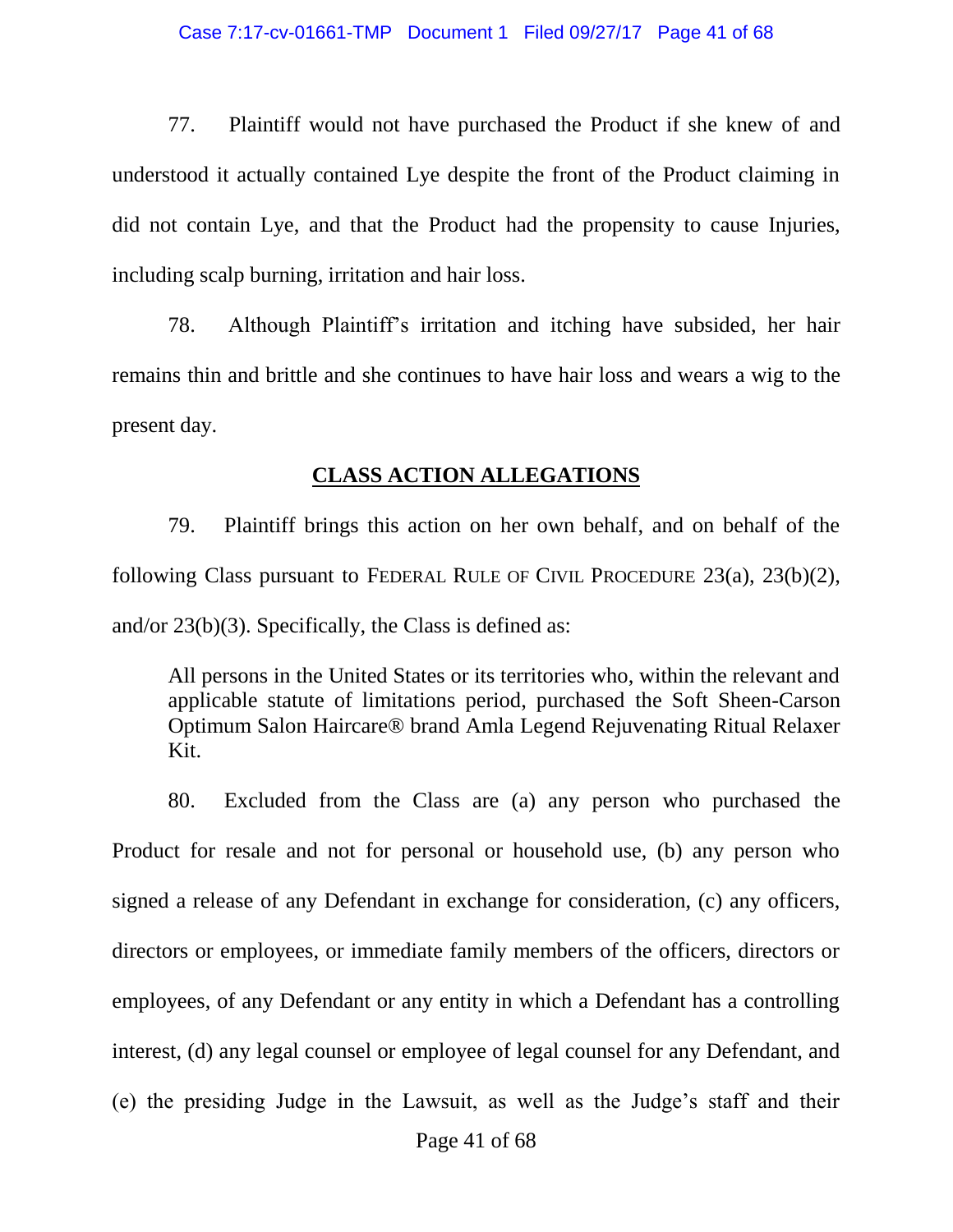#### Case 7:17-cv-01661-TMP Document 1 Filed 09/27/17 Page 42 of 68

immediate family members. Plaintiff reserves the right to amend the definition of the Class if discovery or further investigation reveals that the Class should be expanded or otherwise modified.

81. Plaintiff also brings this action on behalf of the following subclass pursuant to FED. R. CIV. P. 23(a), 23(b)(2), and/or 23(b)(3).

All residents of the State of Alabama who, within the relevant and applicable statute of limitations period, purchased the Soft Sheen-Carson Optimum Salon Haircare® brand Amla Legend Rejuvenating Ritual Relaxer Kit.

82. Excluded from the "Alabama Subclass" are (a) any person who purchased the Product for resale and not for personal or household use, (b) any person who signed a release of any Defendant in exchange for consideration, (c) any officers, directors or employees, or immediate family members of the officers, directors or employees, of any Defendant or any entity in which a Defendant has a controlling interest, (d) any legal counsel or employee of legal counsel for any Defendant, and (e) the presiding Judge in the Lawsuit, as well as the Judge's staff and their immediate family members.

83. **Numerosity.** Class Members are so numerous and geographically dispersed that joinder of all Class Members is impracticable. While the exact number of Class Members remains unknown at this time, upon information and belief, there are thousands, if not tens of thousands of putative Class Members. Class Members may be notified of the pendency of this action by mail and/or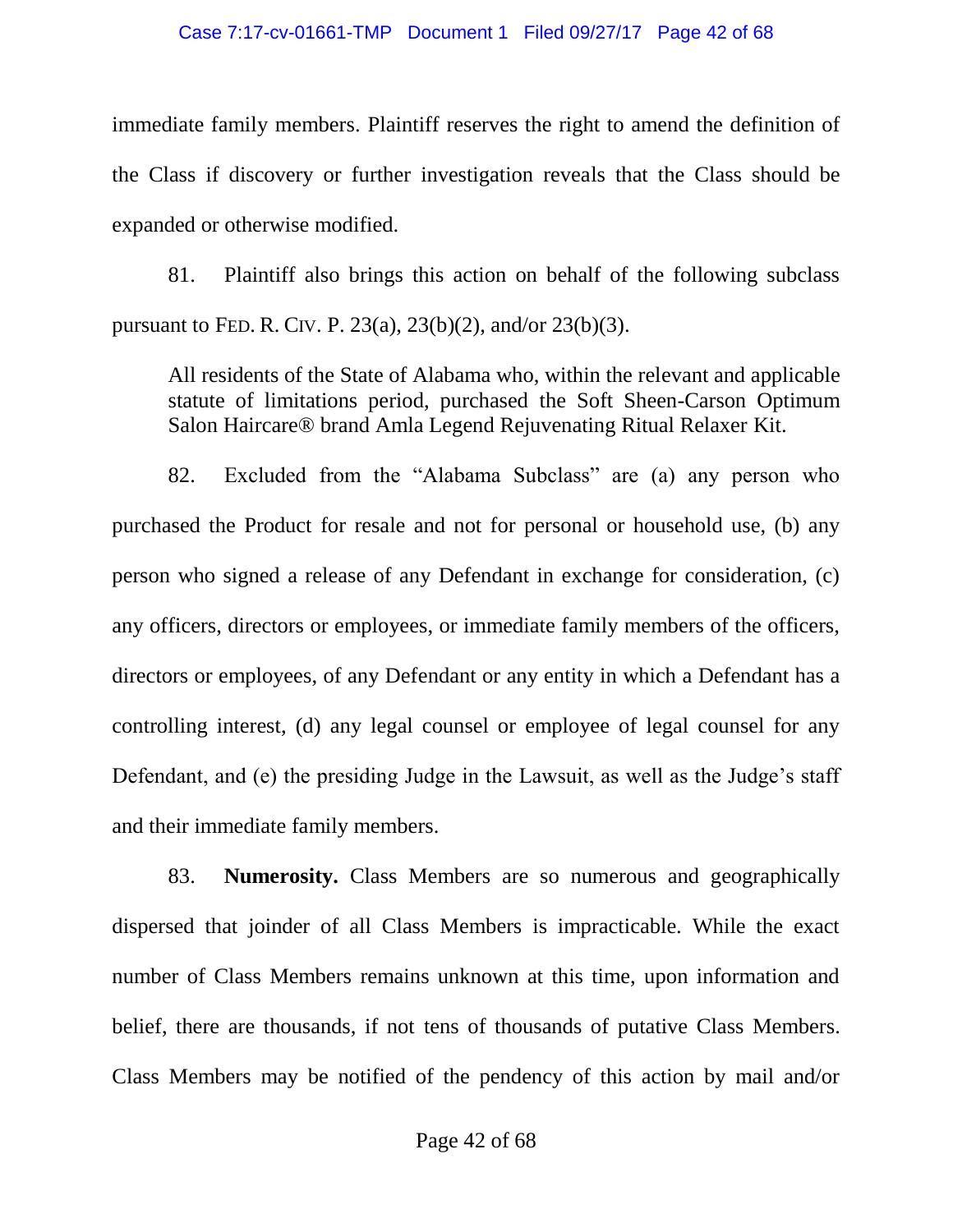electronic mail, which can be supplemented if deemed necessary or appropriate by the Court with published notice.

84. **Predominance of Common Questions of Law and Fact.** Common questions of law and fact exist as to all Members of the Class and predominate over any questions affecting only individual Class Members. These common legal and factual questions include, but are not limited to, the following:

- a. Whether Defendants failed to comply with their warranties;
- b. Whether Defendants' conduct constitutes a breach of applicable warranties;
- c. Whether the Product causes burning, scalp irritation and/or hair loss upon using the Product as directed by Defendants;
- d. Whether the Product contains design defects;
- e. Whether the Product is defective in its manufacture;
- f. Whether and when Defendants knew or should have known that the Product causes burning, scalp irritation and/or hair loss upon using the Product as directed by Defendants;
- g. Whether Defendants were unjustly enriched by selling the Product in light of their conduct as described herein;
- h. Whether Defendants' acts, omissions or misrepresentations of material facts constitute fraud;
- i. Whether Defendants' acts, omissions or misrepresentations of material facts violate the ALABAMA DECEPTIVE TRADE PRACTICES ACT;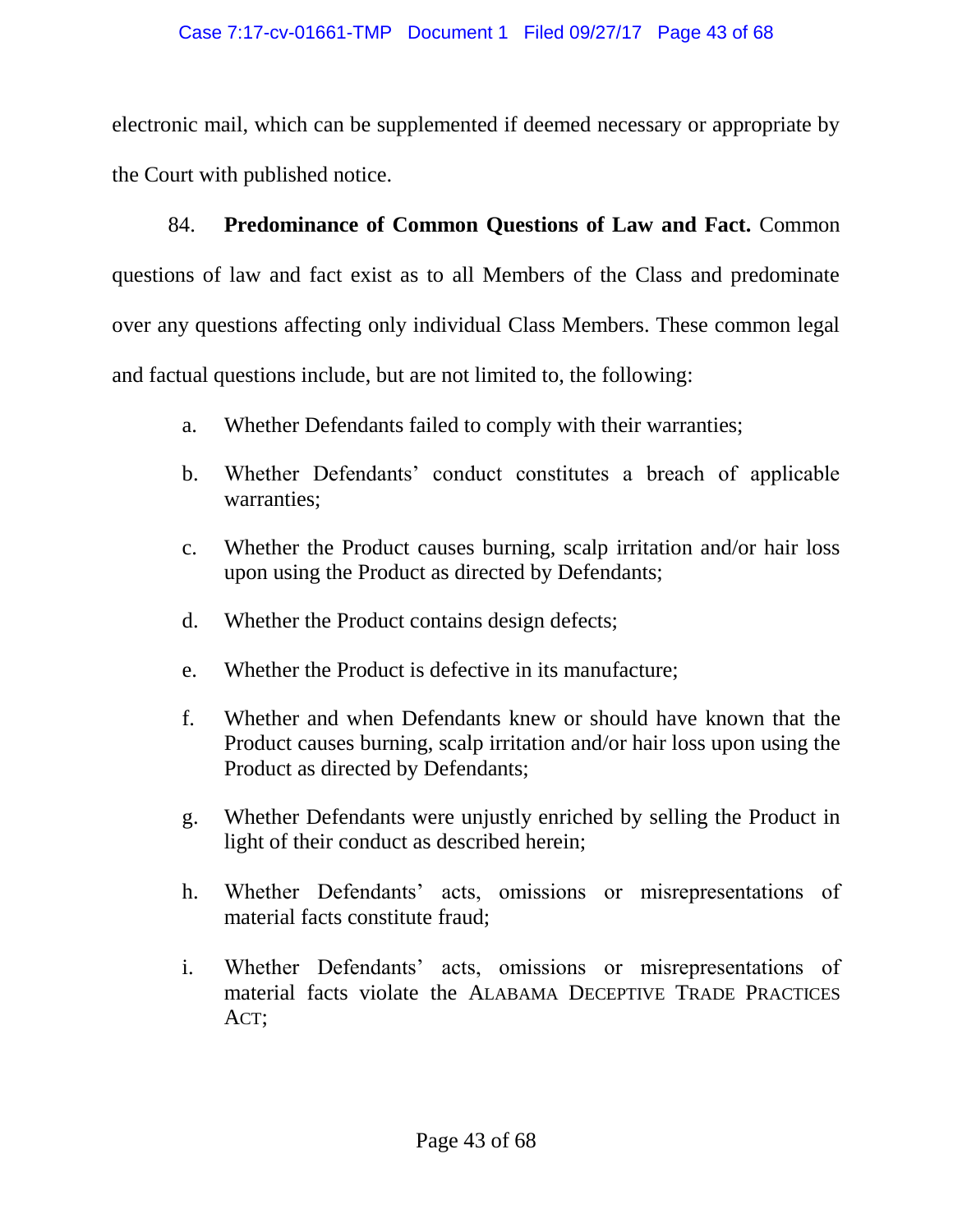- j. Whether Defendants' acts, omissions or misrepresentations of material facts make them liable to the Plaintiff and the putative Class for negligence and/or strict products liability;
- k. Whether the Plaintiff and putative Class Members have suffered an ascertainable loss of monies or property or other value as a result of Defendants' acts, omissions or misrepresentations of material facts;
- l. Whether the Plaintiff and putative Class Members are entitled to monetary damages and, if so, the nature of such relief; and
- m. Whether the Plaintiff and putative Class Members are entitled to equitable, declaratory or injunctive relief and, if so, the nature of such relief.

85. Pursuant to RULE 23(b)(2), Defendants have acted or refused to act on grounds generally applicable to the putative Class, thereby making final injunctive or corresponding declaratory relief appropriate with respect to the putative Class as a whole. In particular, Defendants have designed, manufactured, marketed, sold and/or distributed a defective, misbranded and/or falsely labeled Product, which Defendants know or should have known causes Injuries to ordinary consumers upon using the Product, as directed by Defendants, and provided no disclosure or warning to consumers regarding these severe consequences.

86. **Typicality.** Plaintiff's claims are typical of the claims of the Members of the putative Class and respective Subclasses, as each putative Class and Subclass Member was subject to the same common, inherent defect in the Product and/or misrepresentations regarding the safety and/or actual value of the Product. Plaintiff shares the aforementioned facts and legal claims or questions with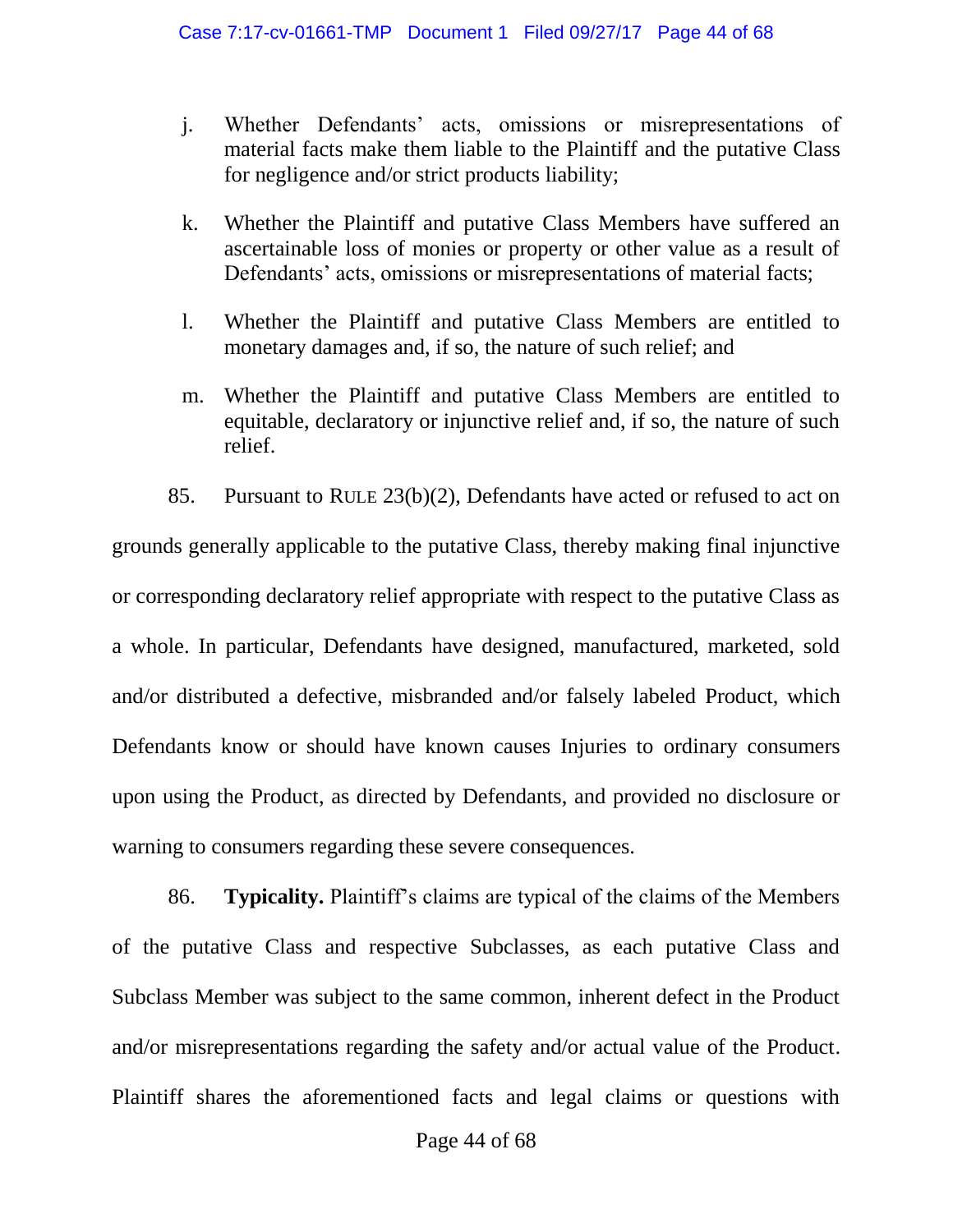#### Case 7:17-cv-01661-TMP Document 1 Filed 09/27/17 Page 45 of 68

putative Class and Subclass Members, and the Plaintiff and all putative Class and Subclass Members have been similarly affected by Defendants' common course of conduct alleged herein. Plaintiff and all putative Class and Subclass Members sustained monetary and economic injuries including, but not limited to, ascertainable loss arising out of Defendants' breach of warranties and other wrongful conduct as alleged herein.

87. **Adequacy.** Plaintiff will fairly and adequately represent and protect the interests of the putative Class and respective Subclasses. Plaintiff has retained counsel with substantial experience in handling complex class action litigation, including complex questions that arise in this type of consumer protection litigation. Further, Plaintiff and her counsel are committed to the vigorous prosecution of this action.

88. **Superiority.** A class action is superior to other available methods for the fair and efficient adjudication of the present controversy for at least the following reasons:

- a. The damages suffered by each individual putative Class Member do not justify the burden and expense of individual prosecution of the complex and extensive litigation necessitated by Defendants' conduct;
- b. Even if individual Class Members had the resources to pursue individual litigation, it would be unduly burdensome to the courts in which the individual litigation would proceed;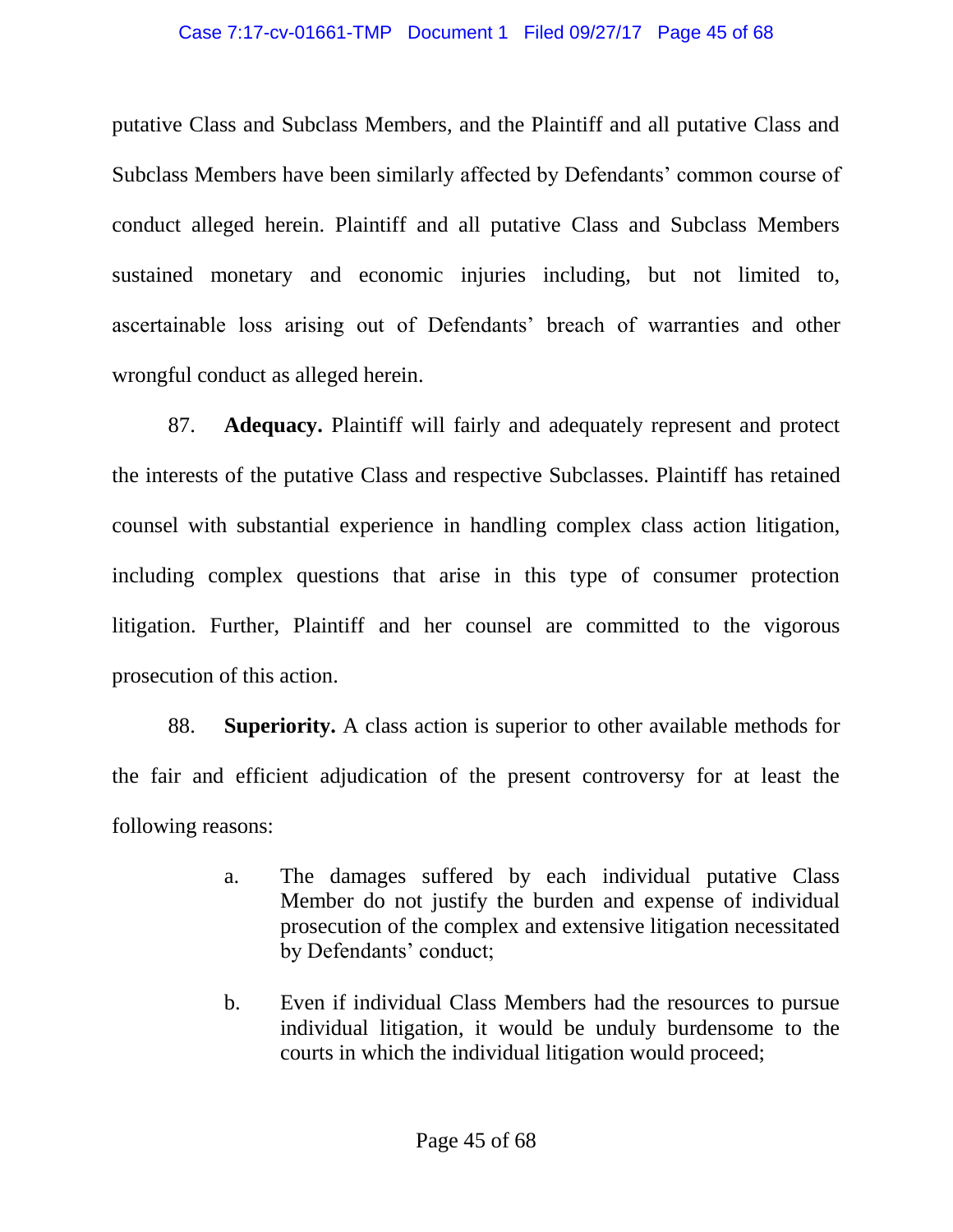- c. The claims presented in this case predominate over any questions of law or fact affecting individual Class Members;
- d. Individual joinder of all putative Class Members is impracticable;
- e. Absent a Class, the Plaintiff and putative Class Members will continue to suffer harm as a result of Defendants' unlawful conduct; and
- f. This action presents no difficulty that would impede its management by the Court as a class action, which is the best available means by which the Plaintiff and putative Class Members can seek redress for the harm caused by Defendants.
- 89. Alternatively, the Class may be certified for the following reasons:
	- a. The prosecution of separate actions by individual Class Members would create a risk of inconsistent or varying adjudication with respect to individual Class Members, which would establish incompatible standards of conduct for Defendants;
	- b. Adjudications of individual Class Members' claims against Defendants would, as a practical matter, be dispositive of the interests of other putative Class Members who are not parties to the adjudication and may substantially impair or impede the ability of other putative Class Members to protect their interests; and
	- c. Defendants have acted or refused to act on grounds generally applicable to the putative Class, thereby making appropriate final and injunctive relief with respect to the putative Class as a whole.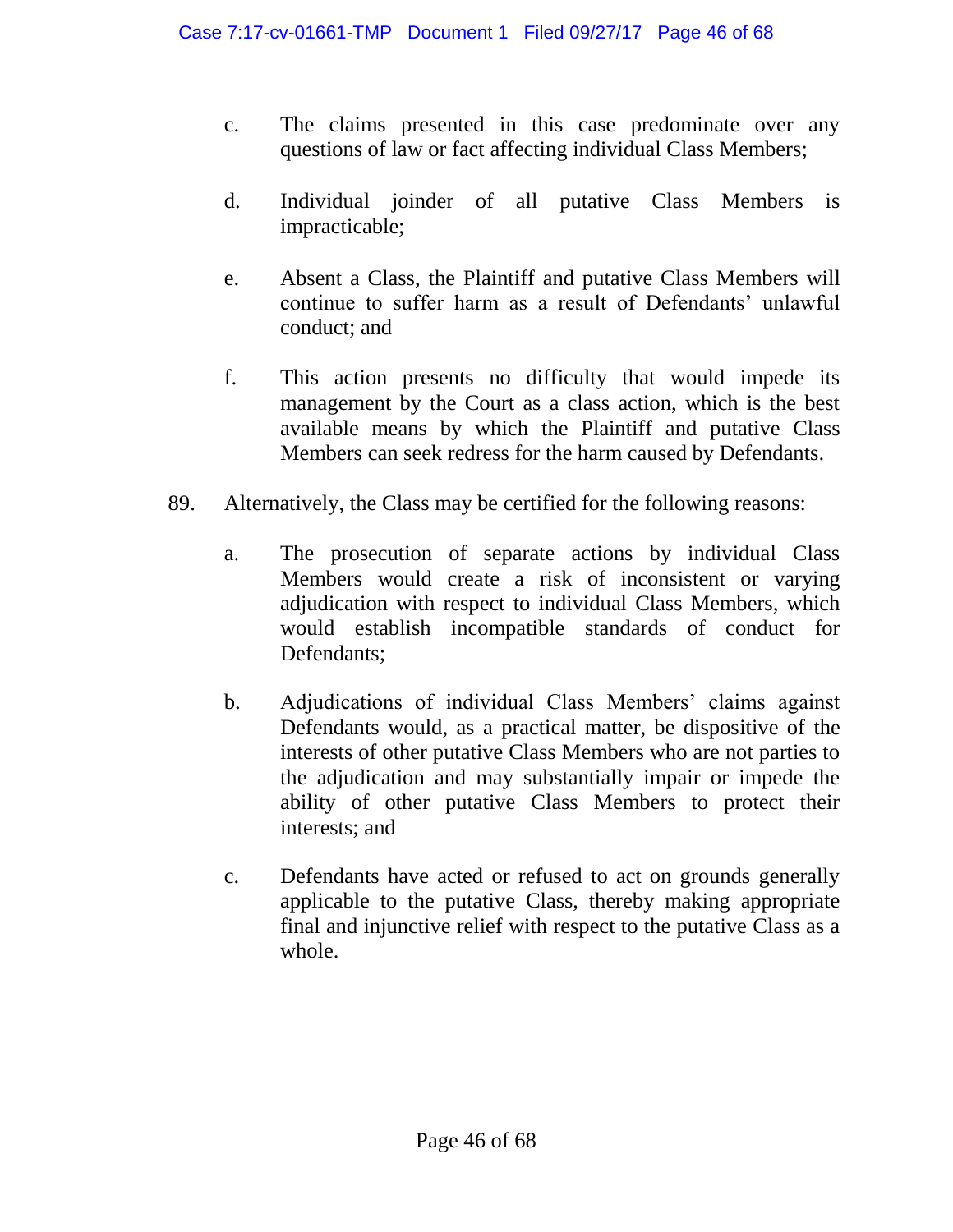### **CAUSES OF ACTION**

## **COUNT I VIOLATION OF THE MAGNUSON-MOSS WARRANTY ACT (15 U.S.C. § 2301,** *et seq***.) (On behalf of the Nationwide Class)**

90. Plaintiff, individually and for the Class, incorporates by reference all preceding paragraphs as though fully set forth herein.

91. Plaintiff asserts this cause of action on behalf of the Nationwide Class.

92. Defendants sold the Product as part of their regular course of business.

93. Plaintiff and putative Class Members purchased the Product either directly from Defendants or through authorized retailers such as Amazon, Wal-Mart, Walgreens and/or beauty supply and cosmetics stores, among others.

94. The MAGNUSON–MOSS WARRANTY ACT, 15 U.S.C. §§ 2301, *et seq*., provides a cause of action for any consumer who is damaged by the failure of a warrantor to comply with a written warranty.

95. The Product is a "consumer product" as that term is defined by 15 U.S.C. § 2301(1), as it constitutes tangible personal property which is distributed in commerce and which is normally used for personal, family or household purposes.

96. Plaintiff and putative Class Members are "consumers" and "buyers" as defined by 15 U.S.C. § 2301(3), since they are buyers of the Product for purposes other than resale.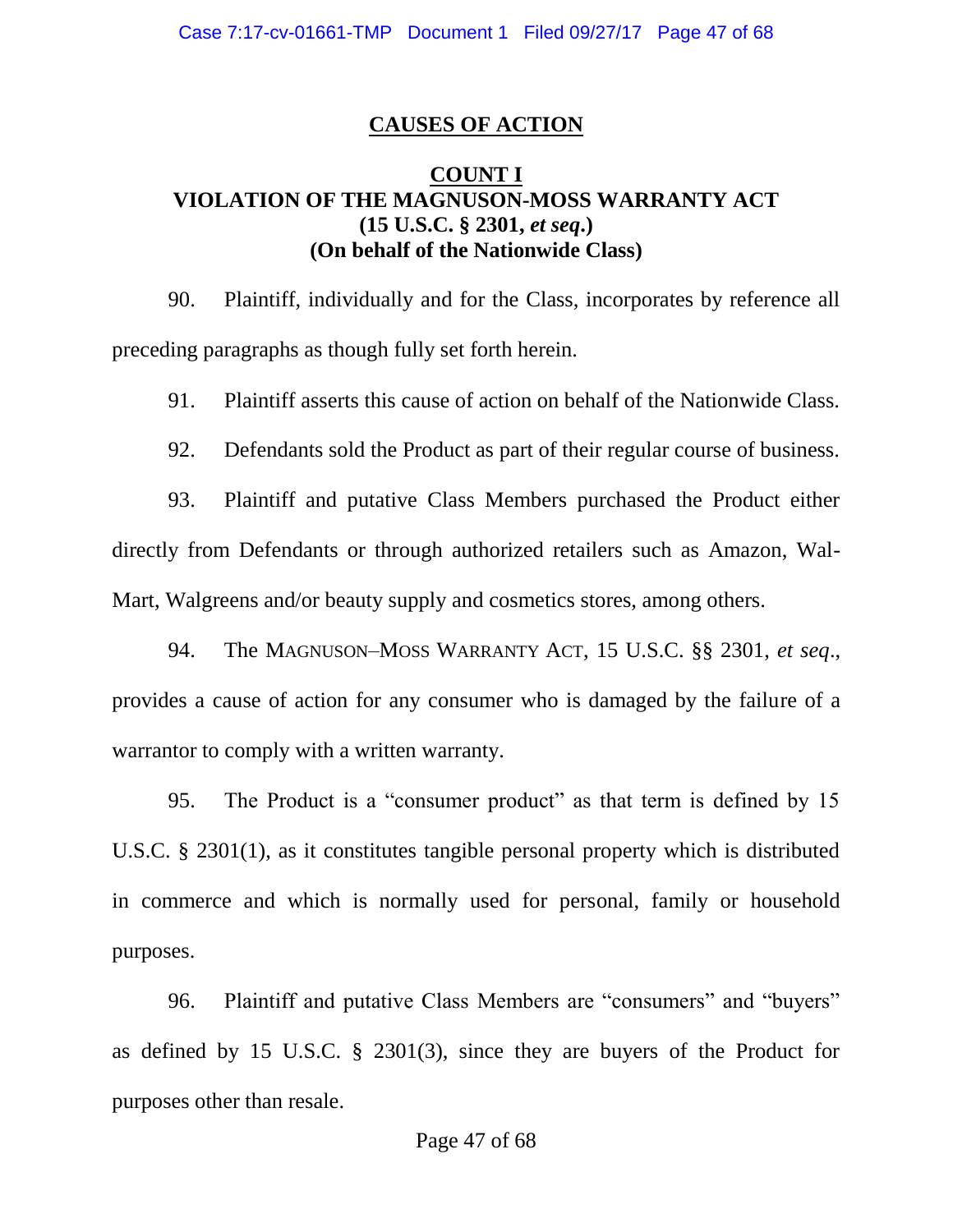### Case 7:17-cv-01661-TMP Document 1 Filed 09/27/17 Page 48 of 68

97. Defendants are entities engaged in the business of making and selling cosmetics, either directly or indirectly, to consumers such as the Plaintiff and the putative Class Members. As such, Defendants are "suppliers" as defined in 15 U.S.C. § 2301(4).

98. Defendants made promises and representations in an express warranty provided to all consumers, which became the basis of the bargain between the Plaintiff, the putative Class Members, and the Defendants. Defendants expressly warranted that the Product was fit for its intended purpose by making the express warranties that the Product did not contain Lye, is an "anti-breakage" and "intense conditioning" "rejuvenating ritual" that is "rich in vitamins in minerals" and which "[r]efills to reveal visibly fuller, silkier hair", "protects scalp & skin" and "infuses hydration & conditioning" and other representations as set forth herein.

99. Defendants' aforementioned written affirmations of fact, promises and/or descriptions, as alleged, are each a "written warranty." The affirmations of fact, promises and/or descriptions constitute a "written warranty" within the meaning of the MAGNUSON-MOSS WARRANTY ACT, 15 U.S.C. § 2301(6).

100. Defendants breached the applicable warranty because the Product suffers from latent and/or inherent defects that cause substantial Injuries, rendering it unfit for its intended use and purpose. These defects substantially impair the use, value and safety of the Product.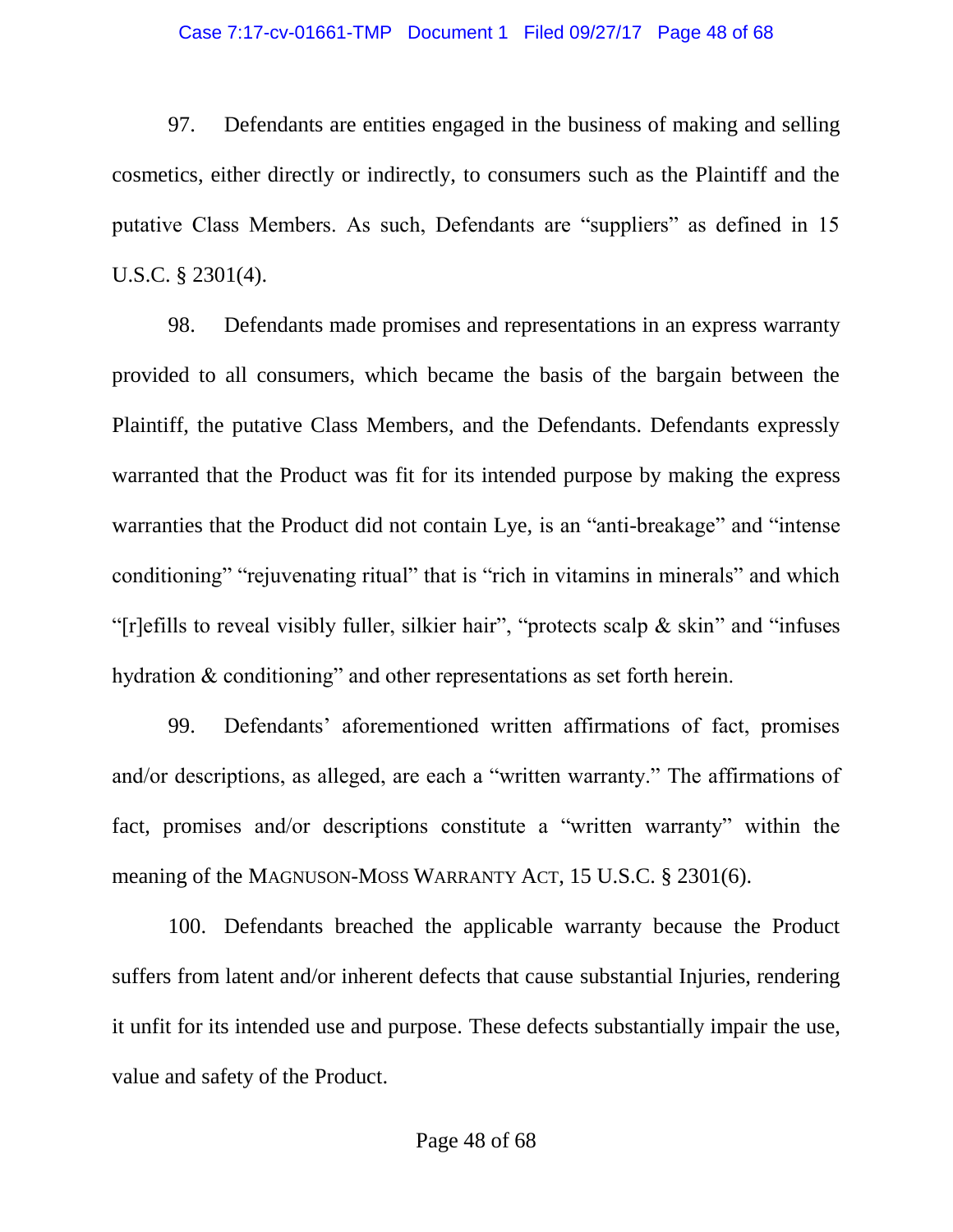#### Case 7:17-cv-01661-TMP Document 1 Filed 09/27/17 Page 49 of 68

101. The latent and/or inherent defects at issue herein existed when the Product left Defendants' possession or control and were sold to the Plaintiff and putative Class Members. The defects were not discoverable by the Plaintiff and putative Class Members at the time of their purchase of the Product.

102. All conditions precedent to seeking liability under this claim for breach of express warranty have been performed by or on behalf of the Plaintiff and putative Class Members in terms of paying for the goods at issue. Defendants knew or were placed on reasonable notice of the defects in the Product and their breach of the warranty but have failed to cure the defects for the Plaintiff and putative Class Members despite having several years to do so.

103. Defendants breached their express warranties since the Product did not contain the properties it was represented to possess, and because it did contain properties it was represented not to possess.

104. Defendants' breaches of warranties have caused the Plaintiff and putative Class Members to suffer Injuries, pay for a defective Product, and enter into transactions they would not have entered into for the consideration paid. As a direct and proximate result of Defendants' breaches of warranties, the Plaintiff and putative Class Members have suffered damages and continue to suffer damages, including economic damages in terms of the cost of the Product and the cost of efforts to mitigate the damages caused by using the Product.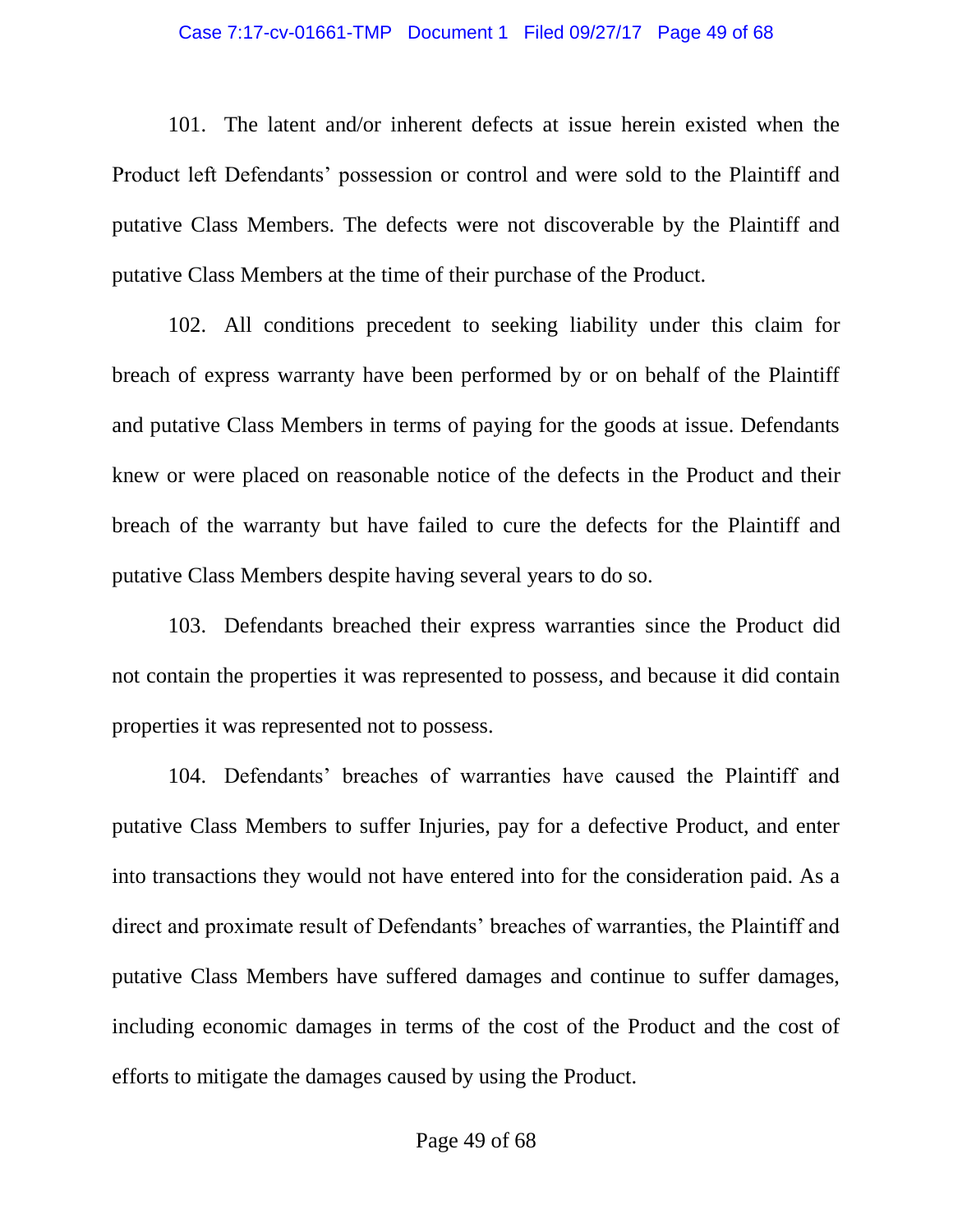105. As a direct and proximate result of Defendants' breaches of these warranties, the Plaintiff and putative Class Members are entitled to legal and equitable relief including damages, costs, attorneys' fees, rescission, and all such other relief deemed appropriate, for an amount to compensate them for not receiving the benefit of their bargain.

106. The Plaintiff and the putative Class therefore seek and are entitled to recover damages and other legal and equitable relief, injunctive relief and costs and expenses (*including attorneys' fees based upon actual time expended*), as provided by 15 U.S.C. § 2310(d).

## **COUNT II BREACH OF EXPRESS WARRANTY (On behalf of the Nationwide Class)**

107. Plaintiff, individually and for the Class, incorporates by reference all preceding paragraphs as though fully set forth herein.

108. Plaintiff asserts this cause of action on behalf of herself and the Nationwide Class.

109. Defendants manufactured, marketed, distributed and sold the Product as part of their regular course of business.

110. The Plaintiff and the putative Class Members purchased the Product either directly from the Defendants or through authorized retailers such as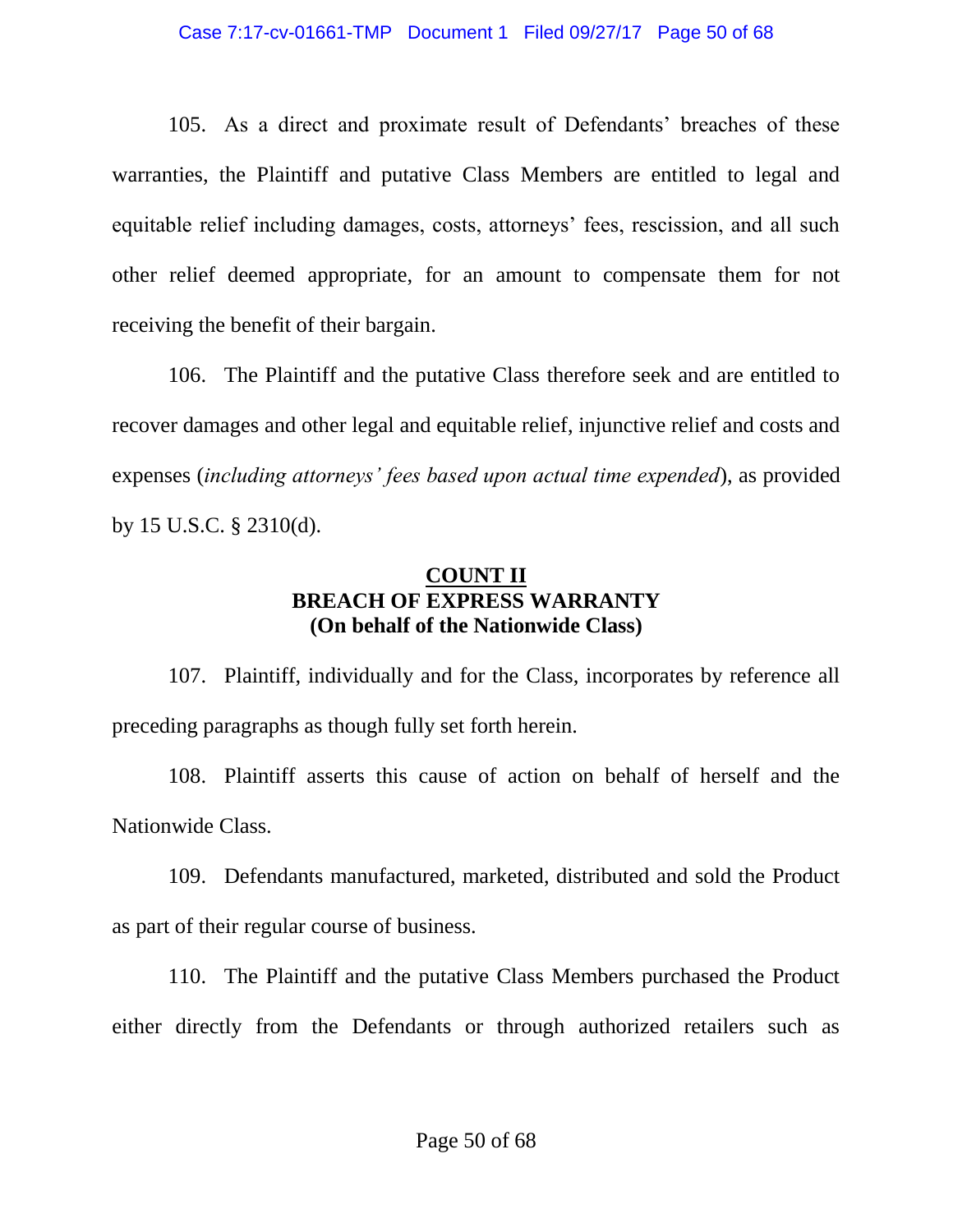Amazon, Wal-Mart, Walgreens, and/or beauty supply and cosmetics stores, among others.

111. Defendants, as the designers, manufacturers, marketers, distributors, or sellers expressly warranted that the Product was fit for its intended purpose by making the express warranties that the Product did not contain Lye, is an "antibreakage" and "intense conditioning" "rejuvenating ritual" and which delivers "unified results," "respects hair fiber integrity," "reveal[s] visibly fuller, silkier hair", "protects scalp & skin" "infuses hydration & conditioning," and contains a "powerful anti-oxidant rich in vitamins and minerals", and other representations as set forth herein.

112. Defendants made the foregoing express representations and warranties nationwide to all United States consumers, which became the basis of the bargain between the Plaintiff, the putative Class Members and Defendants, thereby creating express warranties that the Product would conform to Defendants' affirmations of fact, representations, promises, and descriptions.

113. Defendants breached the foregoing express warranties by placing the Product into the stream of commerce and selling it to consumers, when the Product does not contain the properties it is represented to possess and does contain certain properties it represents it does not contain. Rather, the Product suffers from latent and/or inherent design and/or manufacturing defects that cause substantial Injuries,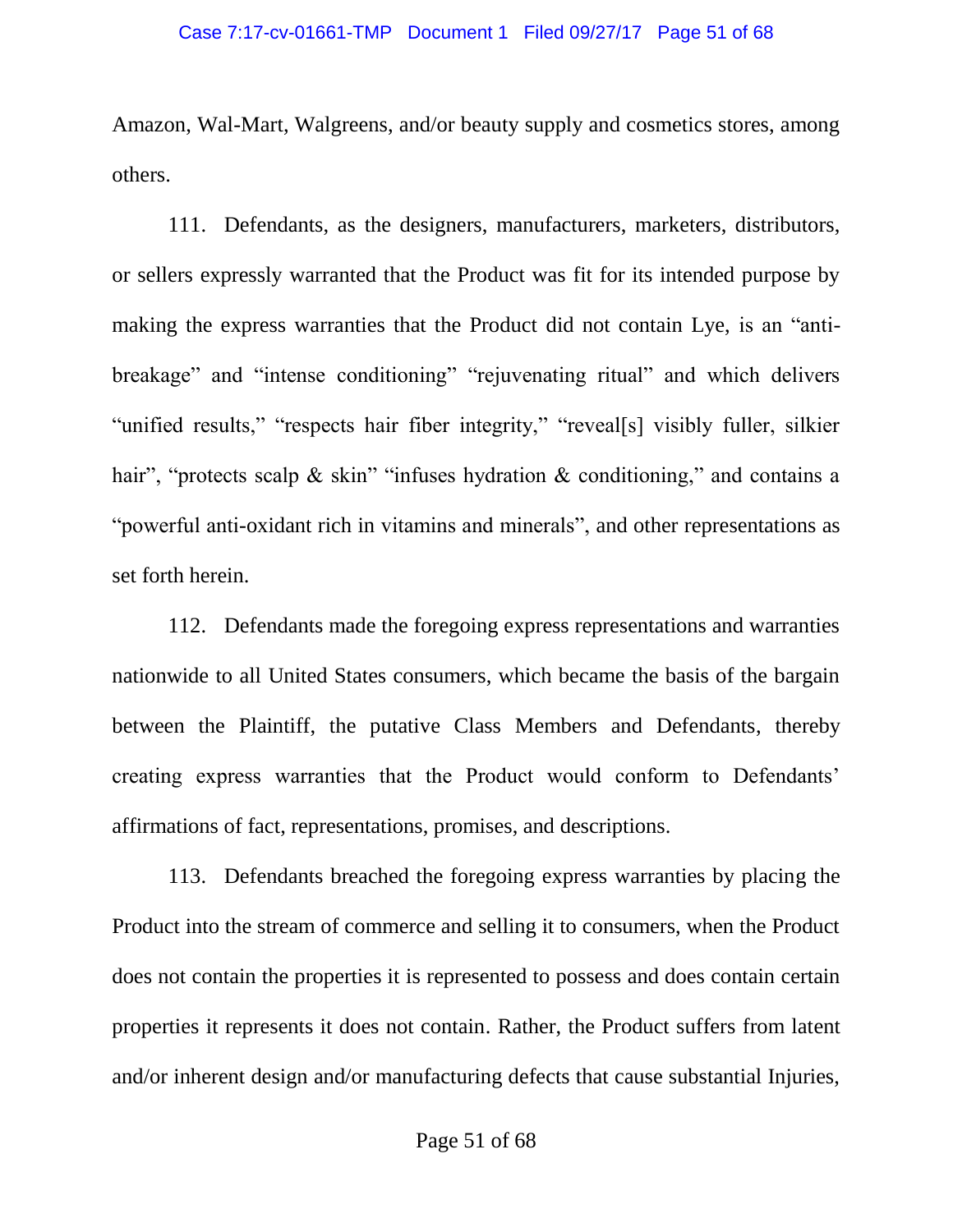#### Case 7:17-cv-01661-TMP Document 1 Filed 09/27/17 Page 52 of 68

rendering the Product unfit for its intended use and purpose. These defects substantially impair the use, value and safety of the Product.

114. The latent and/or inherent design and/or manufacturing defects at issue herein existed when the Product left Defendants' possession or control and were sold to the Plaintiff and other putative Class Members nationwide. The defects were not discoverable by the Plaintiff and putative Nationwide Class members at the time of their purchase of the Product.

115. As the manufacturers, suppliers, and/or sellers of the Product, Defendants had actual knowledge of the breach, and given the nature of the breach, and the false representations and/or omissions of fact regarding the Product, Defendants necessarily had knowledge that the representations made were false, deceptive and/or misleading.

116. Defendants were further provided reasonable notice of the aforementioned Product defects and their breach of the above-described warranties via direct communications and complaints from consumers who reported Injuries sustained as a result of using the Product as directed by Defendants. Defendants were provided further notice of the Product defects and the breach of warranties via the hundreds of consumer complaints, including complaints from putative Class Members, posted on various websites, including, but not limited to, Amazon.com.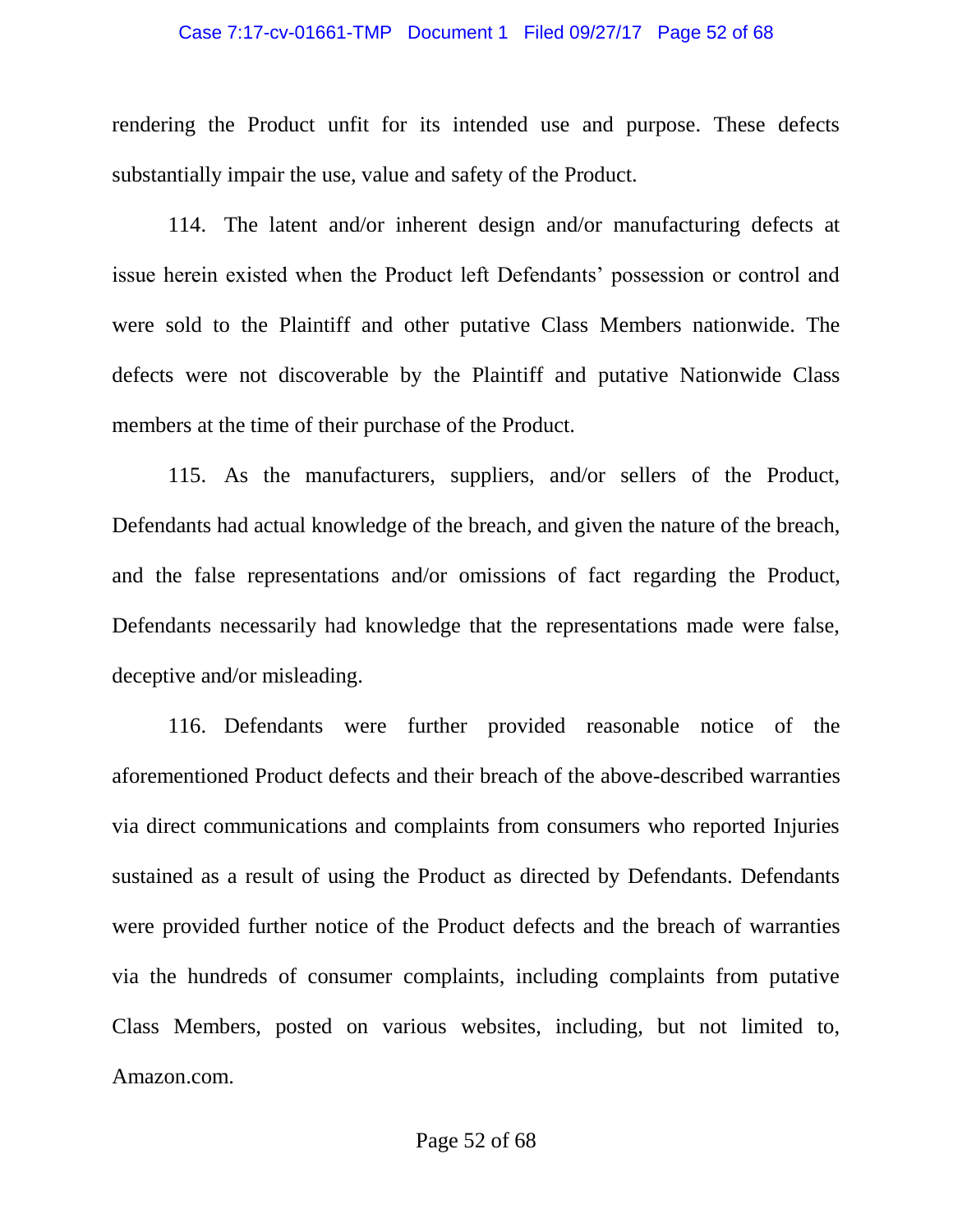#### Case 7:17-cv-01661-TMP Document 1 Filed 09/27/17 Page 53 of 68

117. The Plaintiff and the putative Class Members were injured as a direct and proximate result of Defendants' breaches of warranties because they would not have purchased the Product if the true facts had been known. Specifically, economic damages in connection with the purchase of the Product and suffering Injuries from using the Product, as directed by Defendants.

118. As a direct and proximate result of Defendants' breaches of these warranties, the Plaintiff and the putative Class Members Nationwide are entitled to legal and equitable relief including damages, costs, attorneys' fees, rescission, and all such other relief deemed appropriate, for an amount to compensate them for not receiving the benefit of their bargain.

## **COUNT III BREACH OF IMPLIED WARRANTY (On behalf of the Nationwide Class)**

119. Plaintiff, individually and for the Class, incorporates by reference all preceding paragraphs as though fully set forth herein.

120. Plaintiff asserts this cause of action on behalf of herself and the Nationwide Class.

121. Section 2-314 of the UNIFORM COMMERCIAL CODE provides that, unless excluded or modified, a warranty that the goods shall be merchantable is implied in a contract for their sale if the seller is a merchant with respect to goods of that kind. To be "merchantable," goods must, inter alia, "pass without objection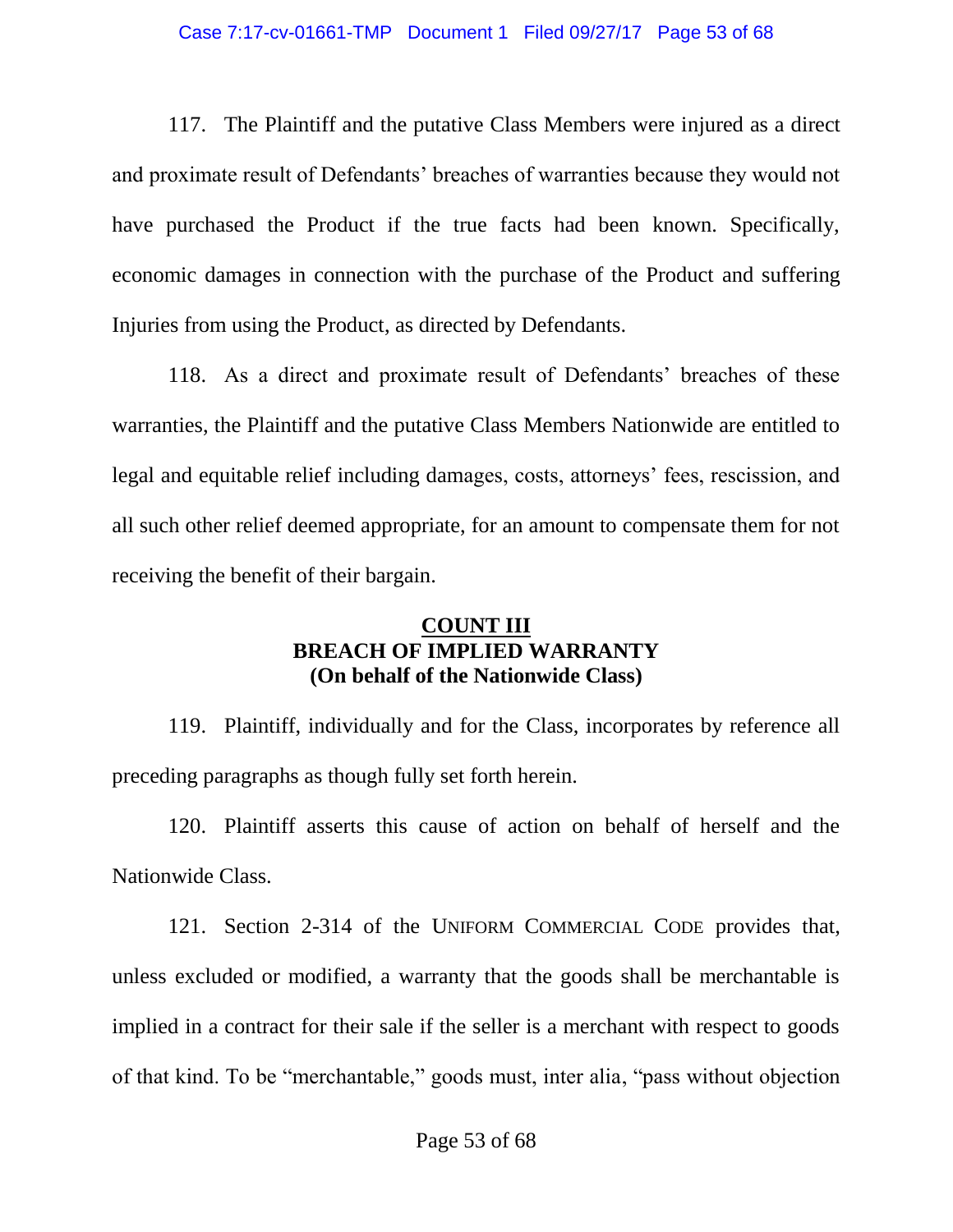#### Case 7:17-cv-01661-TMP Document 1 Filed 09/27/17 Page 54 of 68

in the trade under the contract description," "run, within the variations permitted by the agreement, of even kind, quality and quantity within each unit and among all units involved," be "adequately contained, packaged, and labeled as the agreement may require," and "conform to the promise or affirmations of fact made on the container or label."

122. Defendants formulated, manufactured, tested, marketed, promoted, distributed, and sold the Product as safe for use by the public at large, including the Plaintiff and putative Class Members who purchased the Product.

123. Defendants knew the use for which the Product was intended and impliedly warranted the product to be of merchantable quality, safe and fit for the use intended.

124. The Plaintiff and putative Class Members reasonably relied on the skill and judgment of the Defendants, and as such their implied warranty, in using the Product.

125. However, the Product was not and is not of merchantable quality or safe or fit for its intended use, because it is unreasonably dangerous and unfit for the ordinary purpose for which it was used. Specifically, the Product is misbranded, mislabeled, and/or defective and causes Injuries as set forth herein.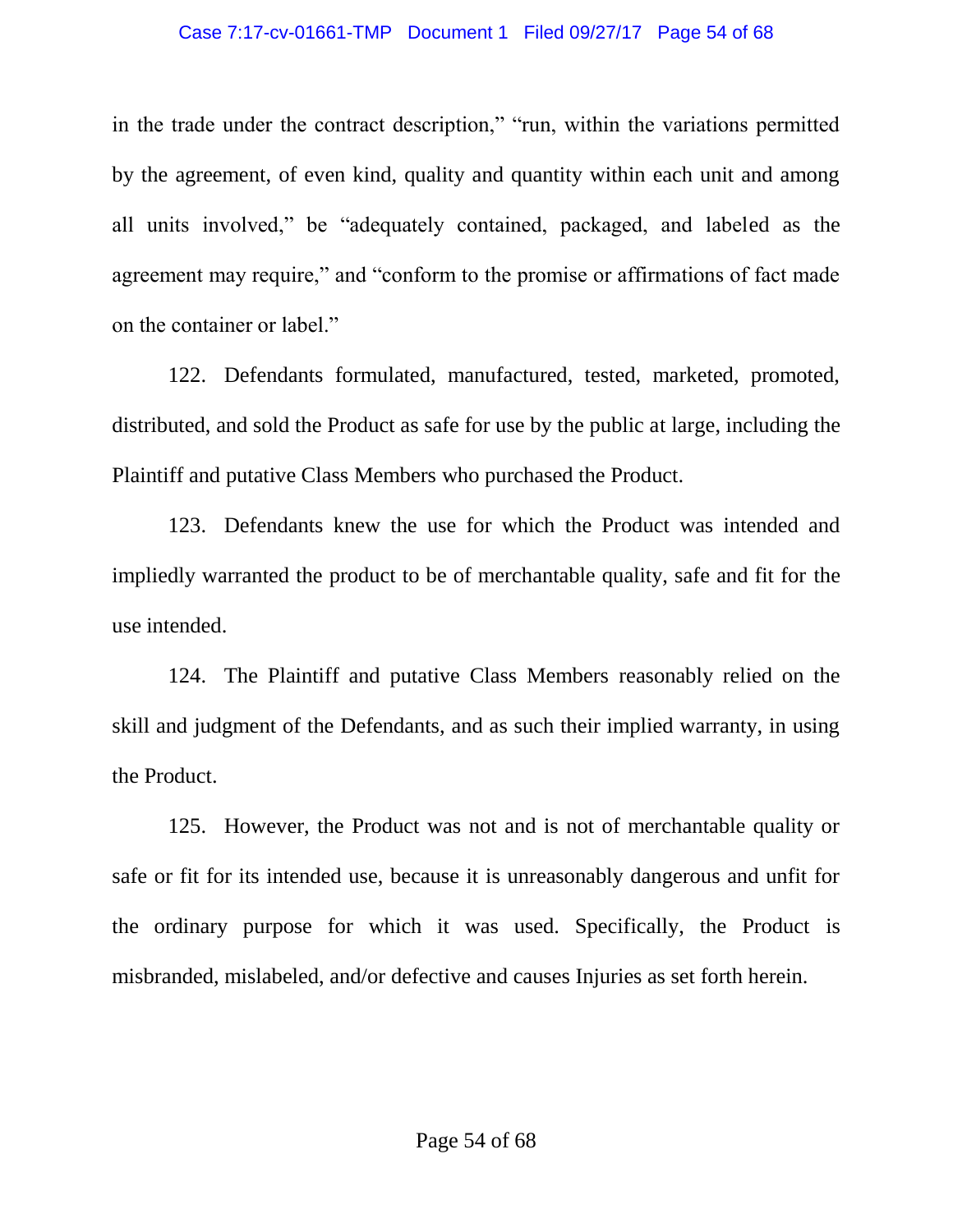#### Case 7:17-cv-01661-TMP Document 1 Filed 09/27/17 Page 55 of 68

126. Defendants breached their implied warranties because the Product does not have the quality, quantity, characteristics, or benefits as promised, and because the Product does not conform to the promises made on its labels.

127. As a direct and proximate result of one or more of these wrongful acts or omissions of the Defendants, the Plaintiff and putative Class Members suffered injuries and damages.

128. The Plaintiff and putative Class Members were injured as a direct and proximate result of Defendants' breach because they would not have purchased the Product if they had known the true facts - the Product did not and does not have the characteristics, quality, or value as impliedly warranted.

129. As a direct and proximate result of Defendants' breaches of these warranties, the Plaintiff and the putative Class Members Nationwide are entitled to legal and equitable relief including damages, costs, attorneys' fees, rescission, and all such other relief deemed appropriate, for an amount to compensate them for not receiving the benefit of their bargain.

## **COUNT IV Violation of the ALABAMA DECEPTIVE TRADE PRACTICES ACT (CODE OF ALABAMA §§ 8-19-1,** *et seq.***) (On behalf of the Alabama Subclass)**

130. Plaintiff, individually and for the Class, incorporates by reference all preceding paragraphs as though fully set forth herein.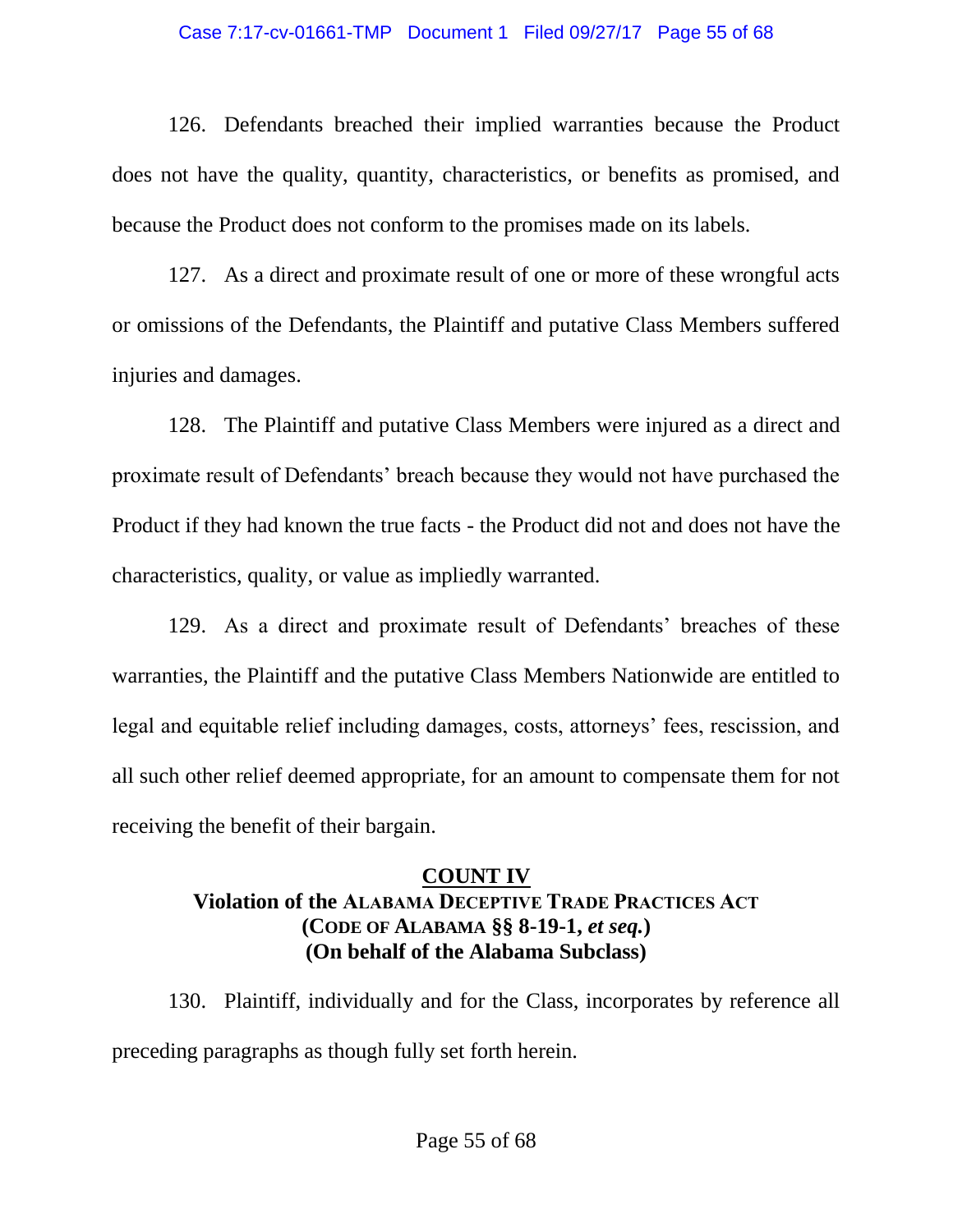#### Case 7:17-cv-01661-TMP Document 1 Filed 09/27/17 Page 56 of 68

131. Plaintiff asserts this cause of action on behalf of the Alabama Subclass.

132. Defendants marketing, sale and/or distribution of the Products and Plaintiff's and the putative Alabama Subclass Members' purchase of the Products was a sale or distribution of goods to a consumer within the meaning of the ALABAMA DECEPTIVE TRADE PRACTICES ACT.

133. The Plaintiff and putative Alabama Subclass Members' purchased the Product for personal, family, or household use.

134. Defendants' acts and practices as described herein have misled and deceived and/or likely to mislead and deceive members of the Alabama Subclass and the general public of the State of Alabama. Defendants have advertised, marketed, and sold the Product as a "no-lye", "anti-breakage" and "intense conditioning" "rejuvenating ritual" that is "rich in vitamins in minerals", which delivers "unified results" and "reveal[s] visibly fuller, silkier hair", "protects scalp & skin" and "infuses hydration & conditioning" and other representations as set forth herein. Thus, Defendant has wrongfully:

- a. represented that its goods (*i.e., the Products*) have sponsorship, approval, characteristics, ingredients, uses benefits or qualities that they do not have;
- b. represented that its goods (*i.e., the Products"*) are of a particular standard, quality, or grade, or that its goods (*i.e., the Products"*) are of a particular style or model, if they are of another; and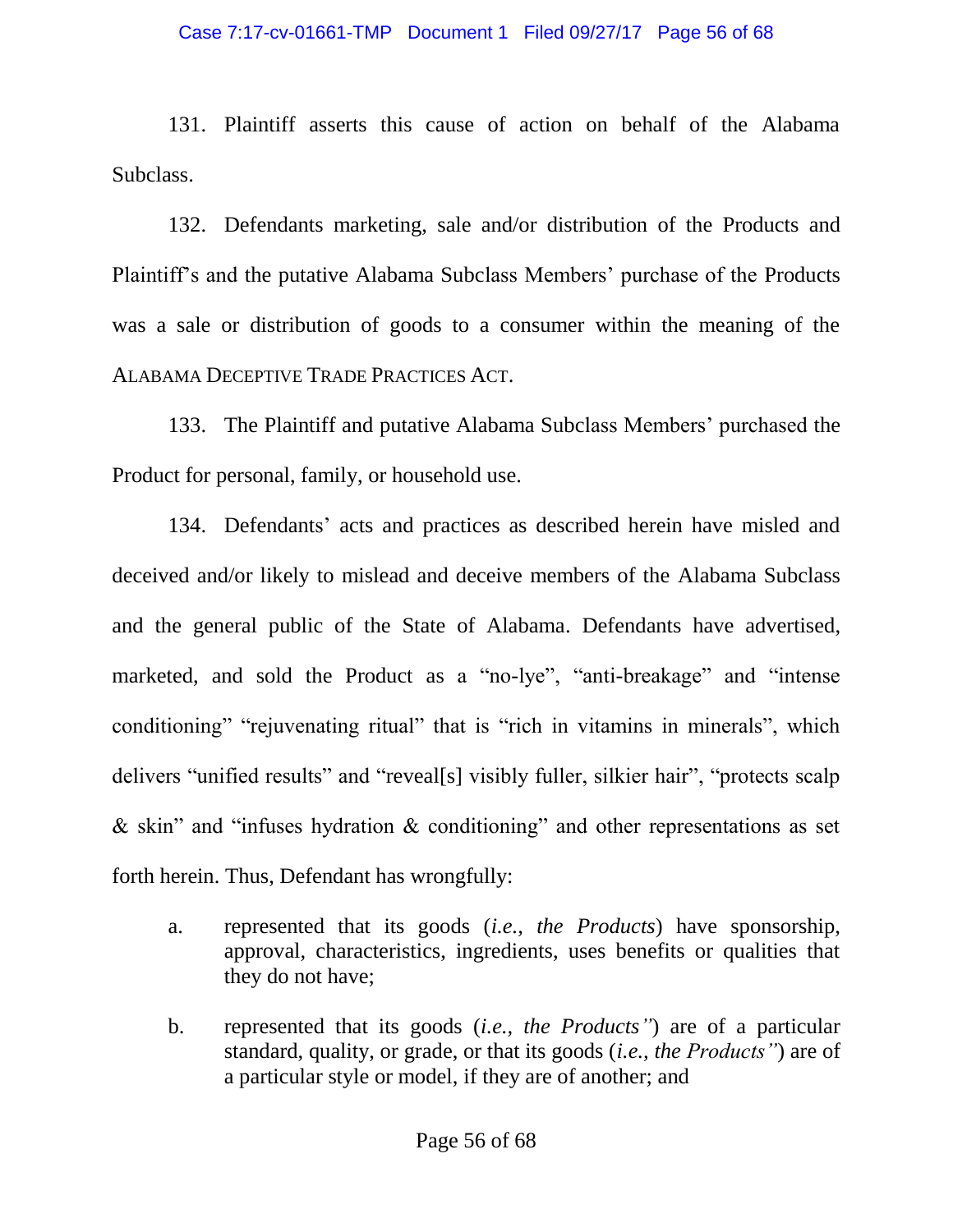c. engaged in unconscionable, false, misleading, and/or deceptive acts and/or practices in the conduct of trade or commerce – marketing, advertising, and selling the Product.

135. By its actions, Defendant is disseminating uniform false advertising by its labeling and/or other means of marketing of the Product, which by its nature is unfair, deceptive, untrue, and/or misleading within the meaning of the ALABAMA DECEPTIVE TRADE PRACTICES ACT. Such actions are likely to deceive, do deceive, and continue to deceive the Alabama general public for all the reasons detailed herein above.

136. Defendants intended for the Plaintiff and Alabama Subclass Members to rely on its representations and omissions and the Plaintiff and Alabama Subclass Members did rely on Defendant's misrepresentations and omissions of fact. Defendants knew the true characteristics and/or defects in the Product were unknown to and would not be readily discovered by Plaintiff and Class Members, and would not meet their ordinary, foreseeable, and reasonable expectations concerning the Product.

137. The misrepresentations and omissions of fact constitute deceptive, false and misleading advertising in violation of the ALABAMA DECEPTIVE TRADE PRACTICES ACT.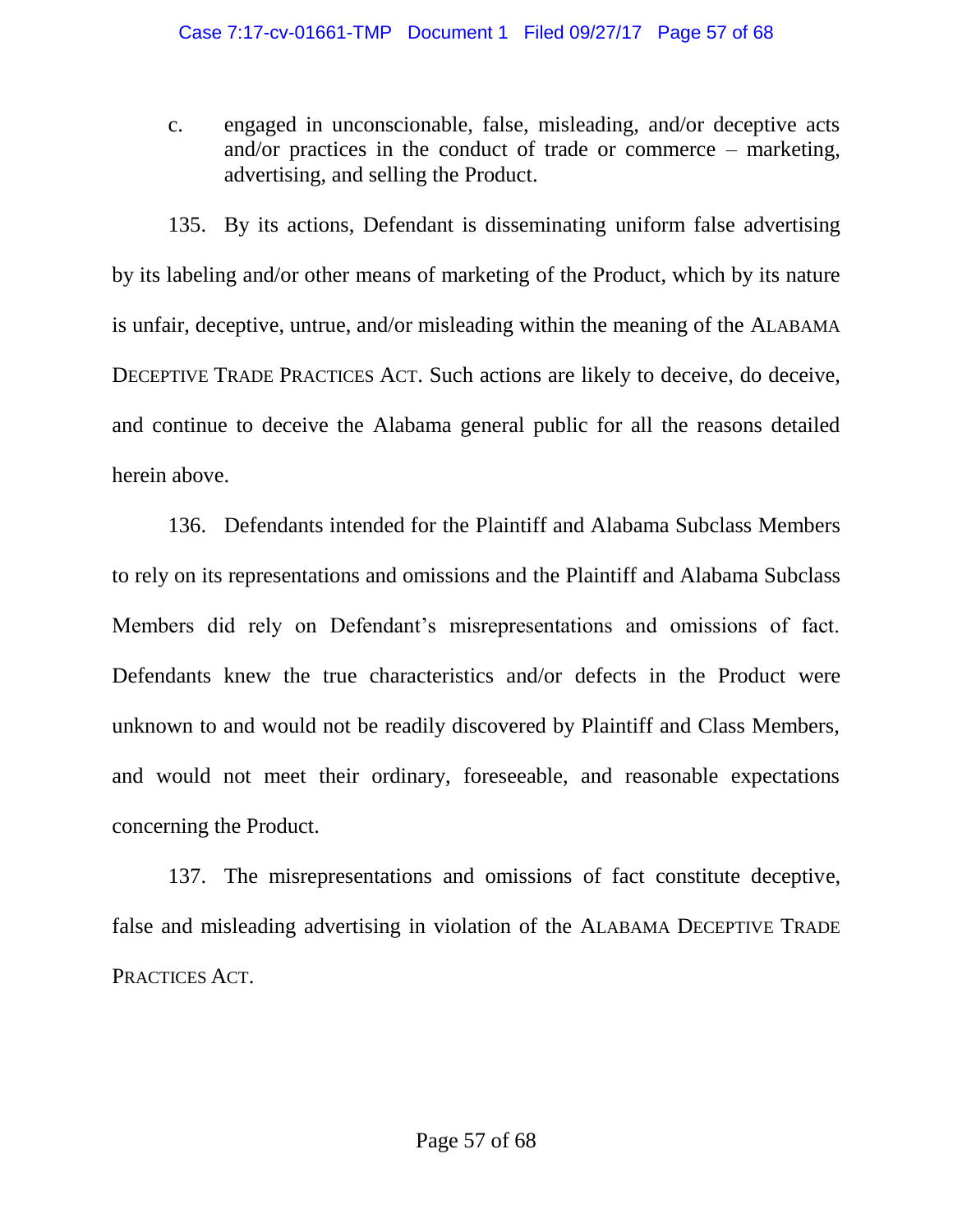138. By performing the acts described herein Defendants caused monetary damage to the Plaintiff and Alabama Subclass Members of similarly situated persons.

139. Accordingly, Plaintiff requests the following relief both individually and on behalf of the Alabama Subclass Members:

- a. actual damages sustained by the Plaintiff and Alabama Subclass Members or the sum of \$100.00, whichever is greater;
- b. three times actual damages;
- c. appropriate injunctive relief in the form of enjoining Defendant from continuing to violate Alabama statutory law;
- d. attorneys' fees and costs; and
- e. such other and further relief as the Court deems proper.

### **COUNT V FRAUD (On behalf of the Nationwide Class)**

140. Plaintiff, individually and for the Class, incorporates by reference all preceding paragraphs as though fully set forth herein.

141. Plaintiff asserts this cause of action on behalf of herself and the Nationwide Class.

142. As described herein, Defendants knowingly made material misrepresentations and omissions regarding the Product in their marketing and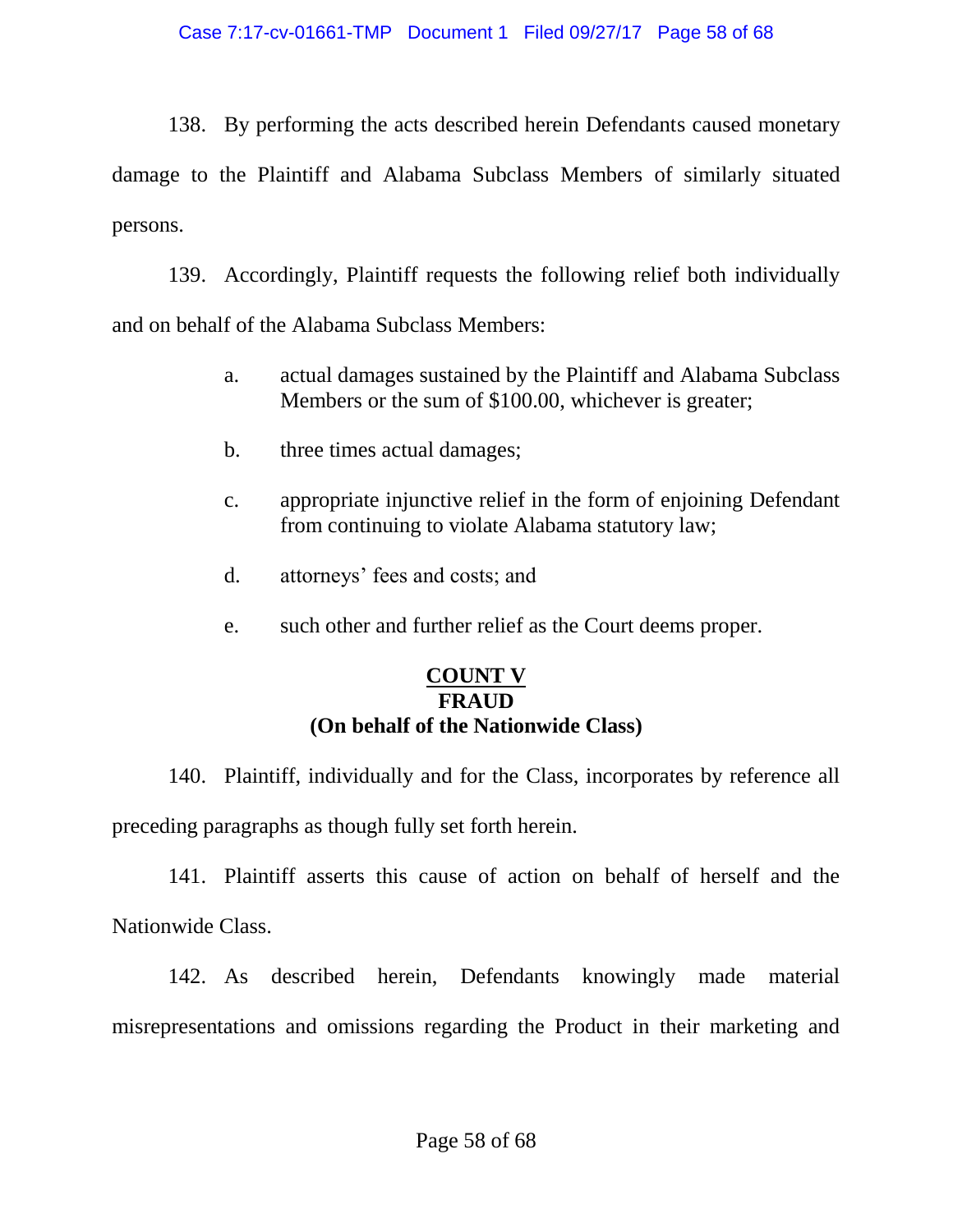### Case 7:17-cv-01661-TMP Document 1 Filed 09/27/17 Page 59 of 68

advertising materials, including the package in which the Product is sold and which contains the Product.

143. Defendants made these material misrepresentations and omissions in order to induce the Plaintiff and putative Class Members to purchase the Product.

144. Rather than inform consumers about the dangers and hazards associated with using the Product, Defendants represented it as not containing Lye, as a "rejuvenating ritual" that "refills as it relaxes for amazingly lively-looking hair" that "protects [the] scalp & skin," has "anti-breakage" properties, provides "unified results and superior respect for hair fiber integrity" and contains a "powerful anti-oxidant rich in vitamins and minerals." Defendants further represented the Product to be a "secret ritual for hair rejuvenation," that "will rejuvenate every strand, leaving you with thicker-looking, healthier hair," with "unique properties [that] prevent breakage, restore shine, manageability and smoothness."

145. The Product is not a safe, effective, gentler or "easier relaxing process", is not a "rejuvenating ritual" and is not free of Lye as described on the Product's packaging and other marketing materials. Rather it is composed of Lye and other ingredients that are caustic and/or allergens as described herein. Defendants knew, or should have known, that these ingredients were caustic and/or allergens and could cause scalp burning, irritation and hair loss. Defendants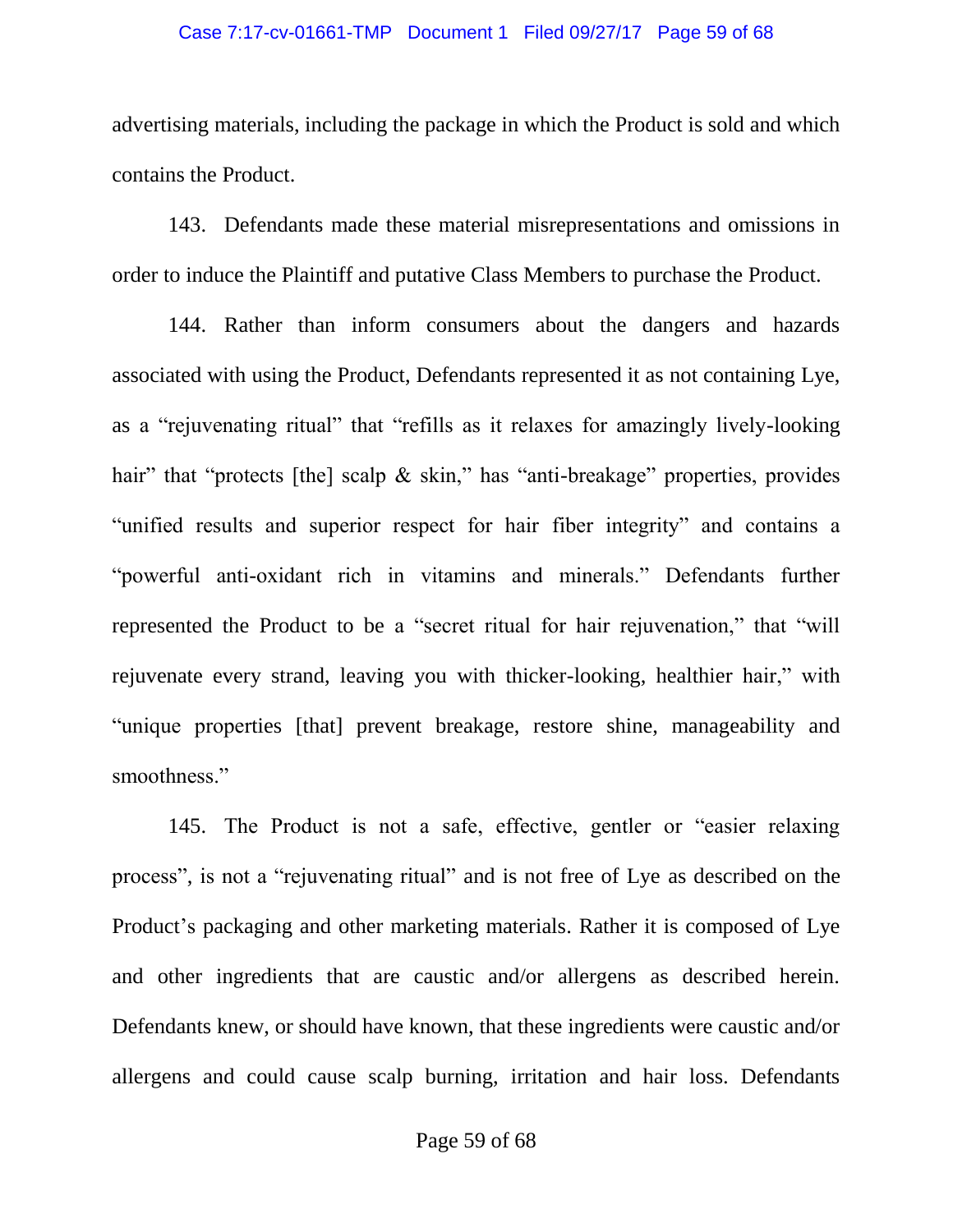#### Case 7:17-cv-01661-TMP Document 1 Filed 09/27/17 Page 60 of 68

nonetheless failed to disclose this vital information to consumers, including the Plaintiff and putative Class Members.

146. The misrepresentations and omissions made by Defendants, upon which the Plaintiff and putative Class Members reasonably and justifiably relied, were intended to induce and did actually induce the Plaintiff and putative Class Members to purchase the Product.

147. Defendants knew the Product contained Lye, was not a "rejuvenating ritual" that "preserv[ed] hair fiber integrity" and "prevent[ed] breakage," but nevertheless made these and other similar representations, as set forth herein, through its marketing, advertising and product labeling. In reliance on these and other similar representations, the Plaintiff and putative Class Members were induced to, and did pay monies, to purchase the Product.

148. Had the Plaintiff and putative Class Members known the truth about the qualities and characteristics of the Product, and the dangers and hazards associated with using the Product, they would not have purchased it.

149. As a direct and proximate result of Defendants' fraudulent acts and omissions, the Plaintiff and the putative Class Members Nationwide were injured and damaged.

150. As a direct and proximate result of Defendants' fraudulent acts and omissions the Plaintiff and putative Class members are entitled to legal and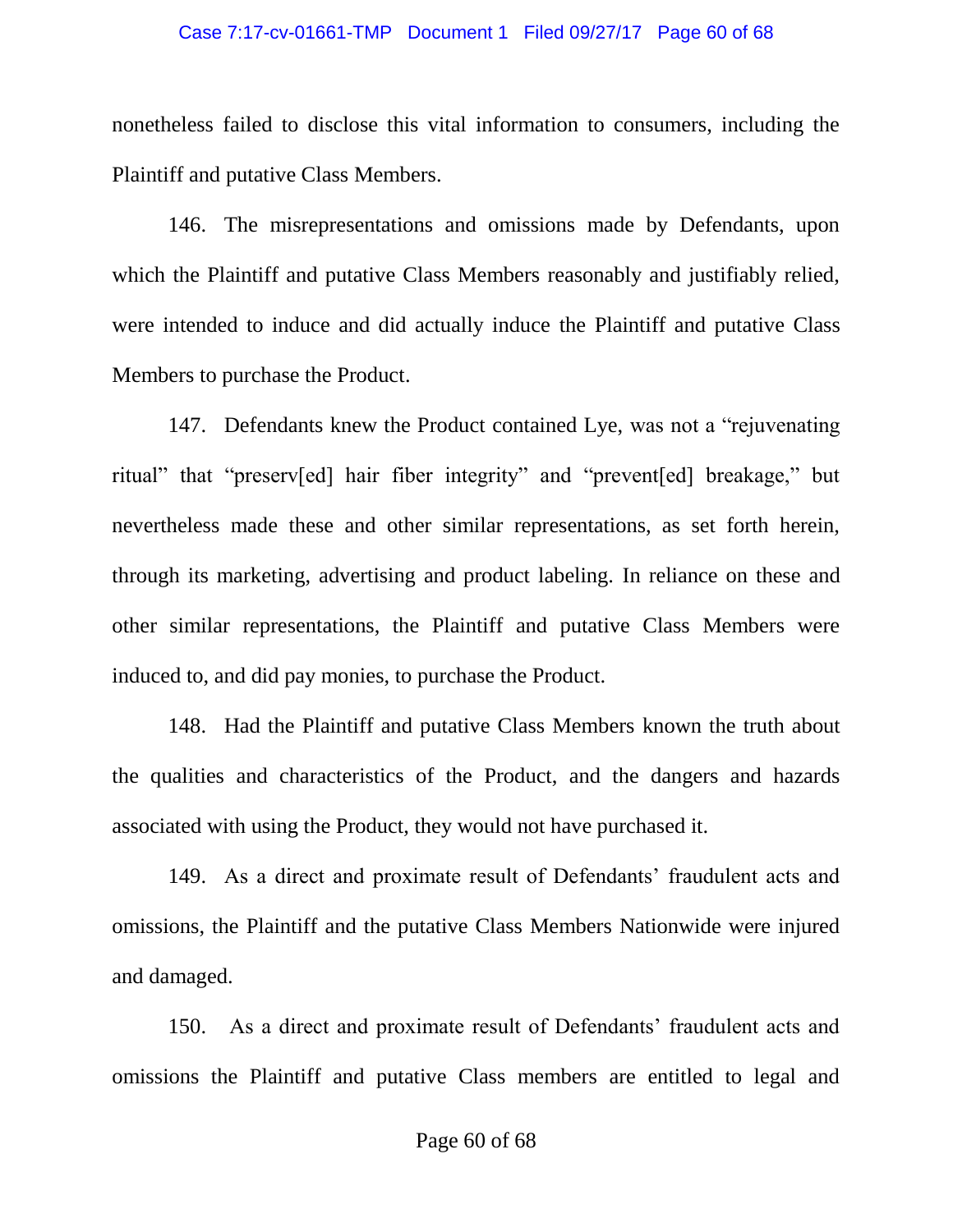equitable relief including compensatory and punitive damages, costs, attorneys' fees, rescission, and all such other relief deemed appropriate by the Court.

## **COUNT VI NEGLIGENT DESIGN AND FAILURE TO WARN (On behalf of the Nationwide Class)**

151. Plaintiff, individually and for the Class, incorporates by reference all preceding paragraphs as though fully set forth herein.

152. Plaintiff asserts this cause of action on behalf of herself and the Nationwide Class.

153. At all times material to this action, Defendants were responsible for designing, formulating, testing, manufacturing, inspecting, packaging, marketing, distributing, supplying and/or selling the Product to the Plaintiff and putative Class Members.

154. At all times material to this action, the Plaintiff and putative Class Members' use of the Product was in a manner that was intended and/or reasonably foreseeable by Defendants. However, as set forth herein, use of the Product as directed by Defendants involves and continues to involve a substantial risk of sustaining Injuries.

155. At all times material to this action, the risk of sustaining Injuries was known to the Defendants or by exercising reasonable care should have been known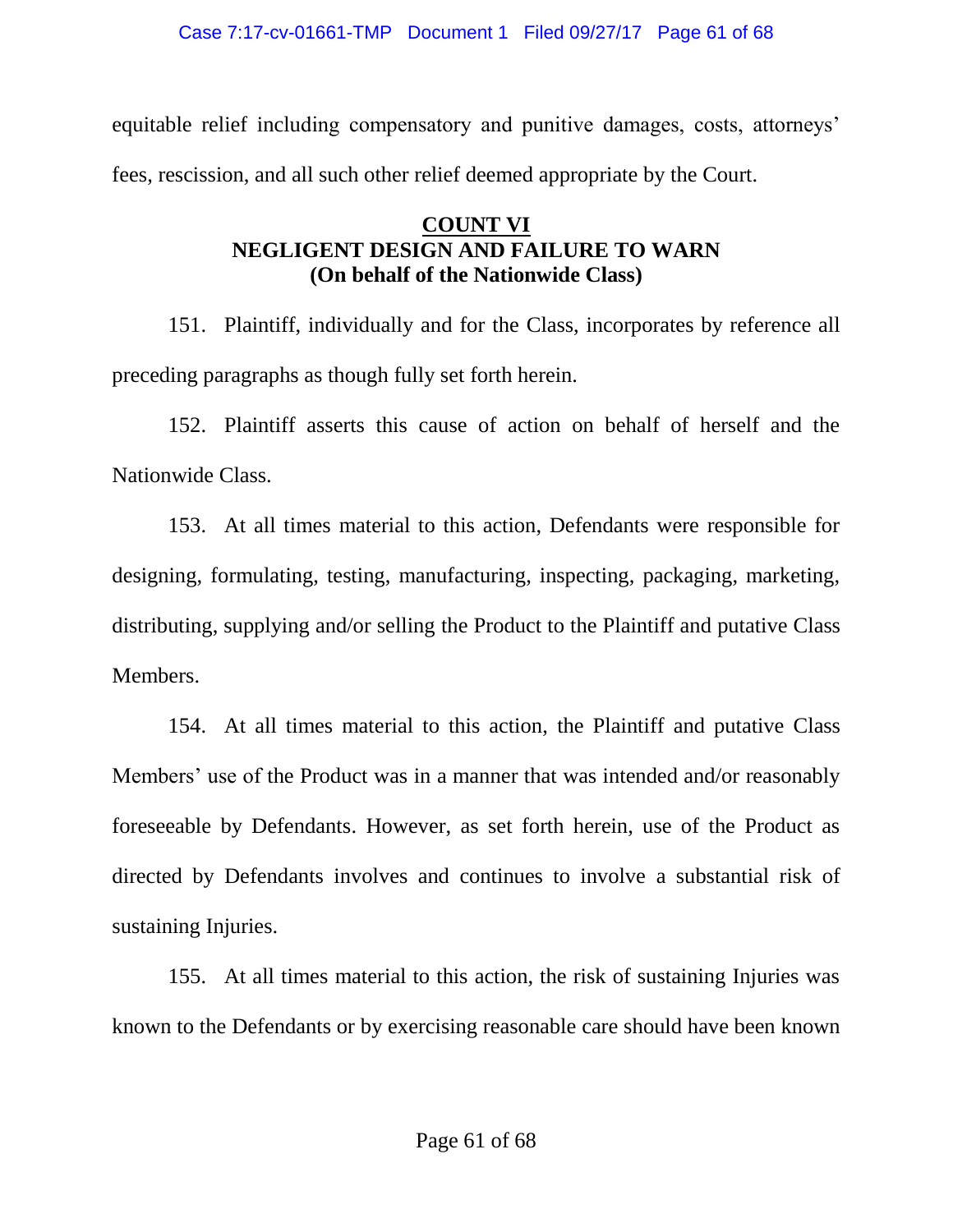#### Case 7:17-cv-01661-TMP Document 1 Filed 09/27/17 Page 62 of 68

to Defendants, in light of the generally recognized and prevailing knowledge available at the time of manufacture, design, distribution and/or sale.

156. Defendants knew—or by the exercise of reasonable care should have known—that the Product had and continues to have design defects.

157. In fact, the Product is not at all a "NO-LYE" "rejuvenating ritual" as described on the package. Rather, it is composed of Lye and other ingredients that are caustic and/or allergens as described herein. Defendants knew, or should have known, that these ingredients were caustic and/or allergens and could cause scalp burning, irritation and hair loss. Defendants nonetheless failed to disclose this vital information to consumers, including the Plaintiff and putative Class Members.

158. Defendants knew that the Plaintiff and putative Class Members - who purchased and used the Product for its intended use and as directed by Defendants - were and are members of a foreseeable class of persons who were and are at risk of suffering serious inconvenience, expense, and/or Injuries solely because of the Product's design defects.

159. Defendants, as the designers, manufacturers, distributors, marketers and/or sellers of the Product, had a duty to exercise reasonable care for the safety of the Plaintiff and putative Class Members who used, were using and/or intend to use the Product as directed by Defendants. Since Defendants produced, manufactured, distributed, and/or sold the Product, (1) they owed a non-delegable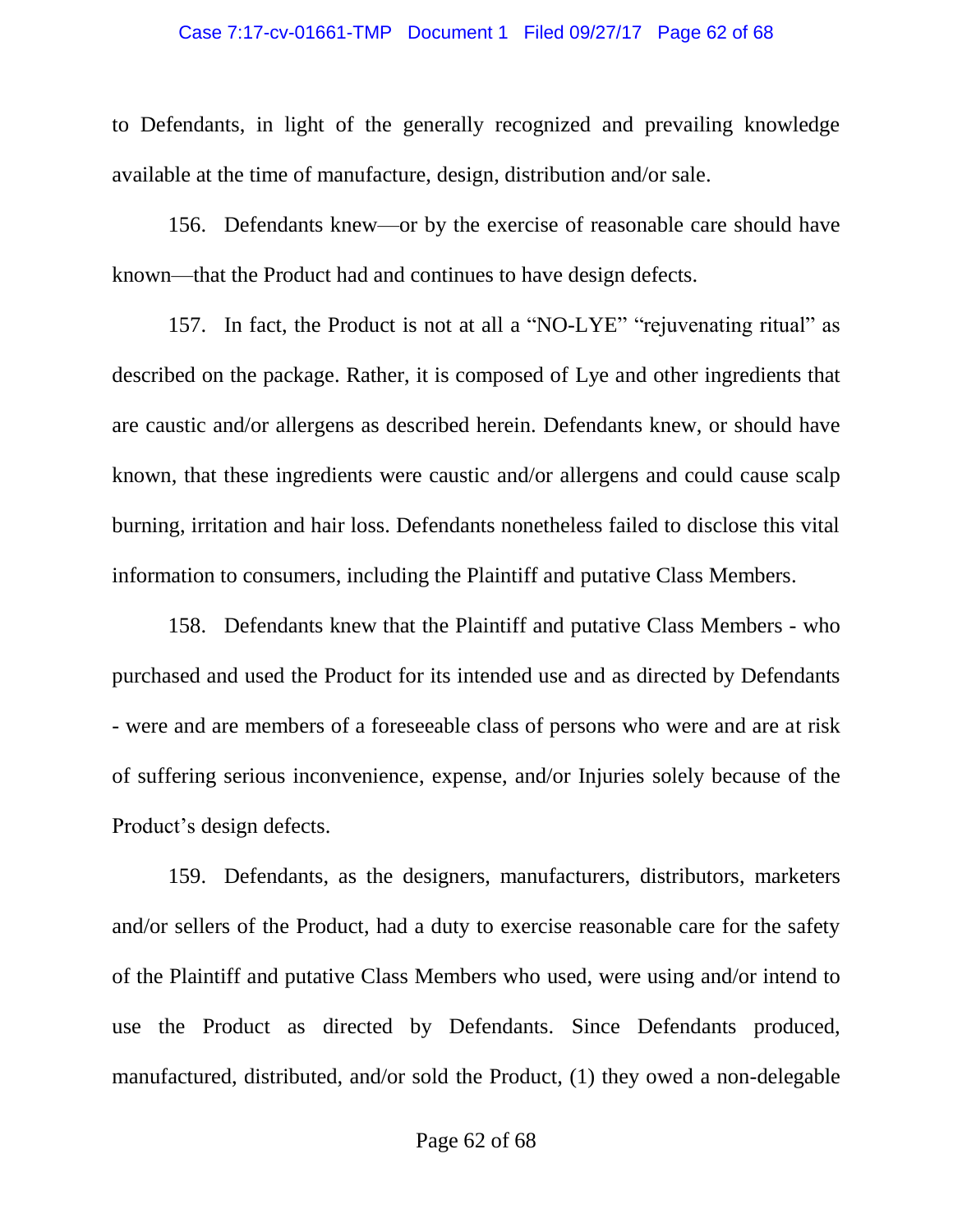#### Case 7:17-cv-01661-TMP Document 1 Filed 09/27/17 Page 63 of 68

duty to consumers, including the Plaintiff and putative Class Members, to exercise ordinary and reasonable care to properly design the Product, and (2) they had a continuing duty to warn about the characteristics, ingredients, dangers, hazards, and/or risks of suffering Injuries associated with the intended use of the Product, as directed by Defendants and as specifically described herein.

160. Defendants have received hundreds or more consumer complaints of Injuries resulting from use of the Product. Upon learning of these complaints, an additional, independent duty arose; to provide a warning to consumers that use of the Product as intended could result in Injuries.

161. Notwithstanding the aforementioned duties, Defendants were negligent by one or more of the following acts or omissions in that the Defendants:

- a. Failed to provide adequate warnings to purchasers and users of the Product, including the Plaintiff and putative Class Members, regarding the risks and potential dangers of using the defective Product as directed by Defendants;
- b. Failed to provide adequate warnings to purchasers and users of the Product, including the Plaintiff and putative Class Members, that the Product contained Sodium Hydroxide, a highly caustic<sup>47</sup> substance that is very corrosive, has acute toxicity to the skin, is harmful when it contacts the skin,

<sup>&</sup>lt;sup>47</sup> "Caustics" are "[s]trong alkaline chemicals that destroy soft body tissues resulting in a deep, penetrating type of burn, in contrast to corrosives, that result in a more superficial type of damage via chemical means or inflammation." NATIONAL INSTITUTES FOR HEALTH's CENTER FOR BIOTECHNOLOGY INFORMATION (*a division of the National Library of Medicine*).

https://pubchem.ncbi.nlm.nih.gov/compound/14798#section=Pharmacology-and-**Biochemistry**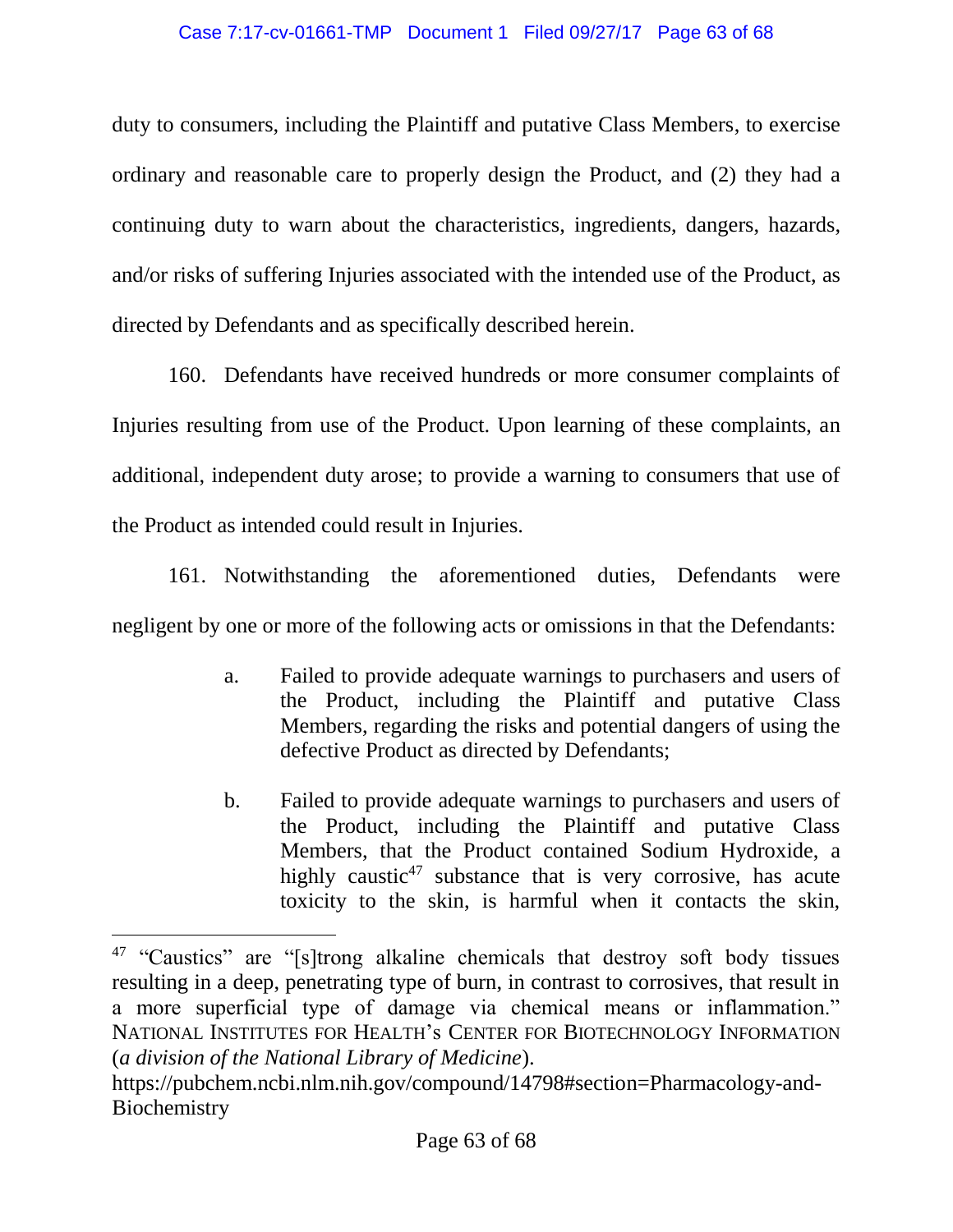causing severe skin burns, skin irritation, redness, pain, and blisters.

- c. Failed to provide adequate warnings to purchasers and users of the Product, including the Plaintiff and putative Class Members, that the Product contained a Lithium Chloride, a highly caustic<sup>47</sup> substance that is very corrosive, has acute toxicity to the skin, is harmful when it contacts the skin, causing severe skin burns, skin irritation, redness, pain, and blisters;
- b. Failed to provide adequate warnings to purchasers and users of the Product, including the Plaintiff and putative Class Members, regarding other characterizes and ingredients of the Product, including, but not strictly limited to, ingredients that are caustic to the skin and cause skin corrosion, skin irritation, dermatitis, sensitization and other acutely toxic damages and/or injuries to the skin when using the defective Product as directed by Defendants;
- c. Failed to recommend and/or provide proper warnings to ensure the safety of the Plaintiff and putative Class Members of using the defective Product as directed by Defendants;
- d. Failed to adequately investigate the safety hazards associated with the intended use of the Product;
- e. Negligently designing a Product with serious safety hazards and risks;
- f. Failed to accurately advise that despite the representation the Product contained "NO-LYE", the Product did in fact contain Lye;
- g. Oversold the value and benefits of the Product while minimizing the true risks of suffering Injuries associated with use of the Product, as directed by Defendants.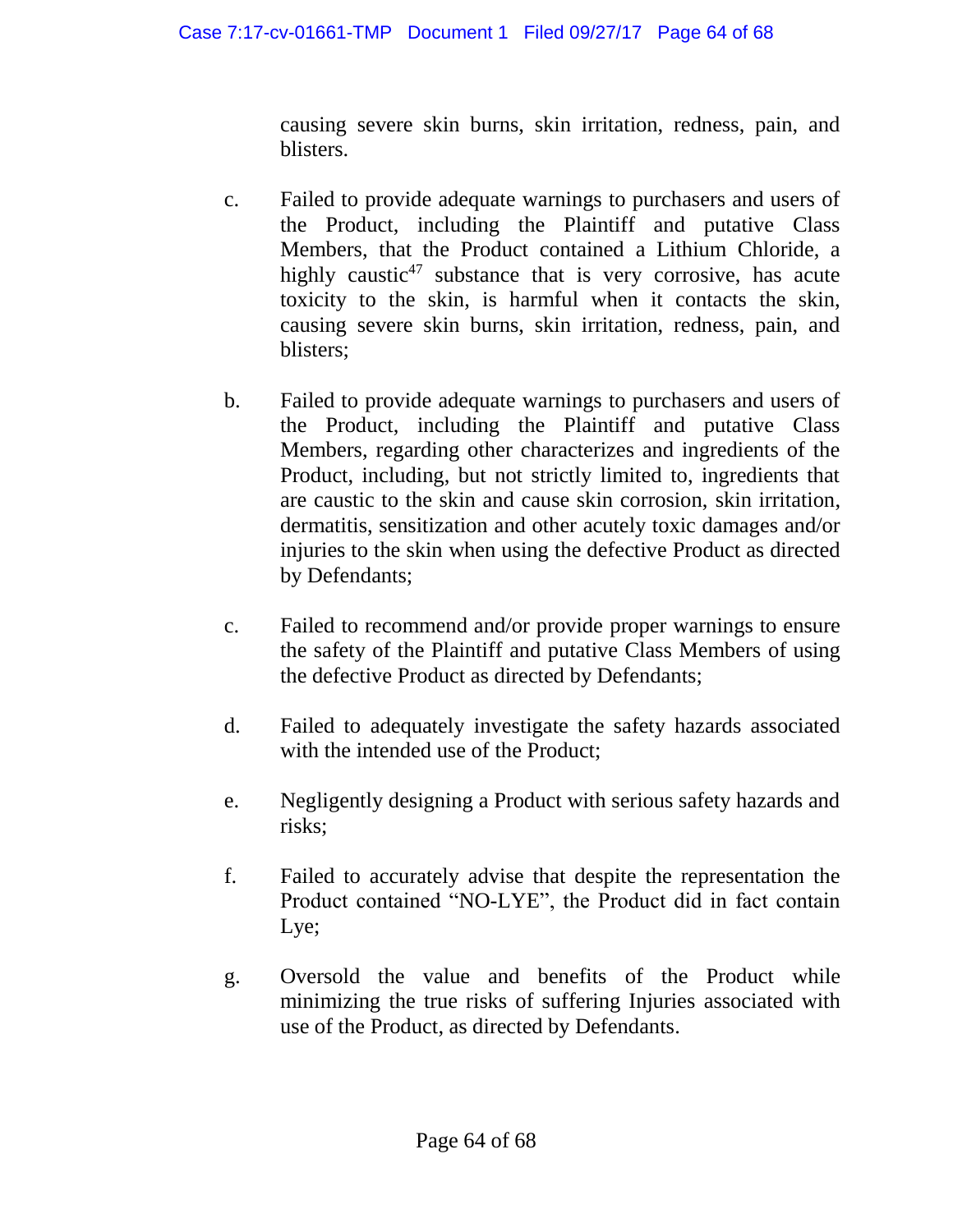#### Case 7:17-cv-01661-TMP Document 1 Filed 09/27/17 Page 65 of 68

162. Therefore, Defendants knew, or by the exercise of reasonable care should have known (1) of the inherent design defects and resulting hazards and dangers associated with using the Product as directed by Defendants, and (2) that the Plaintiff and putative Class Members could not reasonably be aware of those risks. Thus, Defendants failed to exercise reasonable care in providing Class Members with adequate warnings regarding the potential for sustaining Injuries when using the Product as directed by Defendants.

163. As a direct and proximate result of Defendants' negligent design and failure to adequately warn consumers of the true characteristics of the Product, the true risks associated with using the Product as directed by Defendants, and that use of the Product as directed by the Defendants could cause Injuries, the Plaintiff and putative Class Members have suffered damages as set forth herein.

164. As a direct and proximate result of Defendants' negligent design and failure to adequately warn consumers of the true characteristics of the Product, the true risks associated with using the Product as directed by Defendants, and that use of the Product as directed by the Defendants could cause Injuries, the Plaintiff and putative Class members are entitled to legal and equitable relief including compensatory and punitive damages, costs, attorneys' fees, rescission, and all such other relief deemed appropriate by the Court.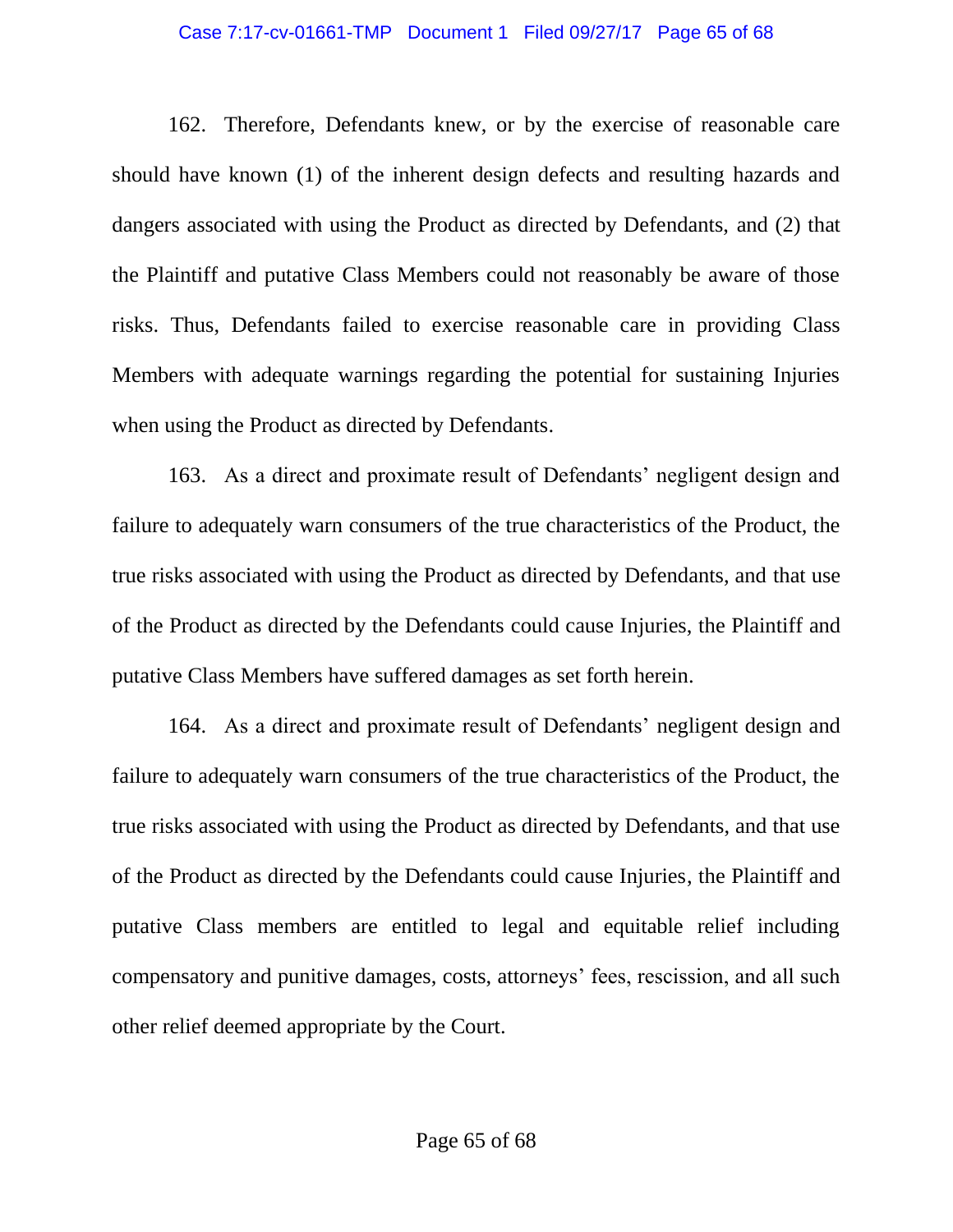### **PRESERVATION CLAIMS**

165. Plaintiff, individually and for the Class, incorporates by reference all preceding paragraphs as though fully set forth herein.

166. To the extent that Defendants may claim that Plaintiff and/or the Class Members' claims are barred by the applicable statute of limitations, Plaintiff and the Class Members assert that the statute of limitations is and has been tolled by, *inter alia*, Plaintiffs and the Class Members' discovery that their injuries were directly and proximately caused by the Product and Defendants' failure to properly and adequately warn of the true risks and dangers associated with use of the Product, as set forth *supra*, and/or after any actionable Injury(ies) was/were sustained by Plaintiffs and/or the putative Class Members.

### **PRAYER FOR RELIEF**

WHEREFORE, the Plaintiff, individually and on behalf of all others similarly situated, seeks judgment against Defendants, as follows:

- a. For an order certifying the Class under FEDERAL RULE OF CIVIL PROCEDURE 23;
- b. For an order and naming the Plaintiff as representative of the Class and Subclass;
- c. For an order naming Plaintiff's counsel as Class Counsel to represent the Class and Subclass;
- d. For an order declaring that Defendants' conduct violates the statutes and/or laws referenced herein;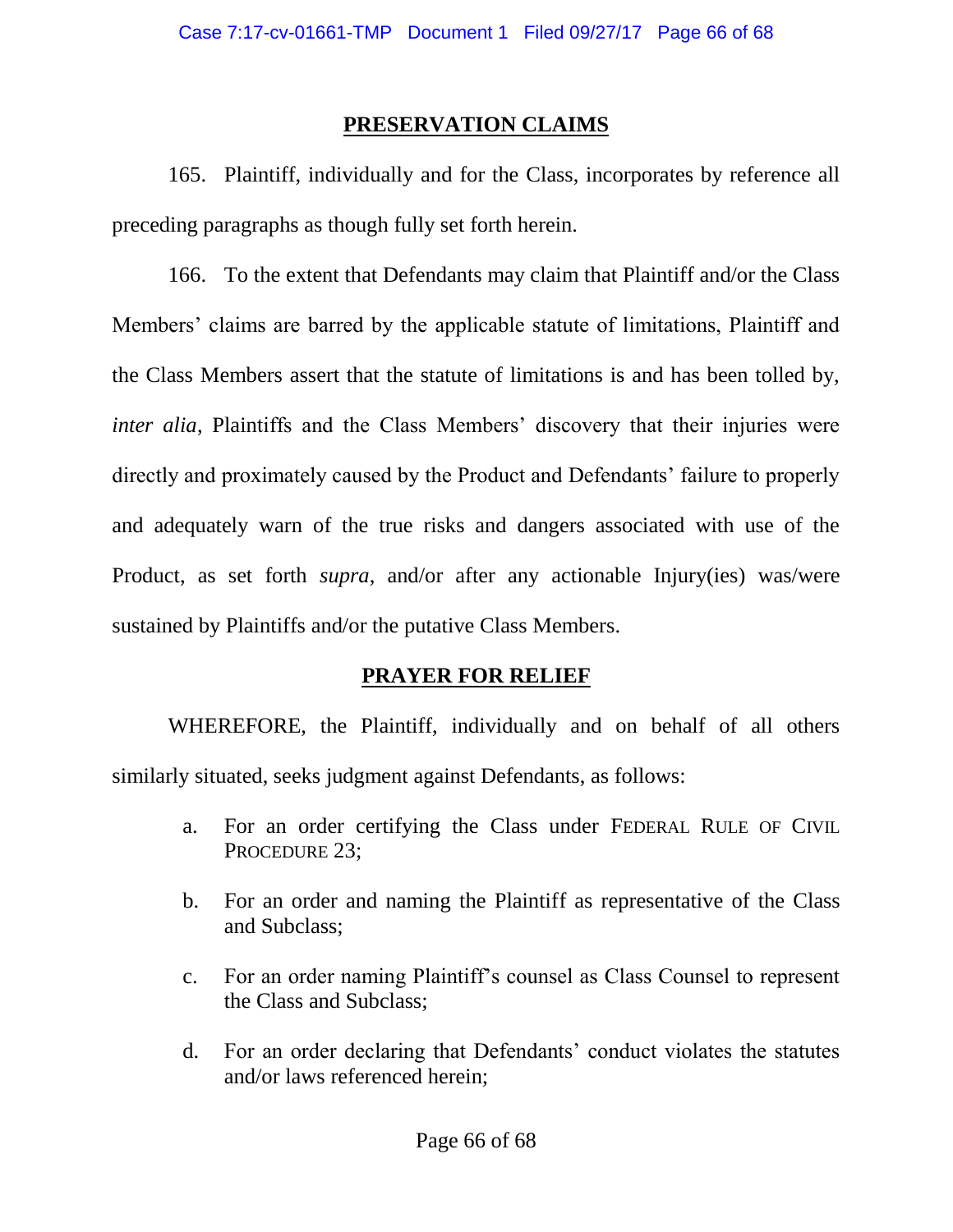- e. For an order finding in favor of the Plaintiff, the Class and the Subclass on all counts asserted herein;
- f. For compensatory, statutory, and punitive damages in amounts to be determined by a jury and/or the Court;
- g. For prejudgment interest on all amounts awarded;
- h. For an order of restitution and all other forms of equitable monetary relief, including disgorgement of all profits and ill-gotten monetary gains received by Defendants from sales of the Product;
- i. For an order enjoining Defendants from continuing the unlawful practices detailed herein; and
- j. For an order awarding the Plaintiff, the Class and the Subclass their reasonable attorneys' fees and expenses and costs of suit.

# **DEMAND FOR JURY TRIAL**

Plaintiff demands trial by jury on issues so triable.

Respectfully submitted, this the 27th day of September, 2017.

 $\sqrt{s}$  K. Stephen Jackson  $\sqrt{s}$  W. Lewis Garrison, Jr. K. Stephen Jackson W. Lewis Garrison, Jr. steve@jacksonandtucker.com wlgarrison@hgdlawfirm.com Joseph L. Tucker Brandy Lee Robertson josh@jacksonandtucker.com brandy@hgdlawfirm.com 2229 First Avenue North 2224 First Avenue North Birmingham, AL 35203 Birmingham, AL 35203 Telephone: 205-252-3535 Telephone: 205-326-3336 Facsimile: 205-252-3536 Facsimile: 205-380-8072

AL Bar No.: ASB-7587-O76K AL Bar No.: ASB-3591-N74W AL Bar No.: ASB-1653-E26J AL Bar No.: ASB-2737-D65R JACKSON & TUCKER, P.C HENINGER GARRISON DAVIS, LLC